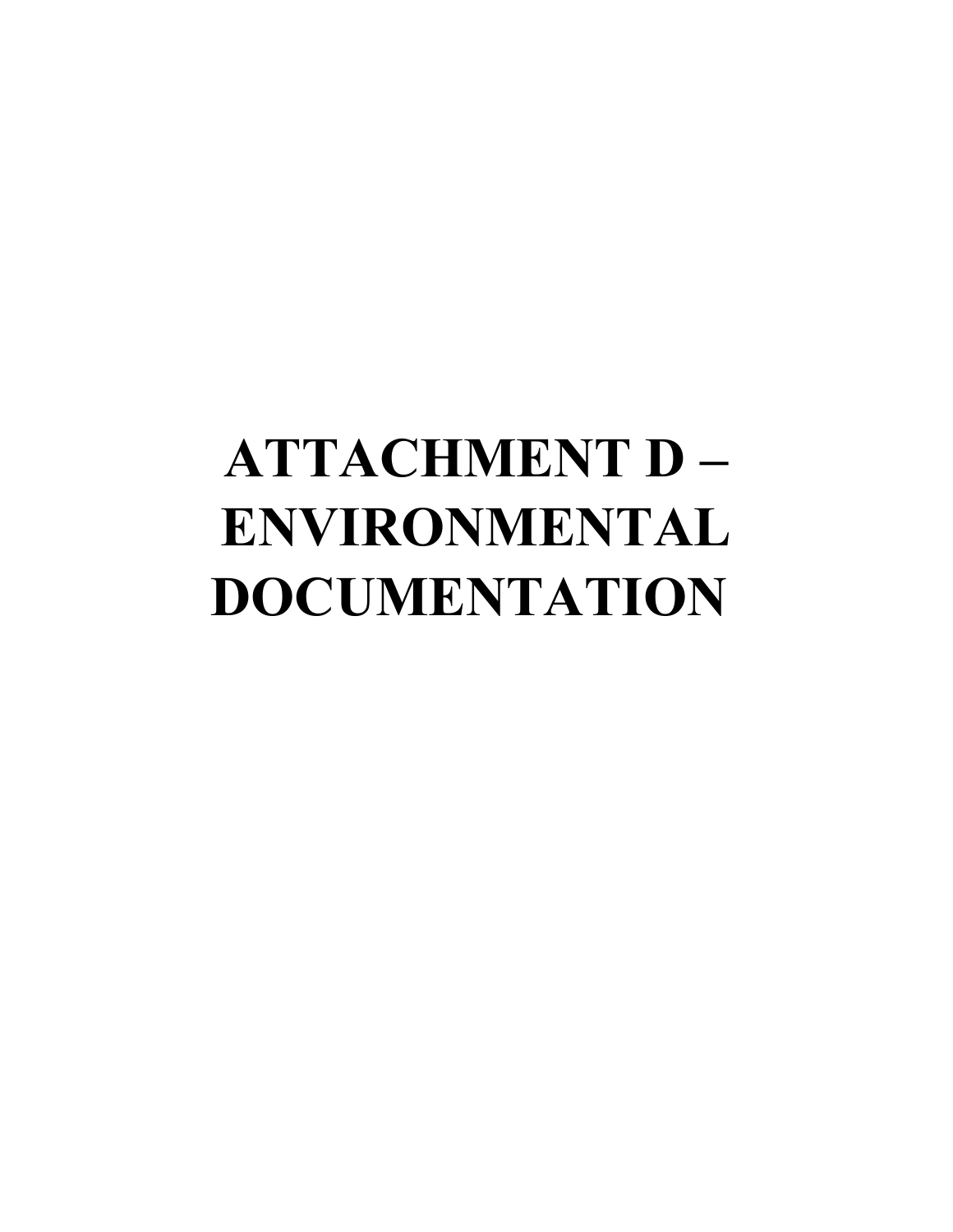

**DAHVIA LYNCH** DIRECTOR

PLANNING & DEVELOPMENT SERVICES 5510 OVERLAND AVENUE, SUITE 310, SAN DIEGO, CA 92123 (858) 505-6445 General ▪ (858) 694-2705 Codes (858) 565-5920 Building Services www.SDCPDS.org

**KATHLEEN A. FLANNERY** ASSISTANT DIRECTOR

#### **AN ADDENDUM TO THE PREVIOUSLY ADOPTED ENVIRONMENTAL IMPACT REPORT FOR THE COUNTY OF SAN DIEGO GENERAL PLAN UPDATE, LOG NO. 02-ZA-001**

**FOR PURPOSES OF CONSIDERATION OF AN AMENDMENT TO THE SAN DIEGO COUNTY ZONING ORDINANCE RELATED TO APPLICABILITY OF THE ZONING ORDINANCE, DEFINITIONS, EMERGENCY SHELTER CLASSIFICATION, AND GENERAL REGULATIONS PDS2020-POD-20-008; LOG NO. PDS2020-ER-20-20-001**

**September 17, 2021**

**CEQA Guidelines, Section 15164(b) states that an Addendum to a previously adopted EIR or Negative Declaration may be prepared if only minor technical changes or additions are necessary or none of the conditions described in Section 15162 or 15163 calling for the preparation of a subsequent or supplemental EIR or subsequent Negative Declaration have occurred.**

# **Discussion**:

There are some minor changes and additions, which need to be included in an Addendum to the previously certified Environmental Impact Report (EIR) to accurately cover the new project. The additions are underlined and deletions are struck out. The changes and additions consist of the following:

- 1. To the Project Name add An Amendment to the San Diego County Zoning Ordinance Related to Applicability of the Zoning Ordinance, Definitions, Emergency Shelter Classification, and General Regulations
- 2. To the Project Numbers add PDS2020-POD-20-008; PDS2020-ER-20-20-001
- 3. To the first paragraph add as indicated: "The EIR for this project is comprised of this form along with the Environmental Review Update Checklist Form for Projects with a Previously Approved Environmental Document dated September 17, 2021, which includes

the following forms attached."

- A. The previously adopted Environmental Impact Report, dated August 3, 2011;
- B. An Addendum to the previously adopted Environmental Impact Report with an Environmental Review Update Checklist Form for Projects with a Previously Approved Environmental Documented dated September 17, 2021.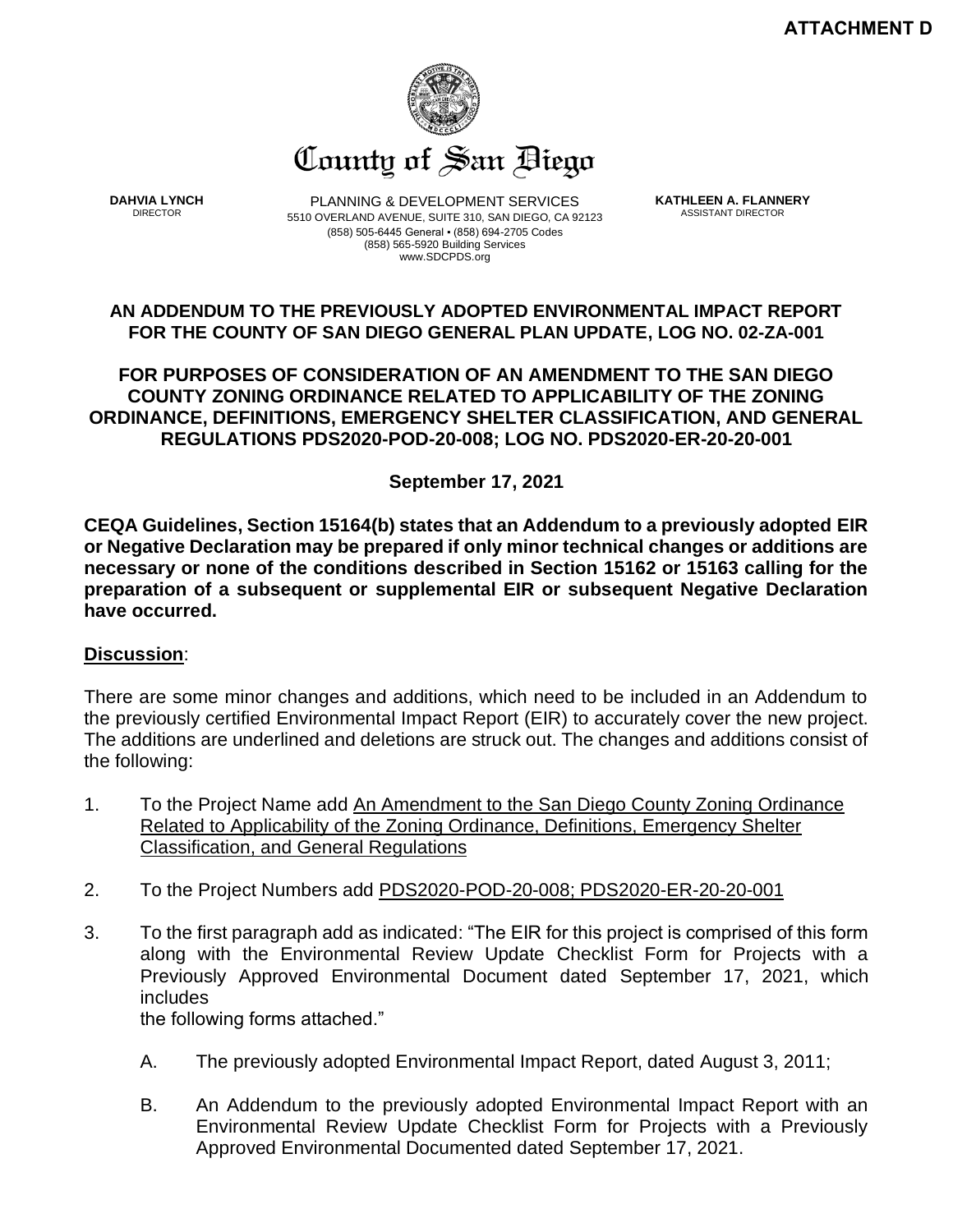

**DAHVIA LYNCH** DIRECTOR

PLANNING & DEVELOPMENT SERVICES 5510 OVERLAND AVENUE, SUITE 310, SAN DIEGO, CA 92123 (858) 505-6445 General ▪ (858) 694-2705 Codes (858) 565-5920 Building Services www.SDCPDS.org

**KATHLEEN A. FLANNERY** ASSISTANT DIRECTOR

**September 17, 2021**

# **Environmental Review Update Checklist Form For Projects with Previously Approved Environmental Documents**

# **FOR PURPOSES OF CONSIDERATION OF AN AMENDMENT TO THE SAN DIEGO COUNTY ZONING ORDINANCE RELATED TO APPLICABILITY OF THE ZONING ORDINANCE, DEFINITIONS, EMERGENCY SHELTER CLASSIFICATION, AND GENERAL REGULATIONS PDS2020-POD-20-008; PDS2020-ER-20-20-001**

The California Environmental Quality Act (CEQA) Guidelines Sections 15162 through 15164 set forth the criteria for determining the appropriate additional environmental documentation, if any, to be completed when there is a previously adopted Negative Declaration (ND) or a previously certified environmental impact report (EIR) covering the project for which a subsequent discretionary action is required. This Environmental Review Update Checklist Form has been prepared in accordance with CEQA Guidelines Section 15164(e) to explain the rationale for determining whether any additional environmental documentation is needed for the Zoning Ordinance Amendments Emergency Shelters and Housing Facilities.

1. Background on the previously certified EIR:

A Program EIR for the County's General Plan Update, Environmental Review Number 02- ZA-00, State Clearing House Number 2002111067, was certified by the Board of Supervisors on August 3, 2011 (GPU EIR). The GPU EIR evaluated potentially significant effects for the following environmental areas of potential concern: 1) Aesthetics; 2) Agricultural Resources; 3) Air Quality; 4) Biological Resources; 5) Cultural And Paleontological Resources; 6) Geology And Soils; 7) Hazards and Hazardous Materials; 8) Hydrology and Water Quality; 9) Land Use and Planning; 10) Mineral Resources; 11) Noise; 12) Population and Housing; 13) Public Services; 14) Recreation; 15) Transportation and Traffic; 16) Utilities and Service Systems, and 17) Climate Change.

Of these seventeen environmental subject areas, it was determined that only Geology/Soils and Population/Housing would not involve potentially significant impacts. The remaining environmental issues evaluated included impacts that would be significant and unavoidable except for the following four subject areas in which all impacts would be mitigated below a level of significance: Cultural and Paleontological Resources, Land Use and Planning,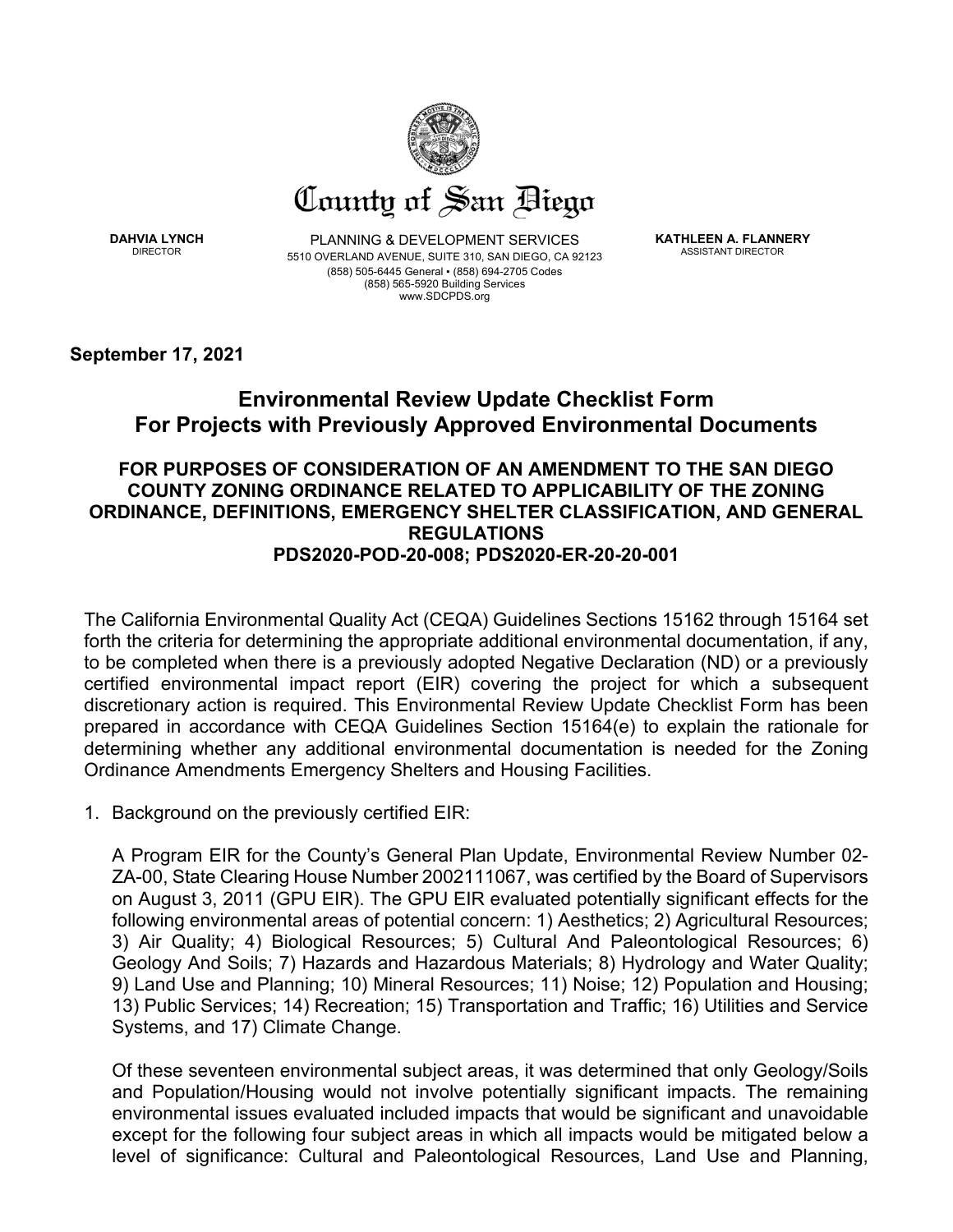Recreation, and Climate Change. For those areas in which environmental impacts will remain significant and unavoidable, even with the implementation of mitigation measures, overriding considerations exist which make the impacts acceptable. The GPU EIR is on file with the County of San Diego, Planning and Development Services.

- 2. Lead agency name and address: County of San Diego, Planning & Development Services 5510 Overland Avenue, Suite 110 San Diego, CA 92123
	- a. Contact: Audrey Hamilton, Project Manager
	- b. Phone number: (619) 323-6255
	- c. E-mail: Audrey.Hamilton@sdcounty.ca.gov
- 3. Project applicant's name and address:

County of San Diego Planning & Development Services 5510 Overland Ave., Suite 310 San Diego, CA 92123

4. Does the project for which a subsequent discretionary action is now proposed differ in any way from the previously approved project?

| . . | . . | . .<br>.<br>__<br><b>YES</b> | <b>NO</b> |
|-----|-----|------------------------------|-----------|
|     |     | ◟                            |           |

The Amendment to the San Diego County Zoning Ordinance Related to Applicability of the Zoning Ordinance, Definitions, Emergency Shelter Classification, and General Regulations relates specifically to Emergency Shelters, Transitional and Supportive Housing. The amendment to the County of San Diego Zoning Ordinance is to exempt the development, use, or improvement of new or existing County-owned, operated, financed, leased, and/or contracted Emergency Shelters, Transitional, and Supportive Housing (Housing Facilities) from Zoning Ordinance provisions (project). The project would also expand the definition of "Emergency Shelter" to include 1) safety parking facilities that are not an RV park or mobile home park, 2) safe storage facilities, 3) safe camping facilities receiving direct financial assistance from the County of San Diego, State of California, or the Federal Government, and 4) day shelter facilities. No development is being proposed by the project under this discretionary action.

The changes to the Zoning Ordinance described above would not involve substantial changes in the magnitude of impacts identified in the GPU EIR. As explained in this Environmental Update Checklist, none of the proposed changes require major revisions of the GPU EIR due to new significant effects or the substantial increase in the severity of previously identified effects. There are no substantial changes with respect to the circumstances under which the proposed Zoning Ordinance Amendments for Emergency Shelters and Housing Facilities is undertaking that requires major revisions of the GPU EIR due to the involvement of new significant environmental effects or a substantial increase in the severity of previously identified significant effects.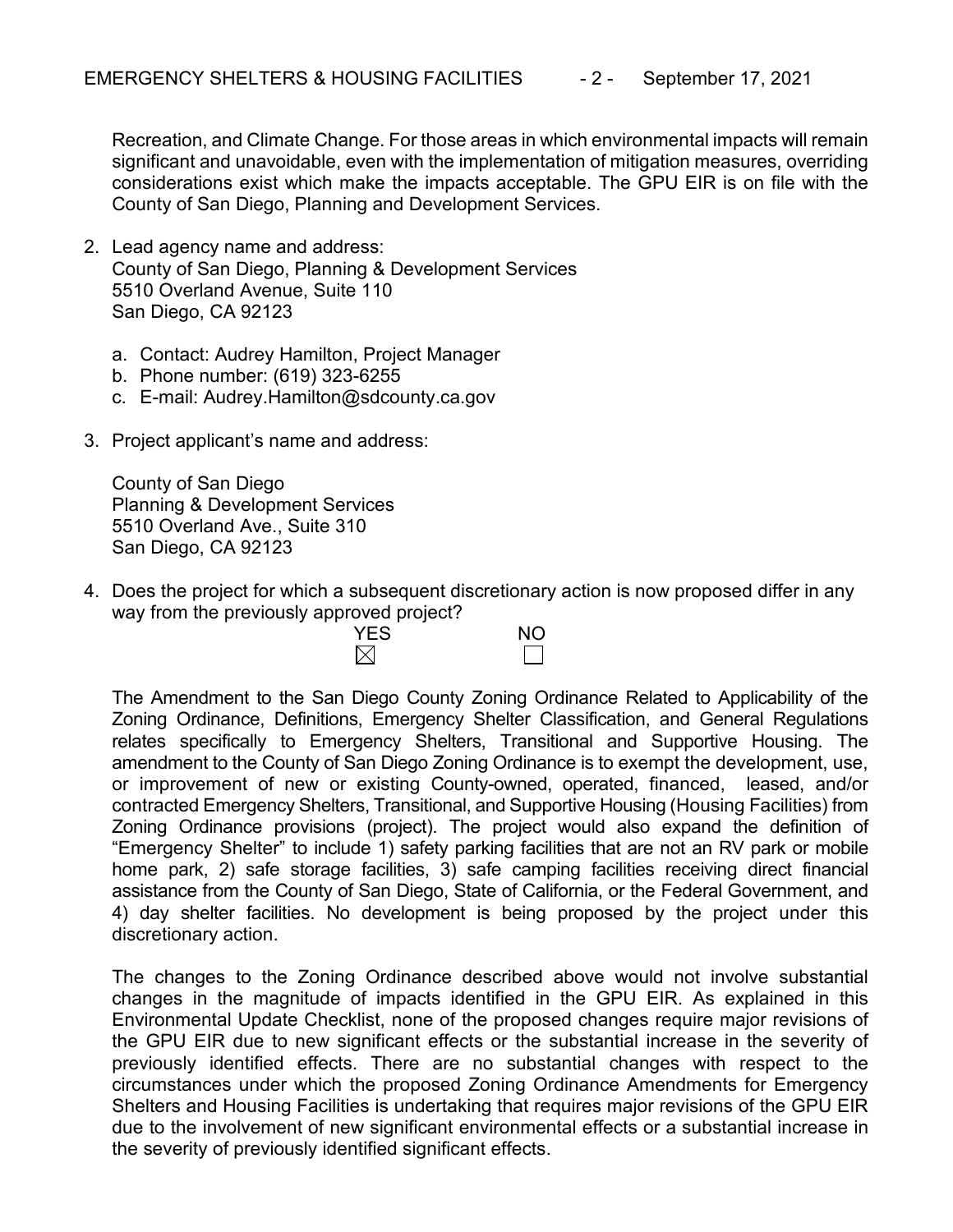There is new information of substantial importance. The project would exempt Countyowned, operated (by County or through a third party) Emergency Shelters and Housing Facilities from the Zoning Ordinance, which could not have been known with the exercise of reasonable diligence at the time the GPU EIR was certified. However, the project would not result in significant effects, or more severe effects, than the GPU EIR. The project does not propose any development under this discretionary action, and future development or improvement of new or existing Emergency Shelters and Housing Facilities would be required to conduct a subsequent environmental review prior to the authorization for individual project development. At the time a subsequent review is conducted, individual projects would be analyzed under CEQA for project-specific impacts and would apply GPU EIR mitigation measures, or other measures, as necessary.

5. **SUBJECT AREAS DETERMINED TO HAVE NEW OR SUBSTANTIALLY MORE SEVERE SIGNIFICANT ENVIRONMENTAL EFFECTS COMPARED TO THOSE IDENTIFIED IN THE PREVIOUS ND OR EIR**. The subject areas checked below were determined to be new significant environmental effects or to be previously identified effects that have a substantial increase in severity either due to a change in project, change in circumstances, or new information of substantial importance, as indicated by the checklist and discussion on the following pages.

| $\boxtimes$ NONE                             |                                            |                                              |
|----------------------------------------------|--------------------------------------------|----------------------------------------------|
| $\Box$ Aesthetics                            | <b>Agriculture and Forest</b><br>Resources | $\Box$ Air Quality                           |
| <b>Biological Resources</b>                  | $\Box$ Cultural Resources                  | Energy<br>$\perp$                            |
| $\Box$ Geology & Soils                       | <b>Greenhouse Gas</b><br>Emissions         | ⊟ Hazards & Haz<br><b>Materials</b>          |
| $\Box$ Hydrology & Water<br>Quality          | $\Box$ Land Use & Planning                 | $\Box$ Mineral Resources                     |
| $\Box$ Noise                                 | Population & Housing                       | <b>Public Services</b>                       |
| $\Box$ Recreation                            | $\Box$ Transportation/Traffic              | $\Box$ Tribal Cultural<br>Resource           |
| $\Box$ Utilities & Service<br><b>Systems</b> | Wildfire                                   | $\Box$ Mandatory Findings of<br>Significance |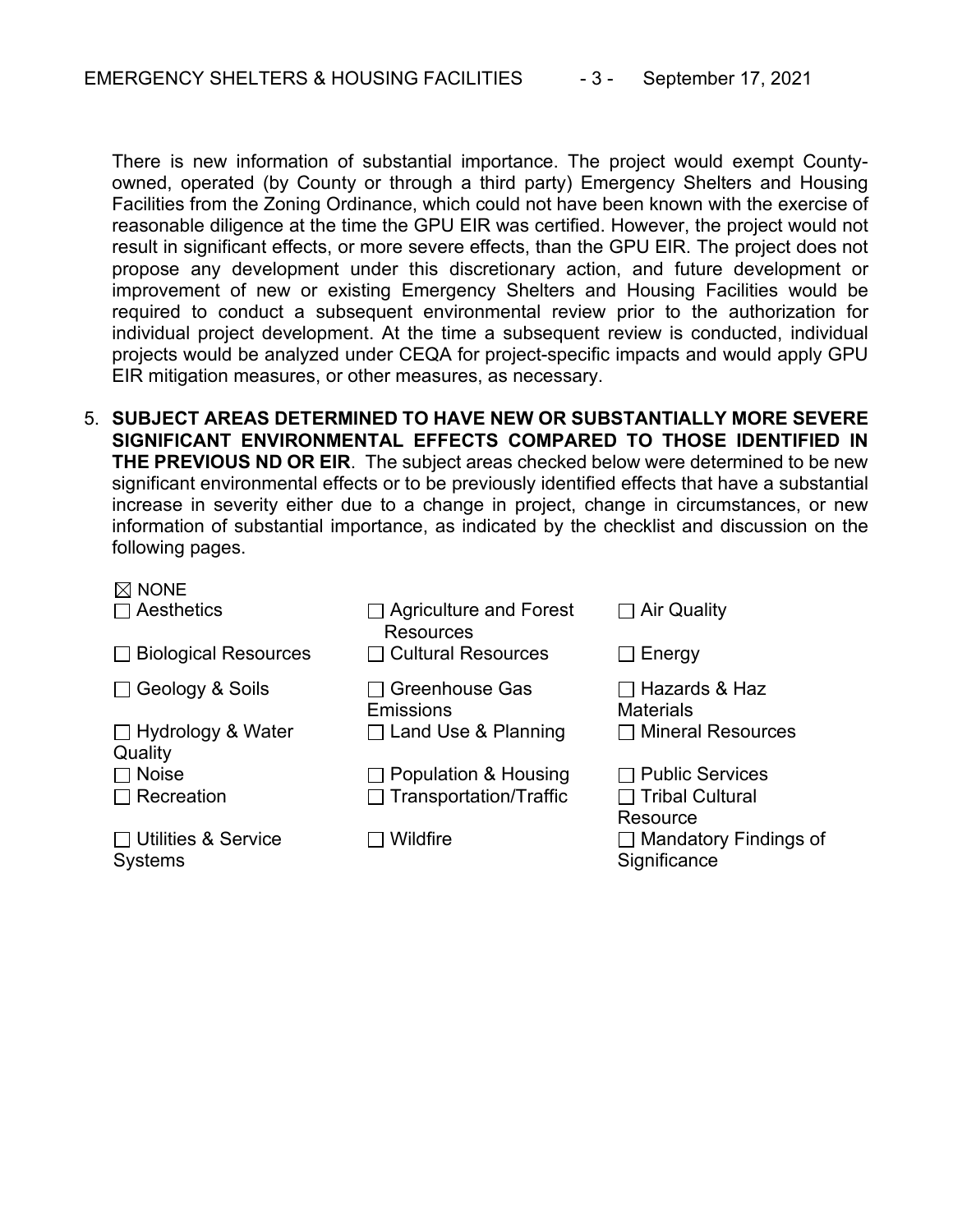# **DETERMINATION:**

On the basis of this analysis, Planning & Development Services has determined that:

- $\boxtimes$ No substantial changes are proposed in the project and there are no substantial changes in the circumstances under which the project will be undertaken that will require major revisions to the previously certified EIR or ND due to the involvement of significant new environmental effects or a substantial increase in the severity of previously identified significant effects. Also, there is no "new information of substantial importance" as that term is used in CEQA Guidelines Section 15162(a)(3). Therefore, the previously certified EIR or ND is adequate upon completion of an ADDENDUM.
- $\Box$ No substantial changes are proposed in the project and there are no substantial changes in the circumstances under which the project will be undertaken that will require major revisions to the previous EIR or ND due to the involvement of significant new environmental effects or a substantial increase in the severity of previously identified significant effects. Also, there is no "new information of substantial importance" as that term is used in CEQA Guidelines Section 15162(a)(3). Therefore, because the project is a residential project in conformance with, and pursuant to, a Specific Plan with an EIR completed after January 1, 1980, the project is exempt pursuant to CEQA Guidelines Section 15182.
	- Substantial changes are proposed in the project or there are substantial changes in the circumstances under which the project will be undertaken that will require major revisions to the previous ND due to the involvement of significant new environmental effects or a substantial increase in the severity of previously identified significant effects. Or, there is "new information of substantial importance," as that term is used in CEQA Guidelines Section 15162(a)(3). However, all new significant environmental effects or a substantial increase in severity of previously identified significant effects are clearly avoidable through the incorporation of mitigation measures agreed to by the project applicant. Therefore, a SUBSEQUENT ND is required.
- Substantial changes are proposed in the project or there are substantial changes  $\Box$ in the circumstances under which the project will be undertaken that will require major revisions to the previous ND or EIR due to the involvement of significant new environmental effects or a substantial increase in the severity of previously identified significant effects. Or, there is "new information of substantial importance," as that term is used in CEQA Guidelines Section 15162(a)(3). Therefore, a SUBSEQUENT or SUPPLEMENTAL EIR is required.

| <b>Audrey Hamilton</b> | <b>September 17, 2021</b> |
|------------------------|---------------------------|
| Signature              | Date                      |
|                        |                           |
|                        |                           |
| <b>Audrey Hamilton</b> | <b>Project Manager</b>    |
| <b>Printed Name</b>    | Title                     |
|                        |                           |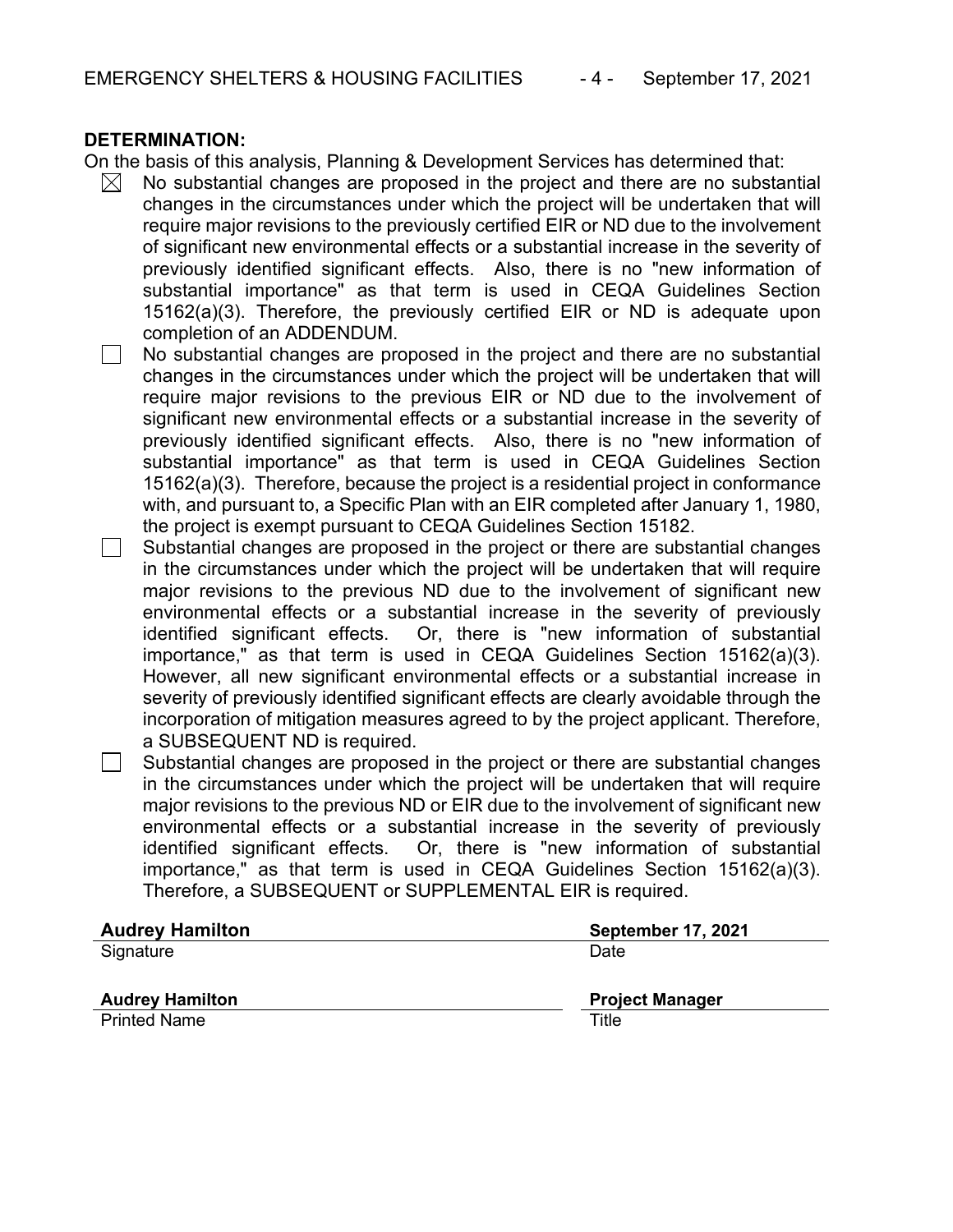## **INTRODUCTION**

CEQA Guidelines Sections 15162 through 15164 set forth the criteria for determining the appropriate additional environmental documentation, if any, to be completed when there is a previously adopted ND or a previously certified EIR for the project.

CEQA Guidelines, Section 15162(a) and 15163 states that when an ND has been adopted or an EIR certified for a project, no Subsequent or Supplemental EIR or Subsequent Negative Declaration shall be prepared for that project unless the lead agency determines, on the basis of substantial evidence in light of the whole public record, one or more of the following:

- 1. Substantial changes are proposed in the project which will require major revisions of the previous EIR or Negative Declaration due to the involvement of new significant environmental effects or a substantial increase in the severity of previously identified significant effects.
- 2. Substantial changes occur with respect to the circumstances under which the project is undertaken which will require major revisions of the previous EIR or Negative Declaration due to the involvement of new significant environmental effects or a substantial increase in the severity of previously identified significant effects.
- 3. New information of substantial importance, which was not known and could not have been known with the exercise of reasonable diligence at the time the previous EIR was certified as complete or the Negative Declaration was adopted, shows any of the following:
	- a. The project will have one or more significant effects not discussed in the previous EIR or Negative Declaration; or
	- b. Significant effects previously examined will be substantially more severe than shown in the previously adopted Negative Declaration or previously certified EIR; or
	- c. Mitigation measures or alternatives previously found not to be feasible would in fact be feasible, and would substantially reduce one or more significant effects of the project, but the project proponents decline to adopt the mitigation measure or alternative; or
	- d. Mitigation measures or alternatives which are considerably different from those analyzed in the previous Negative Declaration or EIR would substantially reduce one or more significant effects on the environment, but the project proponents decline to adopt the mitigation measure or alternative.

CEQA Guidelines, Section 15164(a) states that an Addendum to a previously certified EIR may be prepared if some changes or additions are necessary but none of the conditions described in Section 15162 calling for preparation of a Subsequent or Supplemental EIR have occurred.

CEQA Guidelines, Section 15164(b) states that an Addendum to a previously adopted Negative Declaration may be prepared if only minor technical changes or additions are necessary.

If the factors listed in CEQA Guidelines Sections 15162, 15163, or 15164 have not occurred or are not met, no changes to the previously certified EIR or previously adopted ND are necessary.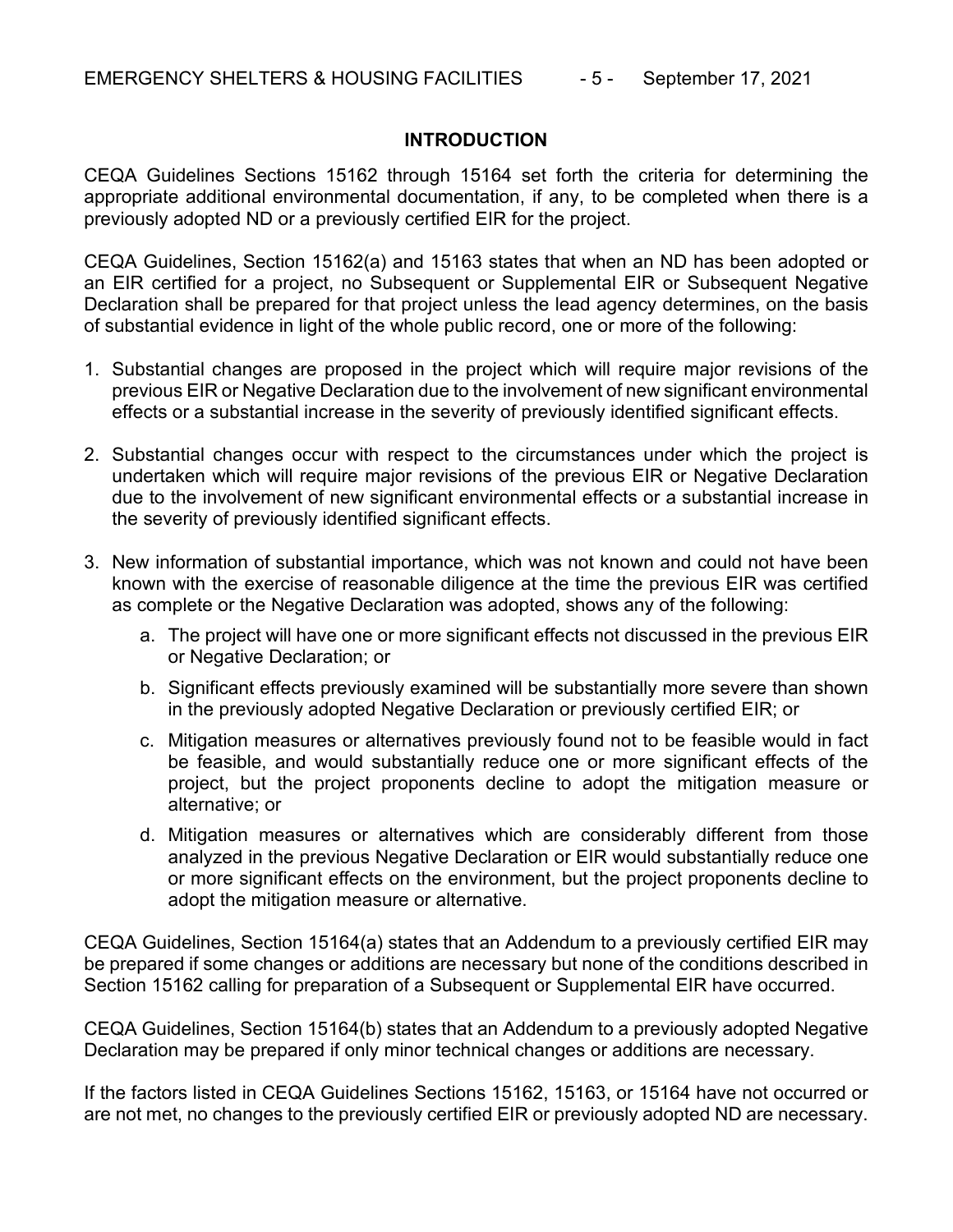**The following responses detail any changes in the project, changes in circumstances under which the project is undertaken, and/or "new information of substantial importance" that may cause one or more effects to environmental resources. The responses support the "Determination," above, as to the type of environmental documentation required, if any.** 

#### **ENVIRONMENTAL REVIEW UPDATE CHECKLIST**

**I. AESTHETICS** – Since the previous EIR was certified or previous ND was adopted, are there any changes in the project, changes in circumstances under which the project is undertaken, and/or "new information of substantial importance" that cause one or more effects to aesthetic resources including: scenic vistas; scenic resources including, but not limited to, trees, rock outcroppings, or historic buildings within a state scenic highway; existing visual character or quality of the site and its surroundings; or day or nighttime views in the area?



The GPU EIR identified impacts to scenic vistas, scenic resources, visual character or quality, and light and glare as potentially significant. Impacts to scenic vistas and resources were less than significant with mitigation; however, impacts to visual character or quality and light or glare were significant and unavoidable.

The Zoning Ordinance Amendments relating to Emergency Shelters and Housing Facilities would amend the County of San Diego Zoning Ordinance to exempt the development, use, or improvement of new or existing County-owned, operated, financed, leased, and/or contracted Emergency Shelters, Transitional, and Supportive Housing (Housing Facilities) from Zoning Ordinance provisions (project). The project would also expand the definition of "Emergency Shelter" to include 1) safety parking facilities that are not an RV park or mobile home park, 2) safe storage facilities, 3) safe camping facilities receiving direct financial assistance from the County of San Diego, State of California, or the Federal Government, and 4) day shelter facilities.

Future building or improvements to Emergency Shelters and Housing Facilities could potentially result in impacts to scenic vistas, scenic resources, and visual character or quality as would other building and housing developments. This project does not propose any development under this discretionary action. Furthermore, persons experiencing homelessness living on the streets has a negative visual connotation in communities. In order to provide the needed shelter and improve public services, the Emergency Shelters and Housing Facilities would be located in areas to address homelessness and related public health, safety, and welfare issues. By locating the shelters in areas to address homelessness and related public health, safety, and welfare issues, the population of persons experiencing homelessness would be concentrated to one location, compared to the baseline conditions. The County of San Diego has presented the Framework for Siting Emergency Shelters, Transitional and Supportive Housing, or Homeless Services in Unincorporated San Diego County (Location Framework) which is intended to apply to the subsequent projects that are Countyowned, operated, financed, leased, and/or contracted Emergency Shelters or Housing Facilities. The Location Framework demonstrates the four-step review process the County will take, to identify, evaluate and potentially site facilities and services allowable under the zoning ordinance amendment. Additionally, the Location Framework includes a high-level internal process the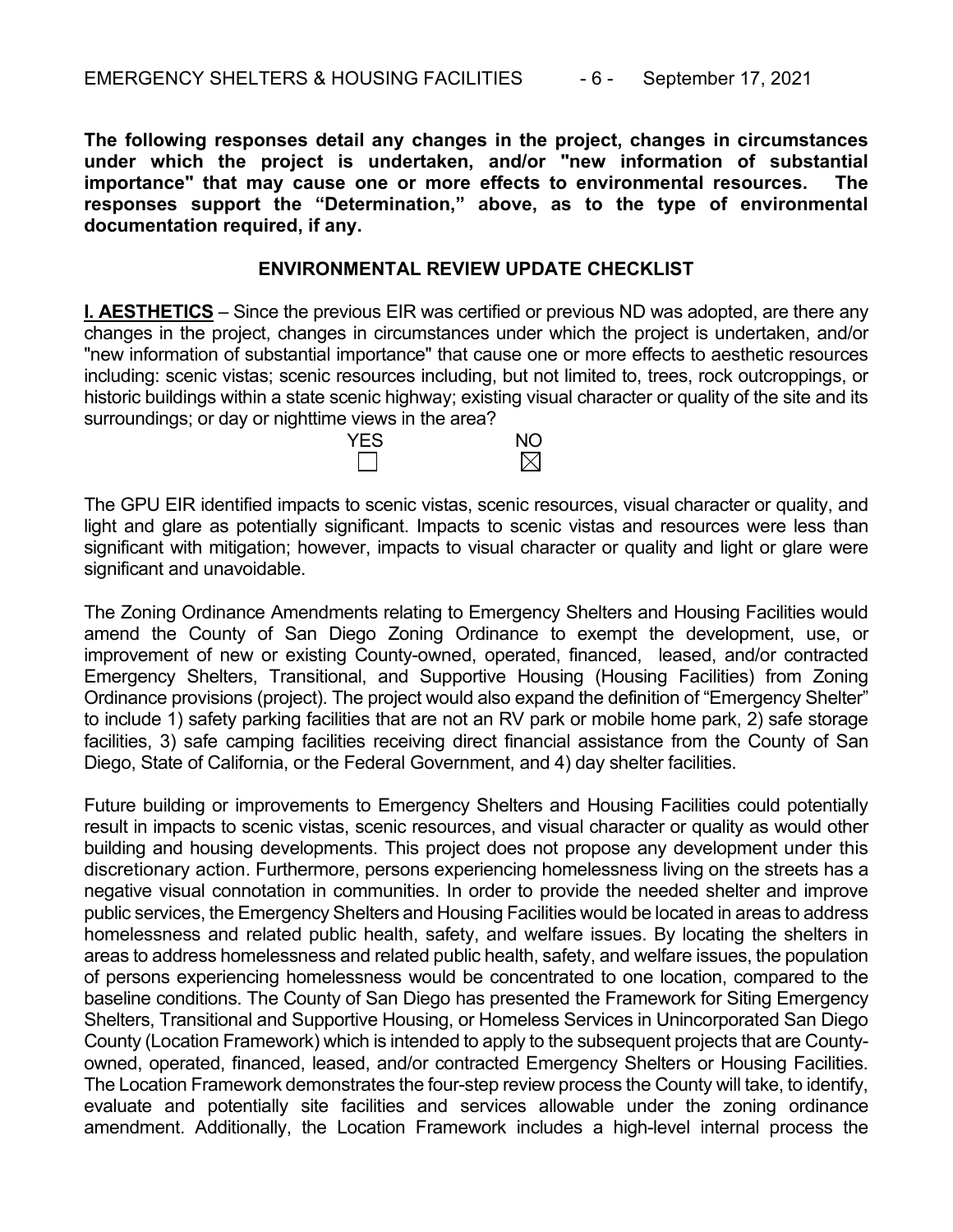subsequent Emergency Shelters, and Housing Facilities would progress through when a future project is planned. This internal process does include steps for future CEQA analysis.

The project does not propose any development under this discretionary action. Future development or improvement of new or existing emergency shelter facilities would be required to conduct a subsequent environmental review prior to the authorization for individual project development. At the time a subsequent review is conducted, individual projects would be analyzed under CEQA for project-specific impacts and would apply GPU EIR mitigation measures, or other measures, as necessary. Subsequent projects would be required to utilize the County's Guidelines for Determining Significance for Visual Resources as identified by GPU EIR mitigation measure AES-1.3. Subsequent projects would also be required to conform to the County's General Plan policies such as Policy LU-6.9: Development Conformance with Topography, Policy COS-11.1: Protection of Scenic Resources, and Policy COS-11.3: Development Siting and Design. As identified by the GPU EIR, these policies would require development to conform to the natural topography to limit grading; require the protection of scenic highways, corridors, and regionally significant scenic vistas and natural features; as well as require development in visually sensitive areas to minimize visual impacts to preserve unique and special visual features.

Lastly, Emergency Shelters and Housing Facilities are not expected to cause any significant impacts to light or glare because future project lighting would be required to conform to the County's Light Pollution Code as well as the County's Guidelines for Determining Significance for Dark Skies and Glare as identified by the GPU EIR mitigation measures Aes-4.2.

Therefore, the project would not have a substantial adverse effect on visual resources that have not been adequately analyzed by the GPU EIR. Appropriate mitigation measures identified by the GPU EIR, or other measures, would be applied to subsequent projects, as necessary.

Because the project does not propose any development under this discretionary action, implementation of the project would not result in significant adverse effects on visual resources, and future development and improvement of emergency shelter facilities would be required to conduct subsequent CEQA review and apply GPU EIR mitigation measures or other measures as necessary, the project would not contribute to a cumulatively considerable effect on visual resources.

**II. AGRICULTURE AND FORESTRY RESOURCES** -- Since the previous EIR was certified or previous ND was adopted, are there any changes in the project, changes in circumstances under which the project is undertaken, and/or "new information of substantial importance" that cause one or more effects to agriculture or forestry resources including: conversion of Prime Farmland, Unique Farmland, or Farmland of Statewide Importance to a non-agricultural use, conflicts with existing zoning for agricultural use or Williamson Act contract, or conversion of forest land (as defined in Public Resources Code section 12220(g)), timberland (as defined by Public Resources Code section 4526), or timberland zoned Timberland Production (as defined by Government Code section 51104(g))?



Agricultural Resources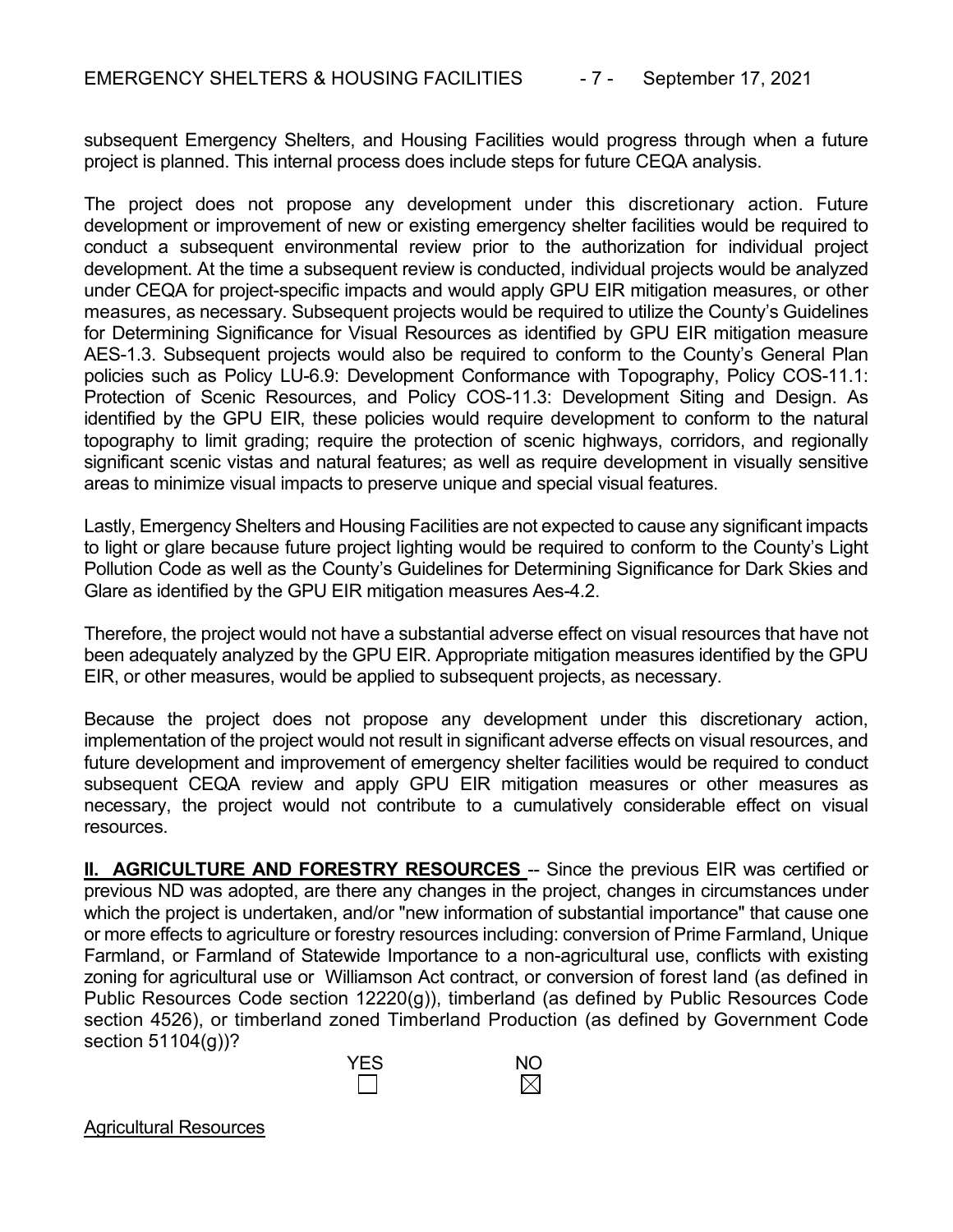The GPU EIR identified impacts to conversion of agricultural resources, land use conflicts, and indirect conversion of agricultural resources as potentially significant. Land use conflicts were determined to be less than significant with mitigation; however, direct and indirect conversion of agricultural resources were determined to be significant and unavoidable.

The project could potentially impact agricultural resources for any new construction on undisturbed soils. However, Emergency Shelters and Housing Facilities would be located in areas to address homelessness and related public health, safety, and welfare issues. Agricultural resources are less likely to be located in such areas. In addition, the project does not propose any development under this discretionary action. Future development or improvement of new or existing Emergency Shelters and Housing Facilities would be required to conduct a subsequent environmental review prior to the authorization for individual project development. At the time a subsequent review is conducted, individual projects would be analyzed under CEQA for project-specific impacts and would apply GPU EIR mitigation measures, or other measures, as necessary. Subsequent projects would be required to conform to the County's Guidelines for Determining Significance for Agricultural Resources as identified by GPU EIR mitigation measure Agr-1.2. and apply project-specific mitigation, if necessary, such as PACE credits, as identified by GPU EIR mitigation measure Agr-1.4. Subsequent projects would also be required to conform to the County's General Plan Policies such as Policy COS-6.2: Protection of Agricultural Operations and Policy COS-6.4: Conservation Easements. As identified by the GPU EIR, these policies would require development to protect existing agricultural operations from the encroachment of incompatible land uses; and support the acquisition or voluntary dedication of agricultural conservation easements and programs that preserve agricultural lands.

Therefore, the project would not have a substantial adverse effect on agricultural resources that has not been adequately analyzed by the GPU EIR. Appropriate mitigation measures identified by the GPU EIR, or other measures, would be applied to subsequent projects, as necessary.

Because the project does not propose any development under this discretionary action, implementation of the project would not result in significant adverse effects on agricultural resources, and future development and improvement of emergency shelter facilities would be required to conduct subsequent CEQA review and apply GPU EIR mitigation measures or other measures as necessary, the project would not contribute to a cumulatively considerable effect on agricultural resources.

#### Forestry Resources

Forestry Resources were not specifically analyzed under the GPU EIR because Appendix G of the State CEQA Guidelines was amended to include significance criteria for forestry resources after the release of the Notice of Preparation for the GPU EIR.

The project could potentially impact forestry resources since it is unknown at this time if future project locations would contain forest lands as defined in Public Resources Code section 12220(g). However, the County of San Diego does not have any existing Timberland Production Zones, land zoned for timberland, or land zoned for forest lands.

The project does not propose any development under this discretionary action. Future development or improvement of new or existing Emergency Shelters and Housing Facilities would be required to conduct a subsequent environmental review prior to the authorization for individual project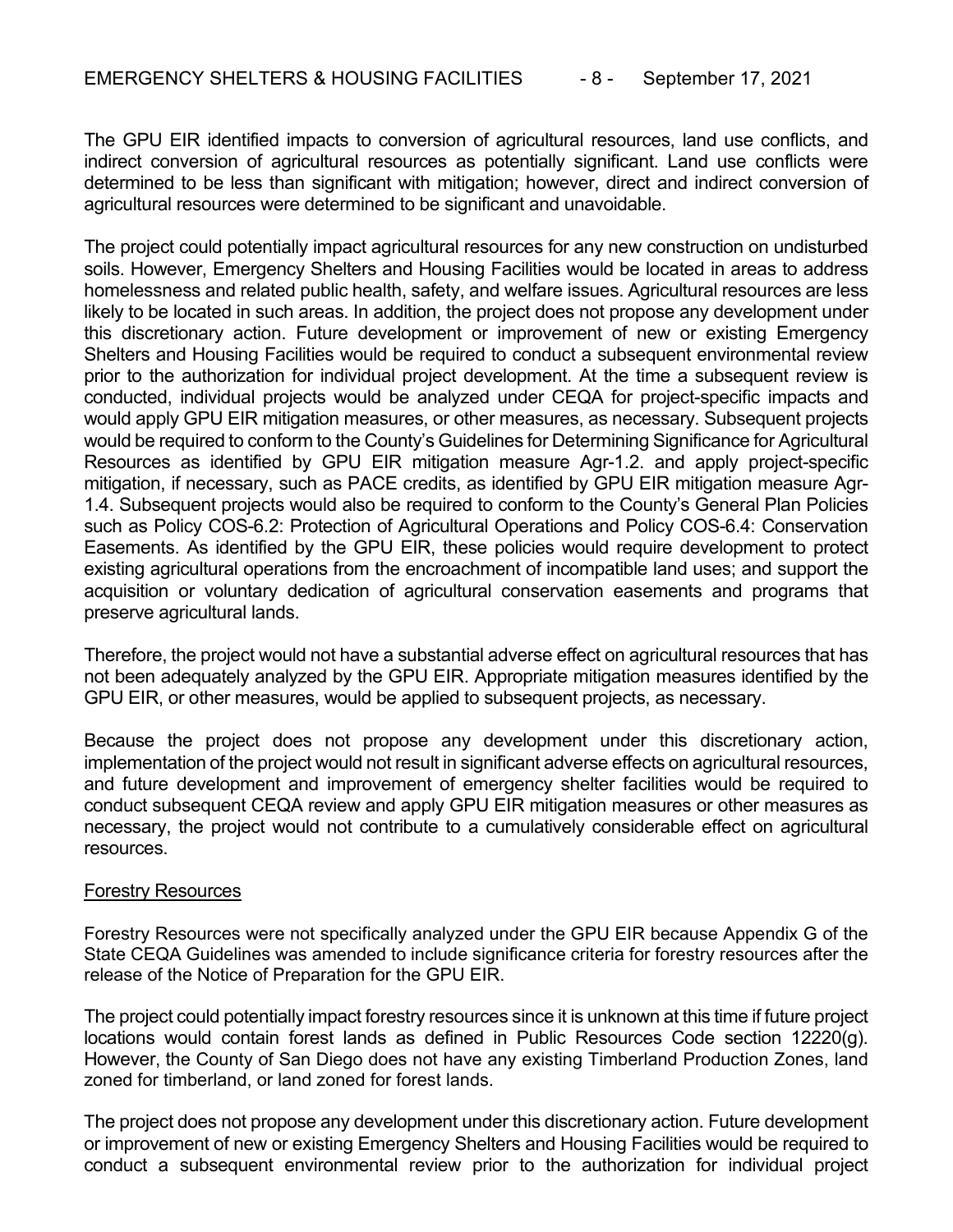development. At the time a subsequent review is conducted, individual projects would be analyzed under CEQA for project-specific impacts and apply appropriate mitigation, as necessary. In addition, subsequent projects would be required to conform to the County's General Plan Policies such as Policy LU-6.1: Environmental Sustainability and Policy LU-6.6 Integration of Natural Features into Project Design. These measures would require the protection of intact or sensitive natural resources for the long-term sustainability of the natural environment, and require the incorporation of natural features into proposed development to avoid sensitive environmental resources.

Therefore, the project would not have a substantial adverse effect on forestry resources. Because the project does not propose development under this discretionary action, implementation of the project would not result in significant adverse effects on agricultural resources, and future development and improvement of emergency shelter facilities would be required to conduct subsequent CEQA review, the project would not contribute to a cumulatively considerable effect on forestry resources.

**III. AIR QUALITY** -- Since the previous EIR was certified or previous ND was adopted, are there any changes in the project, changes in circumstances under which the project is undertaken, and/or "new information of substantial importance" that cause one or more effects to air quality including: conflicts with or obstruction of implementation of the San Diego Regional Air Quality Strategy (RAQS) or applicable portions of the State Implementation Plan (SIP); violation of any air quality standard or substantial contribution to an existing or projected air quality violation; a cumulatively considerable net increase of any criteria pollutant for which the project region is non-attainment under an applicable federal or state ambient air quality standard; exposure of sensitive receptors to substantial pollutant concentrations; or creation of objectionable odors affecting a substantial number of people?



The GPU EIR identified impacts to air quality plans and from objectionable odors as less than significant. Impacts from air quality violations, non-attainment criteria pollutants, and sensitive receptors were determined to be significant and unavoidable.

Project air quality emissions during construction would be sourced from worker vehicle trips as well as grading and construction equipment such as tractors, graders, excavators, and cranes. Project operational air quality emissions would likely be sourced from employee/volunteer vehicle trips to and from the facility as well as picking up persons experiencing homelessness to be brought to the facility. The project could potentially impact air quality since it is unknown at this time the vehicle trips associated with future Emergency Shelters and Housing Facilities or how many Emergency Shelters and Housing Facilities would be constructed concurrently. However, the Emergency Shelters and Housing Facilities are not expected to generate a significant number of trips due to the facilities likely operating as locally serving and persons experiencing homelessness not usually owning cars, and this project is not intended to increase car ownership within the population of persons experiencing homelessness. For the persons experiencing homelessness who do own cars and would park at the facilities, no changes to project trips are expected compared to baseline conditions. This is because future projects would be located in areas to address homelessness and related public health, safety, and welfare issues.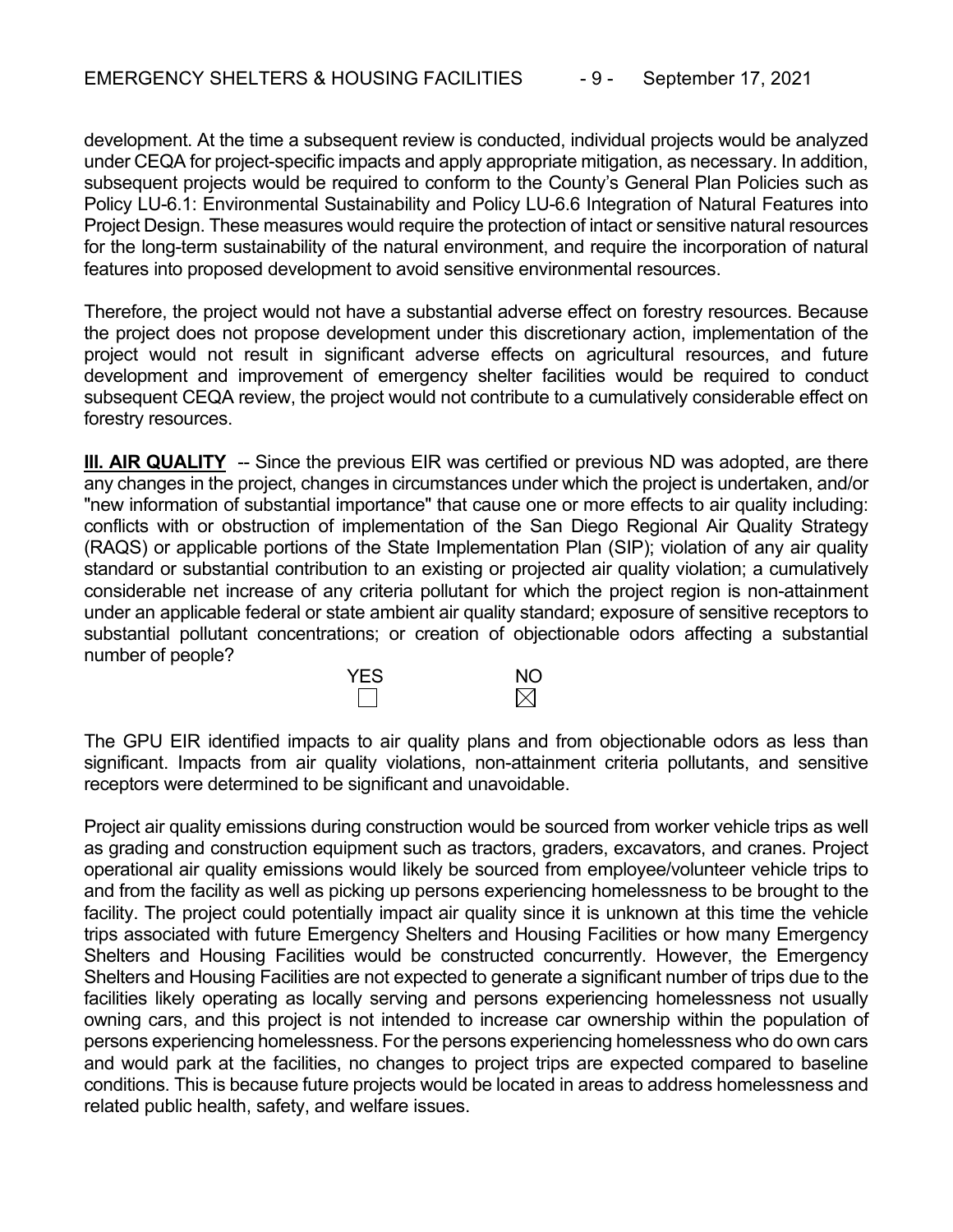In addition, the project does not propose any development under this discretionary action. Future development or improvement of new or existing Emergency Shelters and Housing Facilities would be required to conduct a subsequent environmental review prior to the authorization for individual project development. At the time a subsequent review is conducted, individual projects would be analyzed under CEQA for project-specific impacts and would apply GPU EIR mitigation measures or other measures, as necessary. Subsequent projects would be required to conform to the County's Guidelines for Determining Significance for Air Quality, as identified by the GPU EIR mitigation measure Air-2.6. Subsequent projects would also be required to conform to the County's General Plan Policies such as COS-14.1: Land Use Development Form, COS-14.8: Minimize Air Pollution, and COS-14.10: Low-Emission Construction Vehicles and Equipment. As identified by the GPU EIR, these policies would require that development be located and designed to reduce vehicle trips; minimize land use conflicts that expose people to significant amounts of air pollutants, and require County contractors and encourage other developers to use low-emission construction vehicles and equipment to improve air quality and reduce GHG emissions.

Therefore, the project would not have a substantial adverse effect on air quality that has not been adequately analyzed by the GPU EIR. Appropriate mitigation measures identified by the GPU EIR or other measures would be applied to subsequent projects, as necessary.

Because the project does not propose any development under this discretionary action, implementation of the project would not result in significant adverse effects on air quality, and future development and improvement of emergency shelter facilities would be required to conduct subsequent CEQA review and apply GPU EIR mitigation measures or other measures as necessary, the project would not contribute to a cumulatively considerable effect on air quality.

**IV. BIOLOGICAL RESOURCES** -- Since the previous EIR was certified or previous ND was adopted, are there any changes in the project, changes in circumstances under which the project is undertaken and/or "new information of substantial importance" that cause one or more effects to biological resources including: adverse effects on any sensitive natural community (including riparian habitat) or species identified as a candidate, sensitive, or special status species in a local or regional plan, policy, or regulation, or by the California Department of Fish and Wildlife or U.S. Fish and Wildlife Service; adverse effects to federally protected wetlands as defined by Section 404 of the Clean Water Act; interference with the movement of any native resident or migratory fish or wildlife species or with wildlife corridors, or impeding the use of native wildlife nursery sites; and/or conflicts with the provisions of any adopted Habitat Conservation Plan, Natural Communities Conservation Plan, or other approved local, regional or state habitat conservation plan, policies or ordinances?



The GPU EIR identified potentially significant impacts to special status species, riparian habitat, and other sensitive natural communities, federally protected wetlands, and wildlife movement corridors. Federally protected wetlands were found to be less than significant with mitigation; however, special status species, riparian habitat and other sensitive natural communities, and wildlife movement corridors were found to be significant and unavoidable. Local policies and ordinances, and habitat conservation plans, and natural community conservation plans, were determined to be less than significant.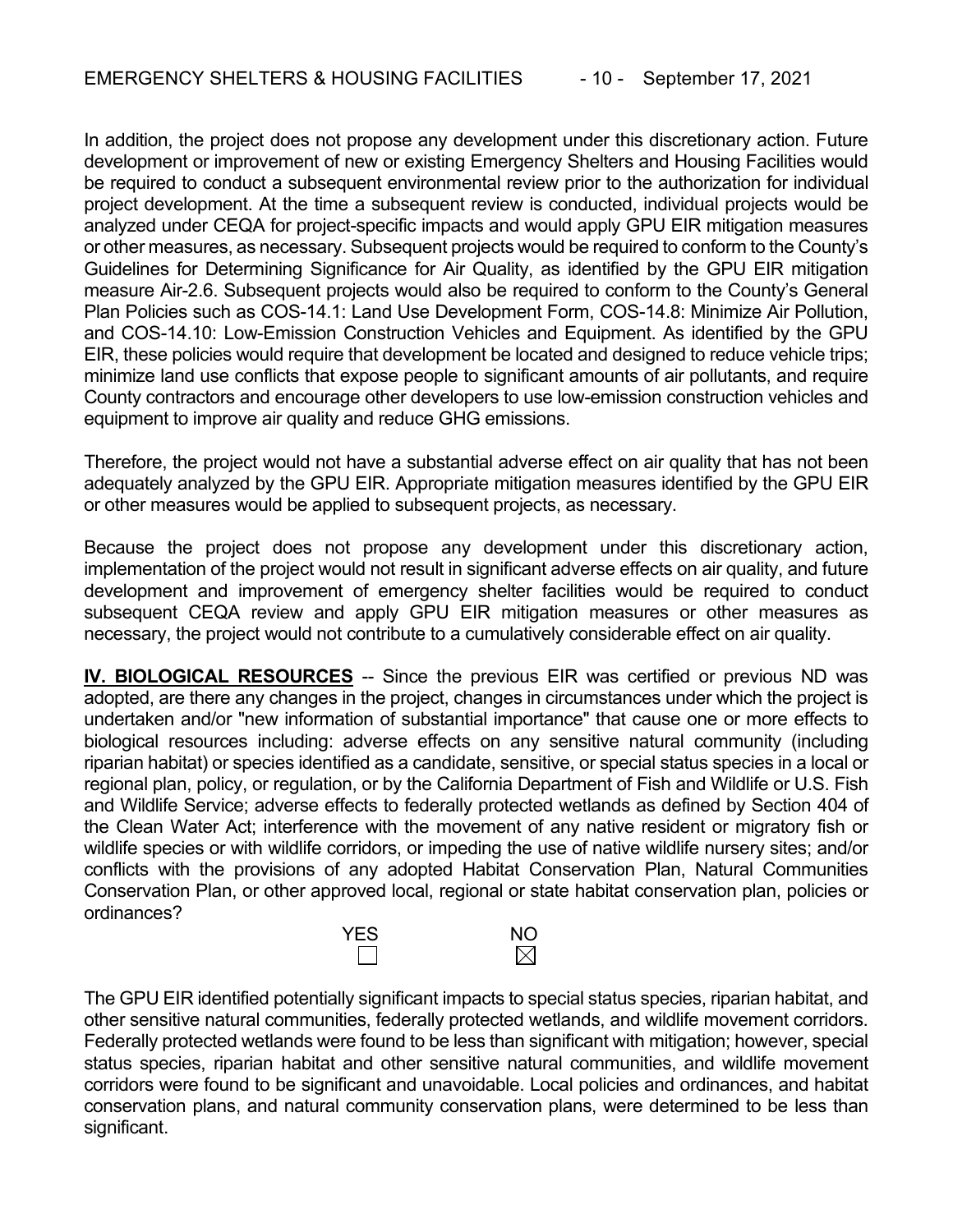The project could potentially impact biological resources for any new construction. Since we do not know the locations of future subsequent projects, assessment of specific biological resources impacts at this time is not possible. However, the project does not propose any development under this discretionary action. Future development or improvement of new or existing Emergency Shelters and Housing Facilities would be required to conduct a subsequent environmental review prior to the authorization for individual project development. At the time a subsequent review is conducted, individual projects would be analyzed under CEQA for project-specific impacts and would apply GPU EIR mitigation measures or other measures, as necessary. Subsequent projects would be required to conform to the County's Guidelines for Determining Significance for Biological Resources, as identified by GPU EIR mitigation measure Bio-1.5. Subsequent projects would also be required to conform to the County's General Plan Policies such as Policy COS-1.9: Invasive Species, Policy COS-2.2: Habitat Protection through Site Design, and Policy COS-3.1: Wetland Protection. As identified by the GPU EIR, these policies require new development adjacent to biological preserves to use non-invasive plants in landscaping; require development to be sited in the least biologically sensitive areas and minimize the loss of natural habitat through site design, and require development to preserve existing natural wetland areas and associated transitional riparian and upland buffers and retain opportunities for enhancement.

Therefore, the project would not have a substantial adverse effect on biological resources that have not been adequately analyzed by the GPU EIR. Appropriate mitigation measures identified by the GPU EIR or other measures would be applied to subsequent projects, as necessary.

Because the project does not propose any development under this discretionary action, implementation of the project would not result in significant adverse effects on air quality, and future development and improvement of emergency shelter facilities would be required to conduct subsequent CEQA review and apply GPU EIR mitigation measures as necessary, the project would not contribute to a cumulatively considerable effect on biological resources.

**V. CULTURAL RESOURCES** -- Since the previous EIR was certified or previous ND was adopted, are there any changes in the project, changes in circumstances under which the project is undertaken, and/or "new information of substantial importance" that cause one or more effects to cultural resources including: causing a change in the significance of a historical or archaeological resource as defined in State CEQA Guidelines Section 15064.5; destroying a unique paleontological resource or site or unique geologic feature; and/or disturbing any human remains, including those interred outside of formal cemeteries?



The GPU EIR identified potentially significant impacts to historical resources, archaeological resources, paleontological resources, and human resources. All issue topics were determined to be less than significant with mitigation.

The project could potentially impact cultural resources for any new construction or conversion of historic structures. However, the project does not propose any development under this discretionary action. Future development or improvement of new or existing Emergency Shelters and Housing Facilities would be required to conduct a subsequent environmental review prior to the authorization for individual project development. At the time a subsequent review is conducted, individual projects would be analyzed under CEQA for project-specific impacts and would apply GPU EIR mitigation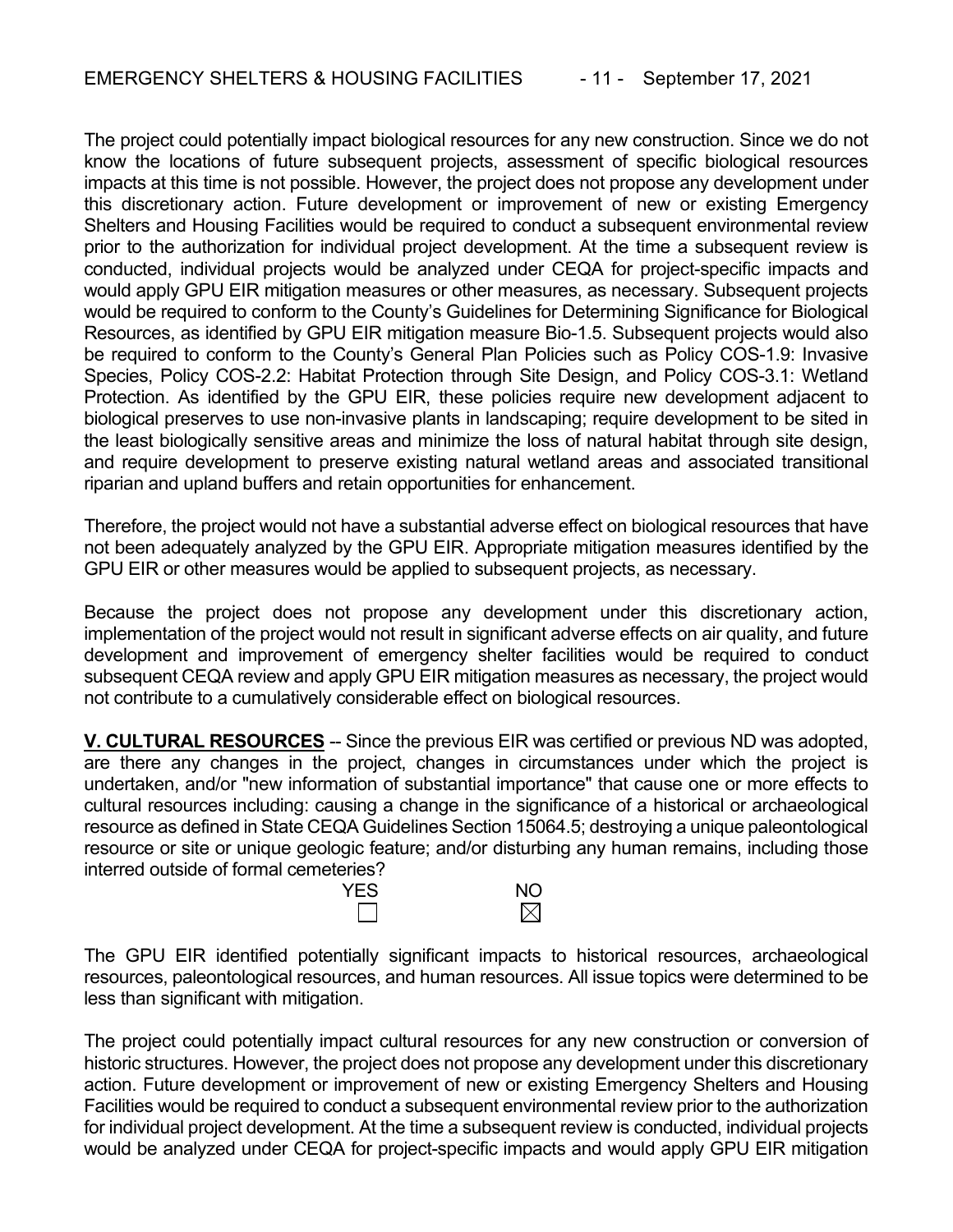measures or other measures, as necessary. Subsequent projects would be required to conform to the County's Guidelines for Determining Significance for Cultural Resources and County's Guidelines for Determining Significance for Paleontological Resources, as identified by GPU EIR mitigation measure Cul-1.6 and Cul-3.2. Subsequent projects would also be required to conform to the County's General Plan Policies such as Policy COS-7.1: Archaeological Protection, Policy COS-7.3: Archaeological Collections, Policy COS-9.1: Preservation, and Policy COS-7.5: Treatment of Human Remains. As identified by the GPU EIR, these policies require the preservation and treatment of important archaeological resources or collections in a culturally appropriate manner; require the salvage and preservation of unique paleontological resources when exposed to the elements during excavation, grading activities, or other development processes; and require human remains be treated with utmost dignity and respect and that the disposition and handling of human remains will be done in consultation with the Most Likely Descendant and under the requirements of the Federal, State and County Regulations.

Therefore, the project would not have a substantial adverse effect on cultural resources that have not been adequately analyzed by the GPU EIR. Appropriate mitigation measures identified by the GPU EIR or other measures would be applied to subsequent projects, as necessary.

Because the project does not propose any development under this discretionary action, implementation of the project would not result in significant adverse effects on cultural resources, and future development and improvement of Emergency Shelters and Housing Facilities would be required to conduct subsequent CEQA review and apply GPU EIR mitigation measures or other measures as necessary, the project would not contribute to a cumulatively considerable effect on cultural resources.

**VI. ENERGY USE –** Since the previous EIR was certified or previous ND was adopted, are there any changes in the project, changes in circumstances under which the project is undertaken, and/or "new information of substantial importance" that result in one or more effects from energy including: wasteful, inefficient, or unnecessary consumption of energy resources, during project construction or operation; and/or conflict with or obstruct a state or local plan for renewable energy or energy efficiently?



Energy use was not specifically analyzed within the GPU EIR as a separate issue area under CEQA. At the time, Energy Use was contained within Appendix F of the CEQA Guidelines and since then, has been moved to the issue areas within Appendix G of the CEQA Guidelines. However, the issue of energy use, in general, was discussed within the GPU and GPU EIR. For example, within the Conservation and Open Space Element of the GPU, Goal COS-15 promotes sustainable architecture and building techniques that reduce emissions of criteria pollutants and GHGs, while protecting public health and contributing to a more sustainable environment. Policies COS-15.1, COS-15.2, and COS-15.3 would support this goal by encouraging the design and construction of new buildings and upgrades of existing buildings to maximize energy efficiency and reduce GHG. Goal COS-17 promotes sustainable solid waste management. Policies COS-17.1 and COS-17.5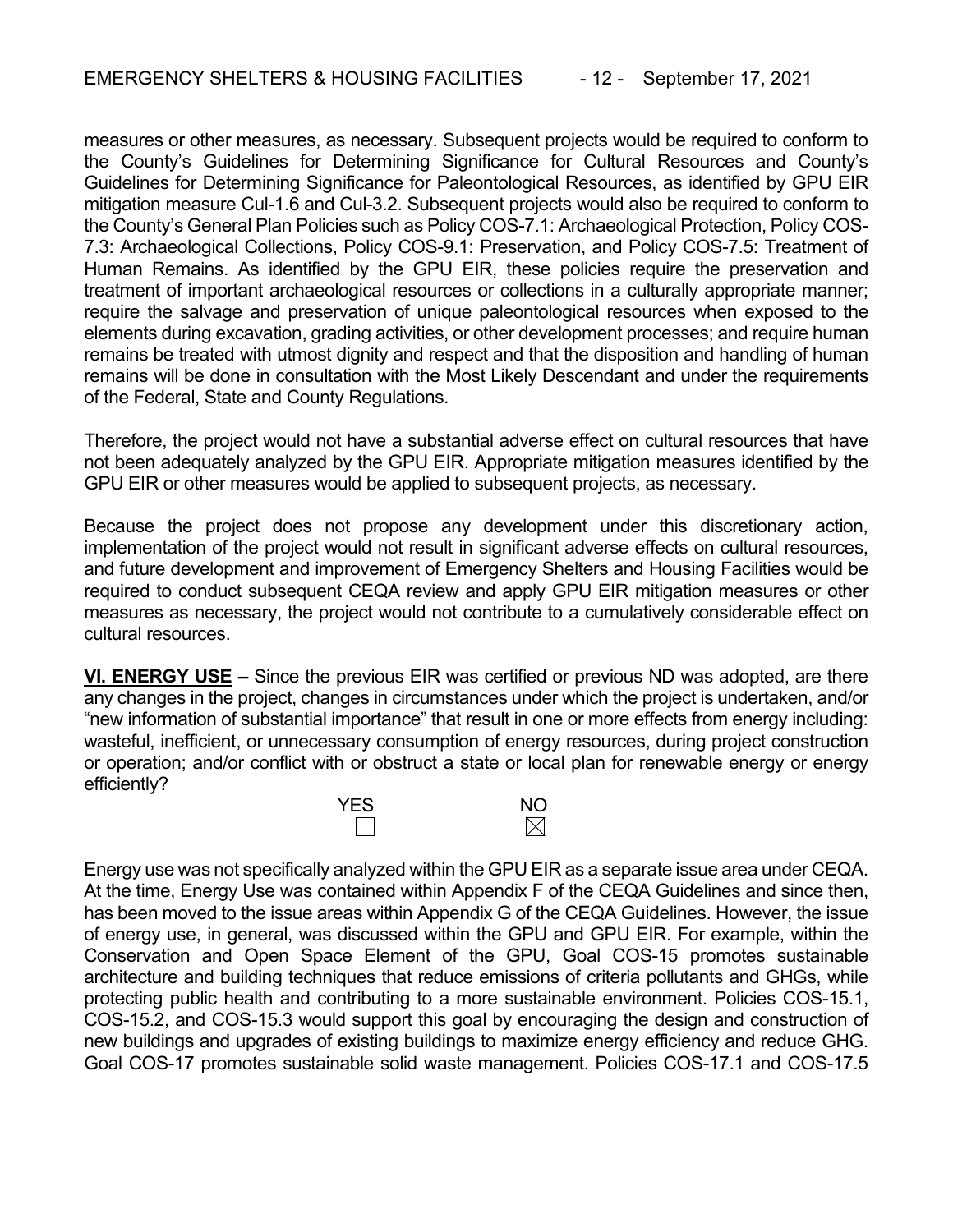would support this goal by reducing GHG emissions through waste reduction techniques and methane recapture.

The project would increase the demand for electricity and potentially natural gas at future project sites, and gasoline consumption at the project site during construction and operation. CEQA requires mitigation measures to reduce "wasteful, inefficient and unnecessary" energy usage (Public Resources Code Section 21100, subdivision [b][3]. Neither the law nor the State CEQA Guidelines establish criteria that define wasteful, inefficient, or unnecessary use. Compliance with the California Code of Regulations 2019 Title 24 Part 6 Building Code would result in highly energy-efficient buildings. However, compliance with building codes does not adequately address all potential energy impacts during construction and operation.

#### Grading and Construction

During the grading and construction phases of future projects, the primary energy source utilized would be petroleum from construction equipment and vehicle trips. To a lesser extent, electricity would also be consumed for the temporary electric power for as-necessary lighting and electric equipment. Activities including electricity would be temporary and negligible; therefore, electricity use during grading and construction would not result in wasteful, inefficient, or unnecessary consumption of energy. In addition, natural gas is not anticipated to be required during the construction of future subsequent projects. Any minor amounts of natural gas that may be consumed as a result of project construction would be temporary and negligible and would not have an adverse effect; therefore, natural gas used during grading and construction would also not result in inefficient, or unnecessary consumption of energy.

The electricity needed for the project grading and construction would be temporary and is not anticipated to require additional capacity or increase peak or base period demands for electricity or other forms of energy. Future subsequent projects would rely on petroleum consumption throughout the grading as well as the construction phases. Fuel consumed by construction equipment would be the primary energy resource expended over the course of grading and construction. Vehicle trips associated with the transportation of construction materials and construction workers' commutes would also result in petroleum consumption but to a lesser extent. Petroleum consumptions would be necessary for the operation and maintenance of construction equipment and would not be beyond what is necessary for future subsequent projects. In addition, projects would be required to conform to General Plan Policy COS-14.10: Low-Emission Construction Vehicles and Equipment. As identified by the GPU EIR, this policy would require County contractors and encourage other developers to use low-emission construction vehicles and equipment to improve air quality and reduce GHG emissions.

Future subsequent projects would also be required to comply with the Construction and Demolition Materials Diversion Ordinance (Sections 68.511 through 68.518 of the County Code of Regulatory Ordinances). The ordinance requires that 90% of inert material (concrete, asphalt, dirt, etc.) and 65% of all other materials must be recycled from the project. The ordinance also requires projects to recycle or reuse 100% of excavated soils, trees, stumps, rocks, and vegetation. In order to comply with the ordinance, proponents must submit a Debris Management Plan and a fully refundable Performance Guarantee prior to building permit issuance. This ultimately will result in less energy use overall as the demolished materials will be reused after recycling.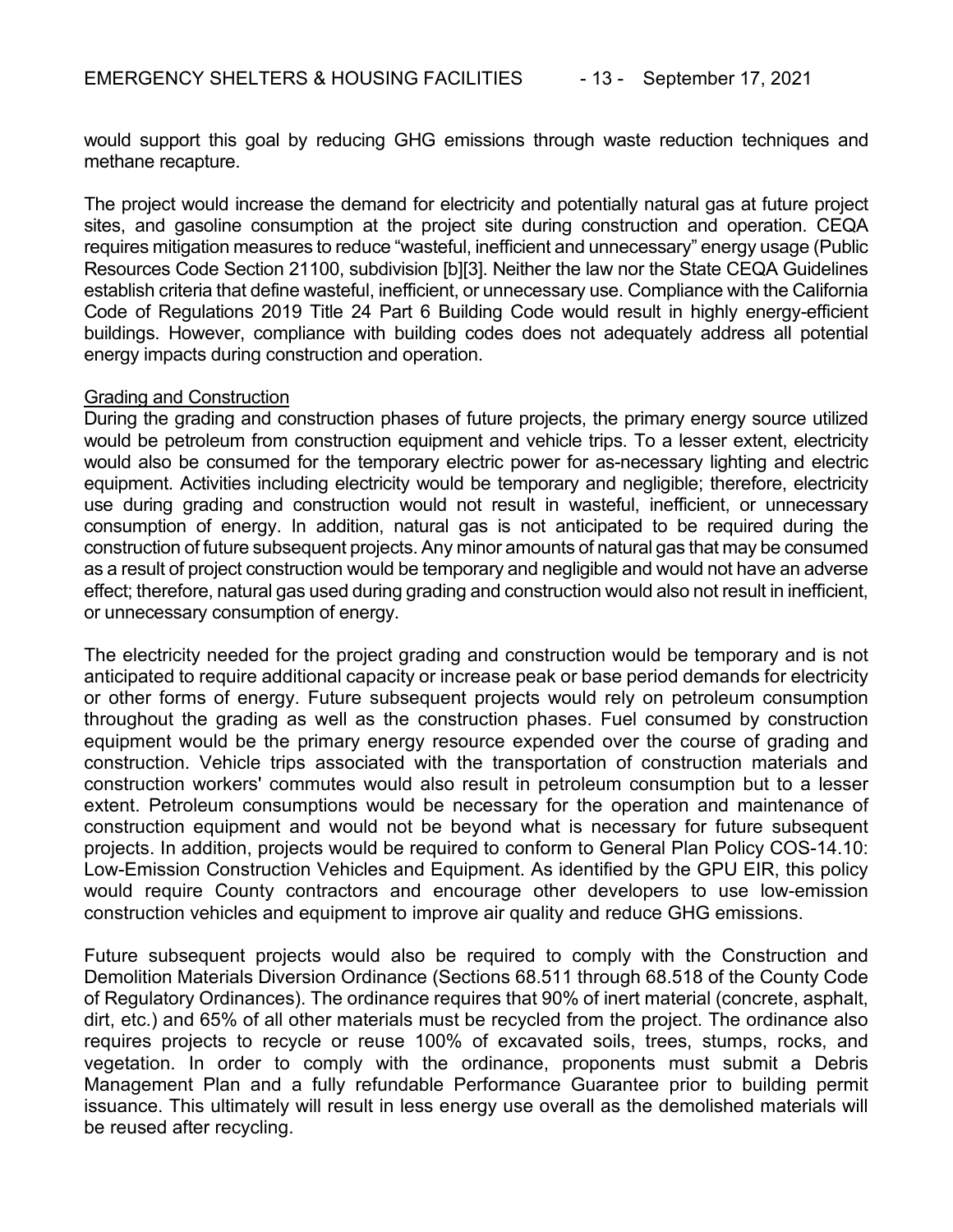Due to the aforementioned factors, the project's energy consumption during grading and construction would not be considered wasteful, inefficient, or unnecessary.

#### **Operational**

Operation of future subsequent projects would be typical of civic use types, if not less, requiring natural gas for space and water heating and potential landscape maintenance activities, if required. The Health and Safety Code Section 50801(e) defines Emergency Shelters as "housing with minimal supportive services for homeless persons that are limited to occupancy of six months or less by a homeless person." Indirect energy use would include wastewater treatment and solid waste removal at offsite facilities.

As per the stipulations within the changes to the Zoning Ordinance, Emergency Shelters and Housing Facilities would be located in areas to address homelessness and related public health, safety, and welfare issues, reducing the amount of employee/volunteer trips required. In addition, over time the fuel efficiency of vehicles is expected to increase as older vehicles are replaced with newer, more efficient models throughout the lifetime of the subsequent projects. As such, the amount of petroleum consumed as a result of vehicle trips to and from the project site during operation would decrease over time. State and Federal regulations regarding standards for vehicles (e.g. Advanced Clean Cars Program, CAFÉ Standards) are designed to reduce wasteful, unnecessary, and inefficient use of fuel. The coupling of various State policies and regulations such as the Zero-Emissions Vehicles Mandate and Senate Bill 350 would result in the deployment of electric vehicles which would be powered by an increasingly renewable electrical grid. These actions would reduce energy use compared to other similar projects.

Subsequent projects would likely use electricity for the site and employee parking lot lighting. Subsequent projects would be required to meet Title 24 of the California Building Code, which establishes energy efficiency standards for buildings to reduce energy demand and consumption. In addition, future subsequent projects would be required to meet CALGreen Standards such as carpool and vanpool-only parking spaces, and electric vehicle-only parking. Subsequent projects would also be required to conform to the County's General Plan policies discussed at the beginning of Energy Use.

Due to the aforementioned factors, the project's energy consumption during grading and construction would not be considered wasteful, inefficient, or unnecessary.

The County of San Diego has presented the Framework for Siting Emergency Shelters, Transitional and Supportive Housing, or Homeless Services in Unincorporated San Diego County (Location Framework) which is intended to apply to the subsequent projects that are County-owned, operated, financed, leased, and/or contracted Emergency Shelters or Housing Facilities. The Location Framework demonstrates the four-step review process the County will take, to identify, evaluate and potentially site facilities and services allowable under the zoning ordinance amendment. Of which Vehicle Miles Traveled is a criterion the County will review when identifying potential future sites. Additionally, the Location Framework includes a high-level internal process the subsequent Emergency Shelters, and Housing Facilities would progress through when a future project is planned. This internal process does include steps for future CEQA analysis.

Therefore, the project would not have a substantial adverse effect on energy use that has not been adequately analyzed by the GPU EIR. Because the project does not propose any development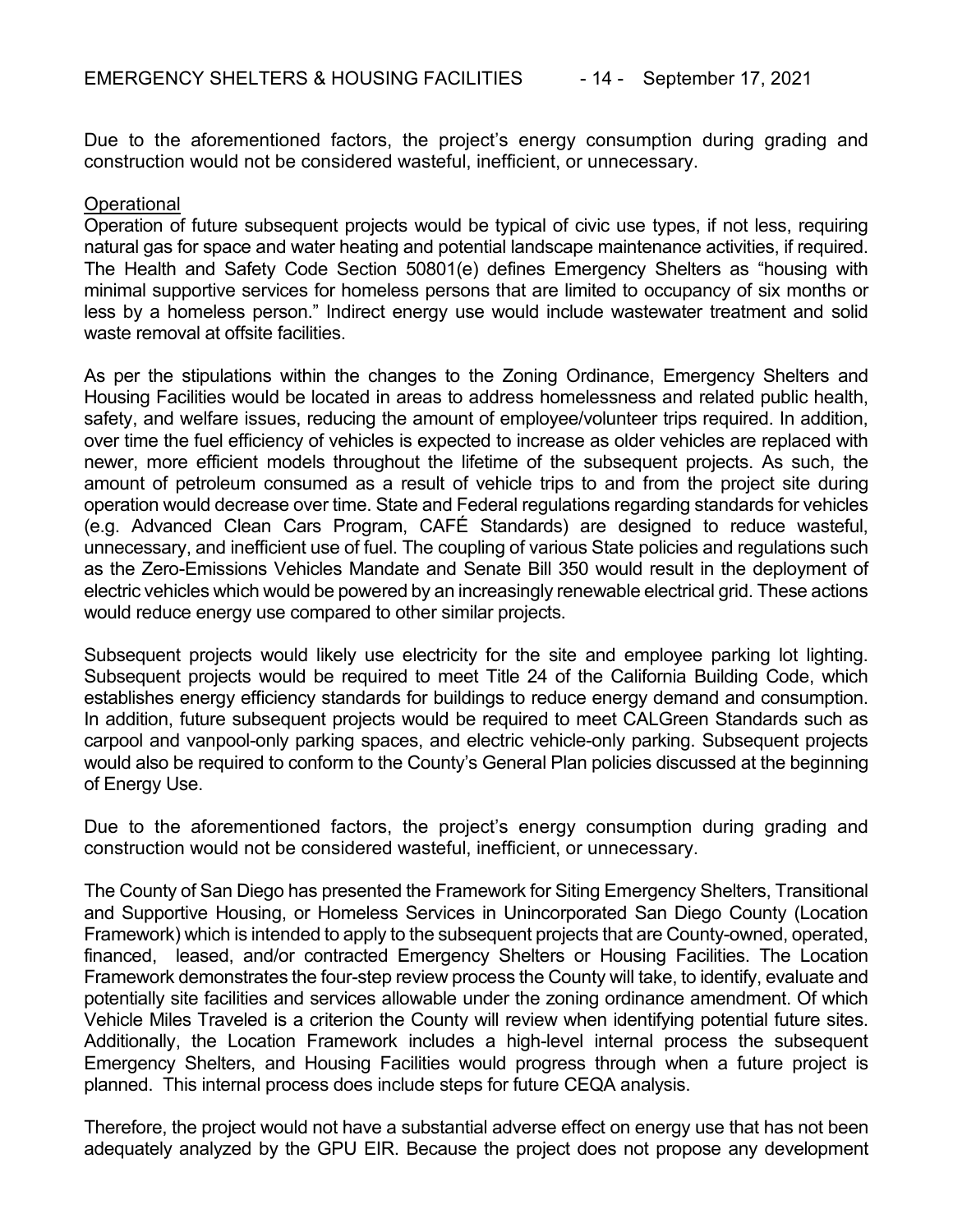under this discretionary action, implementation of the project would not result in significant adverse effects on energy use, and future development and improvement of County-owned emergency shelter facilities would be required to conduct subsequent CEQA, the project would not contribute to a cumulatively considerable effect on energy use.

**VII. GEOLOGY AND SOILS** -- Since the previous EIR was certified or previous ND was adopted, are there any changes in the project, changes in circumstances under which the project is undertaken and/or "new information of substantial importance" that result in one or more effects from geology and soils including: exposure of people or structures to potential substantial adverse effects, including the risk of loss, injury, or death involving rupture of a known earthquake fault, seismic-related ground failure, including liquefaction, strong seismic ground shaking, or landslides; result in substantial soil erosion or the loss of topsoil; produce unstable geological conditions that will result in adverse impacts resulting from landslides, lateral spreading, subsidence, liquefaction or collapse; being located on expansive soil creating substantial risks to life or property; and/or having soils incapable of adequately supporting the use of septic tanks or alternative wastewater disposal systems where sewers are not available for the disposal of wastewater?

The GPU EIR identified impacts to exposure to seismic-related hazards, soil erosion or topsoil loss, soil stability, expansive soils, wastewater disposal systems, and unique geologic features as less than significant. No mitigation was required.

YES NO

No development is proposed under this discretionary action as part of the project. Future subsequent projects could be hindered by a range of site development encumbrances such as a location near an earthquake fault, located on unstable geological unit or soil, or located on expansive soils. However, future subsequent projects would be required to conform to the Seismic Requirements outlines within the California Building Code of Regulations, Title 24. In addition, the San Diego County Code Section 87.101 requires a soil compaction report with proposed foundation recommendation would be required to be approved before the approval of subsequent projects.

To reduce potential losses of topsoil, projects would also need to prepare Storm Water Pollution Prevention Plans (SWPPP) and Storm Water Quality Management Plans (SWQMP) for both construction and post-construction phases. The SWPPP would be required to be prepared in accordance with order No. 2009-009-DWQ, National Pollutant Discharge Elimination System (NPDES) order CAS000002 Construction General Permit (CGP) adopted by the State Water Resources Control Board (SWRCB) on September 9, 2009, or the most recent version adopted. The SWQMP would be required to be prepared in accordance with the County of San Diego BMP Design Manual (2019) and San Diego County Regional Water Quality Control Board (SDRWQCB) Order No. R9-2013-0001 Municipal Separate Storm Sewer System (MS4) permit (2013), as adopted by the RWQCB on May 8, 2013, or the most recent version adopted. The SWPPP and SWQMP specify and describe the implementation process of all Best Management Practices (BMPs) that would address equipment operation and materials management, prevent the erosion process from occurring, and prevent sedimentation in any onside and downstream receiving waters. County staff would ensure that these plans are implemented as required. Moreover, future subsequent projects would be required to comply with the San Diego County Code of Regulations, Title 8, Zoning and Land Use Regulations, Division 7, Sections 87.414 and 87.417 for Drainage, Erosion Prevention, and planting. Compliance with these regulations minimizes the potential for water and wind erosion.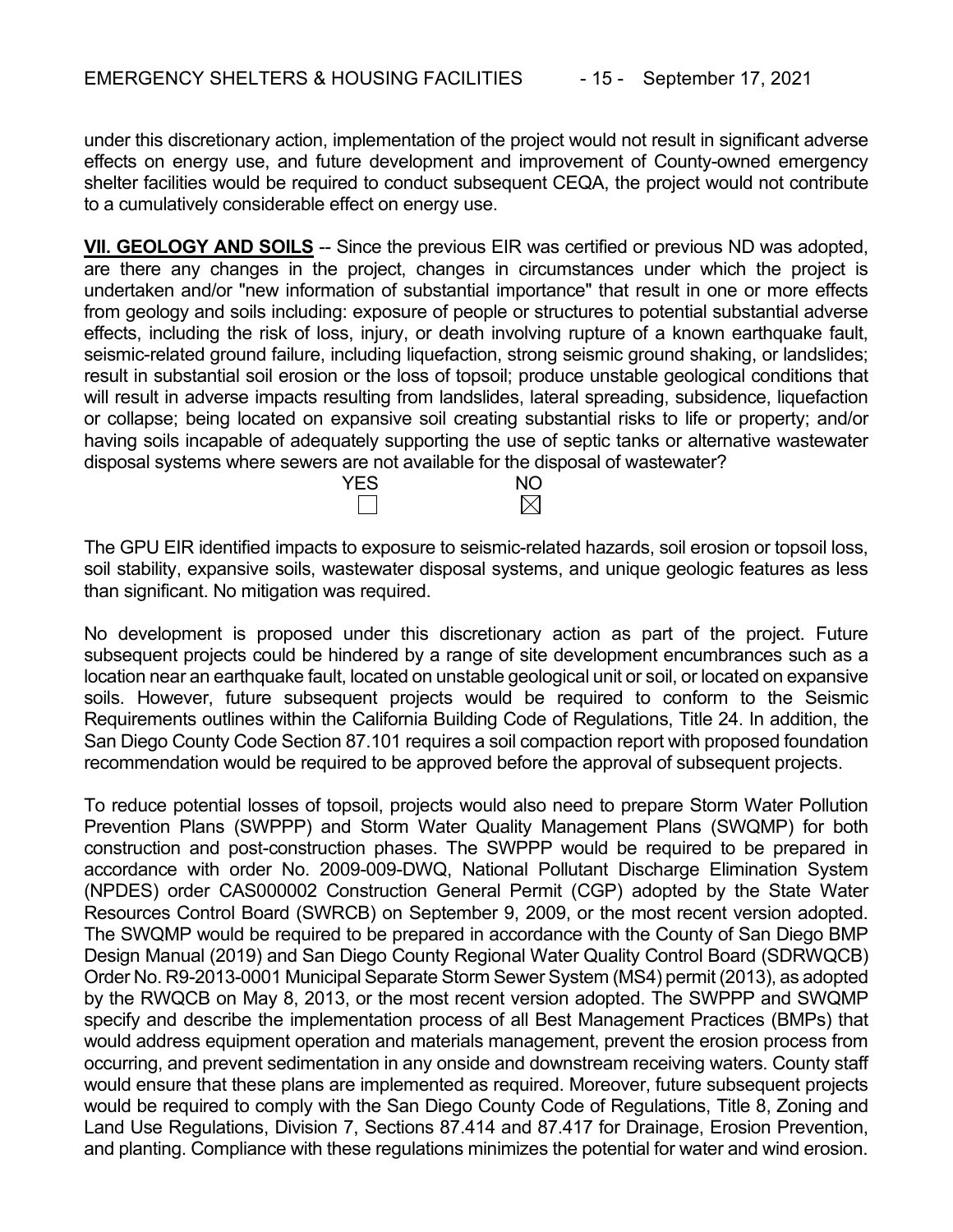Therefore, compliance with County, State, and Federal requirements and regulations would ensure the project would not have a substantial adverse effect from geology and soils (i.e. strong seismic ground shaking, liquefaction, unstable geological unit or soil, or expansive soils).

Because the project does not propose any development under this discretionary action, implementation of the project would not result in significant adverse effects from geology and soils, and future development and improvement of County-owned Emergency Shelters and Housing Facilities would be required to conduct subsequent CEQA review, including soils compaction reports, SWPPPs, and SWQMPs, the project would not contribute to a cumulatively considerable effect from geology and soils.

**VIII.** GREENHOUSE GAS EMISSIONS -- Since the previous EIR was certified or previous ND was adopted, are there any changes in the project, changes in circumstances under which the project is undertaken, and/or "new information of substantial importance" that result in one or more effects related to environmental effects associated with greenhouse gas emissions or compliance with applicable plans, policies or regulations adopted for the purpose of reducing greenhouse gas emissions?



The GPU EIR identified compliance with AB 32 and the potential effects of global climate change as potentially significant. Both issue topics were found to have a less than significant impact with mitigation but were found to have a significant cumulative contribution.

For background, in February 2018, the County Board of Supervisors adopted the County of San Diego Climate Action Plan (CAP) that included strategies and measures to reduce GHG emissions from the unincorporated County and County government operations. These strategies and measures were developed to reduce GHG emissions by 2020 and 2030, in line with the State's legislative GHG reduction targets through AB 32 and SB 32, and demonstrate progress toward the State's 2050 GHG reduction goal. In December 2018, because of a lawsuit filed against the County and the CAP, the San Diego County Superior Court issued a writ ordering the approval of the CAP and associated SEIR be set aside. In June 2020, this decision was upheld by the California Court of Appeal, Fourth District following the County's appeal of the San Diego County Superior Court decision, and the County Board of Supervisors subsequently rescinded approvals of the CAP, SEIR, and related approvals in September 2020. Through the holding of this decision, the County's CAP can no longer be considered the applicable plan in the unincorporated County for the purpose of reducing GHG emissions, and consistency with the CAP cannot be used as a determination of significance until such a time as it is reapproved in compliance with CEQA. However, GHG reduction strategies and measures included in the CAP continue to be implemented pending the preparation of an updated CAP for consideration by the County Board of Supervisors.

Until such time that a Climate Action Plan is adopted by the County, subsequent projects implemented would be required to comply with applicable GPU mitigation measures. This includes GPU mitigation measures CC-1.7, which states to incorporate the recommendations of the California Air Resources Board (CARB) related to climate change. Though CARB has not released a threshold of significance, CARB developed a 2017 Scoping Plan, which is intended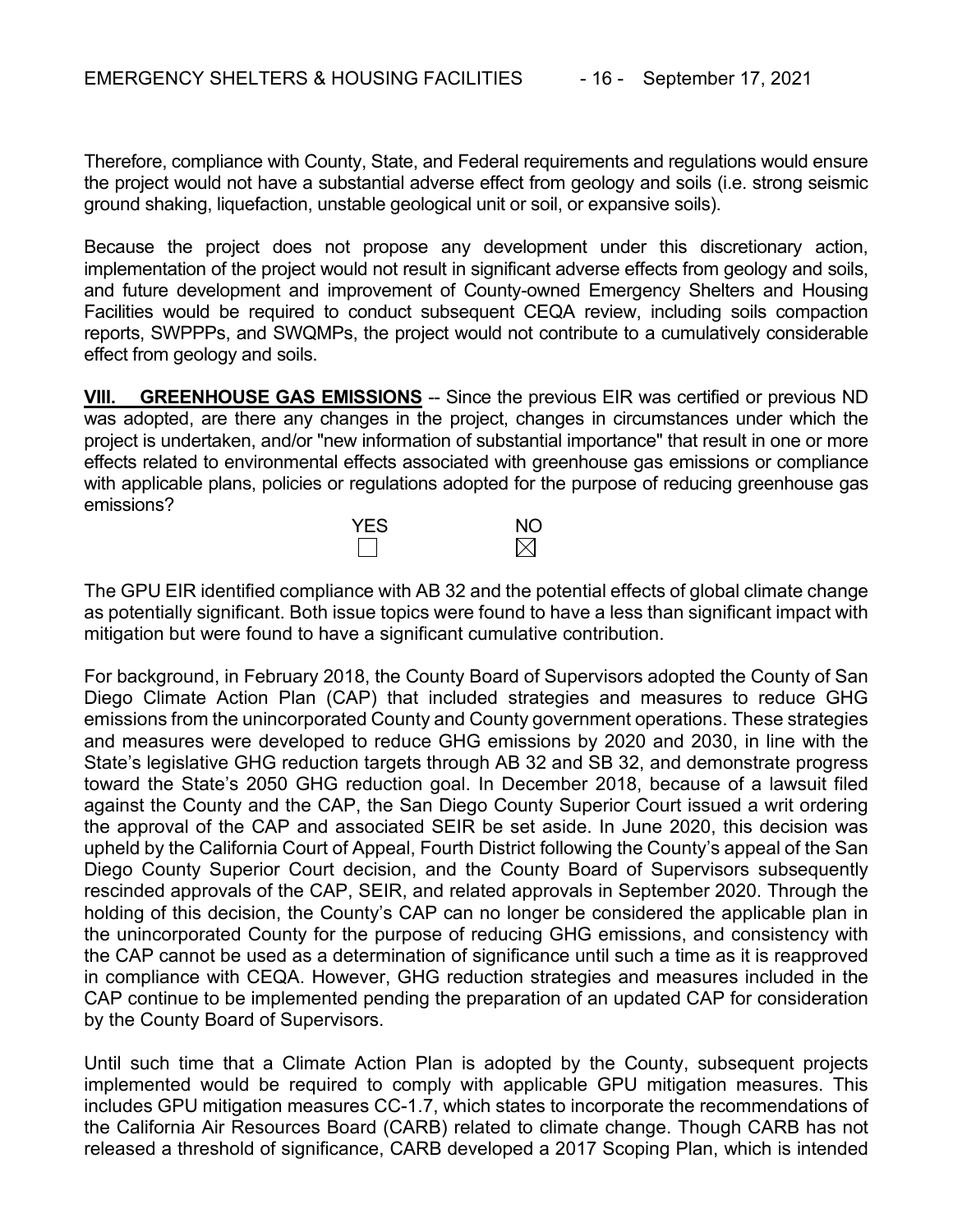to reduce GHG emissions to meet the statewide targets set forth in AB 32 and SB 32 and provides examples of local actions that can be implemented to support the State's climate goals.

No project development is proposed under this discretionary action. However, it is reasonably foreseeable that the approval of the project could lead to the future development of homeless shelters, which would result in GHG emissions due to construction activities and operational aspects of the project (building energy use, employee/volunteer vehicle trips). However, Emergency Shelters and Housing Facilities would be located in areas to address homelessness and related public health, safety, and welfare issues, thereby reducing the trips required. In addition, future development or improvement of new or existing emergency shelter facilities would be required to conduct a subsequent environmental review prior to authorization for individual project development. At the time a subsequent review is conducted, individual projects would be analyzed under CEQA for project-specific impacts and would apply GPU EIR mitigation measures, as necessary. Several mitigation measures were identified by the GPU EIR, including CC-1.1, CC-1.5, CC-1.10, and CC-1.11, which encourages incentives for energy-efficient development, coordination with the San Diego County Water Authority and other water agencies, and implementation of the Ordinance Relating to Water Conservation for Landscaping. Although no development is proposed currently, these requirements, and other GPU EIR mitigation measures or other measures, would be implemented as feasible for future subsequent projects until such time a CAP is adopted by the County.

Therefore, the project would not have a substantial adverse effect on greenhouse gas emissions that has not been adequately analyzed by the GPU EIR. Appropriate mitigation measures identified by the GPU EIR or other measures would be applied to subsequent projects, as necessary.

Because the project does not propose development under this discretionary action, implementation of the project would not result in significant adverse effects on climate change, and future development and improvement of County-owned emergency shelter facilities would be required to conduct subsequent CEQA review and apply GPU EIR mitigation measures or other measures as necessary, the project would not contribute to a cumulatively considerable effect on greenhouse gas emissions.

**IX. HAZARDS AND HAZARDOUS MATERIALS** -- Since the previous EIR was certified or previous ND was adopted, are there any changes in the project, changes in circumstances under which the project is undertaken and/or "new information of substantial importance" that result in one or more effects from hazards and hazardous materials including: creation of a significant hazard to the public or the environment through the routine transport, storage, use, or disposal of hazardous materials or wastes; creation of a significant hazard to the public or the environment through reasonably foreseeable upset and accident conditions involving the release of hazardous materials into the environment; production of hazardous emissions or handling hazardous or acutely hazardous materials, substances, or waste within one-quarter mile of an existing or proposed school; location on a site which is included on a list of hazardous materials sites compiled pursuant to Government Code Section 65962.5 creating a hazard to the public or the environment; location within an airport land use plan or, where such a plan has not been adopted, within two miles of a public airport or public use airport; within the vicinity of a private airstrip resulting in a safety hazard for people residing or working in the project area; impair implementation of or physically interfere with an adopted emergency response plan or emergency evacuation plan; and/or exposure of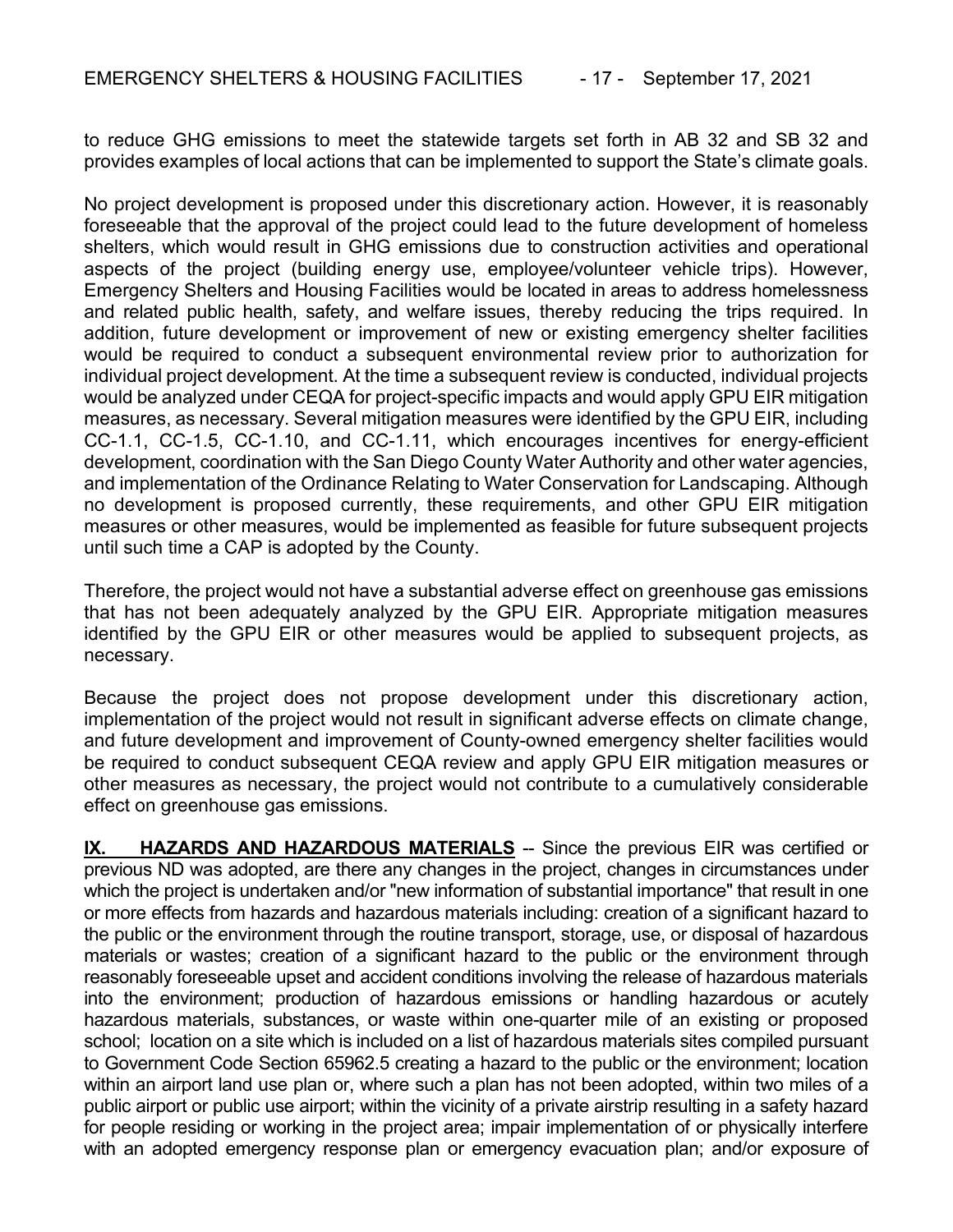people or structures to a significant risk of loss, injury or death involving wildland fires, including where wildlands are adjacent to urbanized areas or where residences are intermixed with wildlands?



The GPU EIR identified potentially significant impacts to public airports, private airports, emergency response and evacuation plans, and wildland fires. Public airports, private airports, and emergency response and evacuation plans were determined to result in less than significant impacts with mitigation. Wildland fires were found to have a significant and unavoidable impact. Transport, use, and disposal of hazardous materials, accidental release of hazardous materials, hazards to schools, existing hazardous materials sites, and vectors, were all found to have less than significant impacts with no mitigation.

Future subsequent projects would not create a significant hazard to the public, including schools, or the environment, because projects would not involve the storage, use, transport, emission, or disposal of hazardous substances. Because the project does not involve development under this discretionary action, an analysis of listed hazardous materials sites cannot be completed at this time. However, if a subsequent project site is located on a list of hazardous materials sites compiled pursuant to Government Code Section 65962.5 or is otherwise known to have been subject to a release of hazardous substances, the applicant would be required to obtain valid permits or certifications from the County Department of Environmental Health and Quality prior to any project development. As part of this process, soil testing and remediation would be required if hazardous substances have been identified onsite.

Similar to hazardous materials sites, analysis of specific site airport safety cannot be determined at this time. Future subsequent projects could be located in the vicinity of a private or public airport or airstrip. However, future subsequent projects would be required to comply with the County of San Diego Guidelines for Determining Significance for Airport Hazards as well as Airport Land Use Compatibility Plans, as identified by GPU EIR mitigation measures Haz-1.1. and Haz-1.3. Subsequent projects would also be required to conform to the County's General Plan Policies such as Policy S-15.1: Land Use Compatibility and Policy S-15.3: Hazardous Obstructions within Airport Approach and Departure. These policies would require land uses surrounding airports to be compatible with the operation of each airport and would restrict the development of potentially hazardous obstructions or other hazards to flight from being located within airport approach areas, airport departure areas, or known flight pattern areas. Future project structures are also not expected to reach a significant height in elevation (i.e., 200 feet) that would cause an airport hazard concern.

The County has several implementation plans in regards to hazards: Operational Area Emergency Plan, Multi-Jurisdictional Hazard Mitigation Plan, San Diego County Nuclear Power Station Emergency Response Plan, Oil Spill Contingency Element, Emergency Water Contingencies Annex, and Energy Shortage Response Plan, and Dam Evacuation Plan. The project would not interfere with the aforementioned plans because it would not prohibit subsequent plans from being established or prevent the goals and objectives of existing plans from being carried out. In addition, future subsequent projects would be required to conform to said hazard plans and would be analyzed under CEQA for project specific impacts.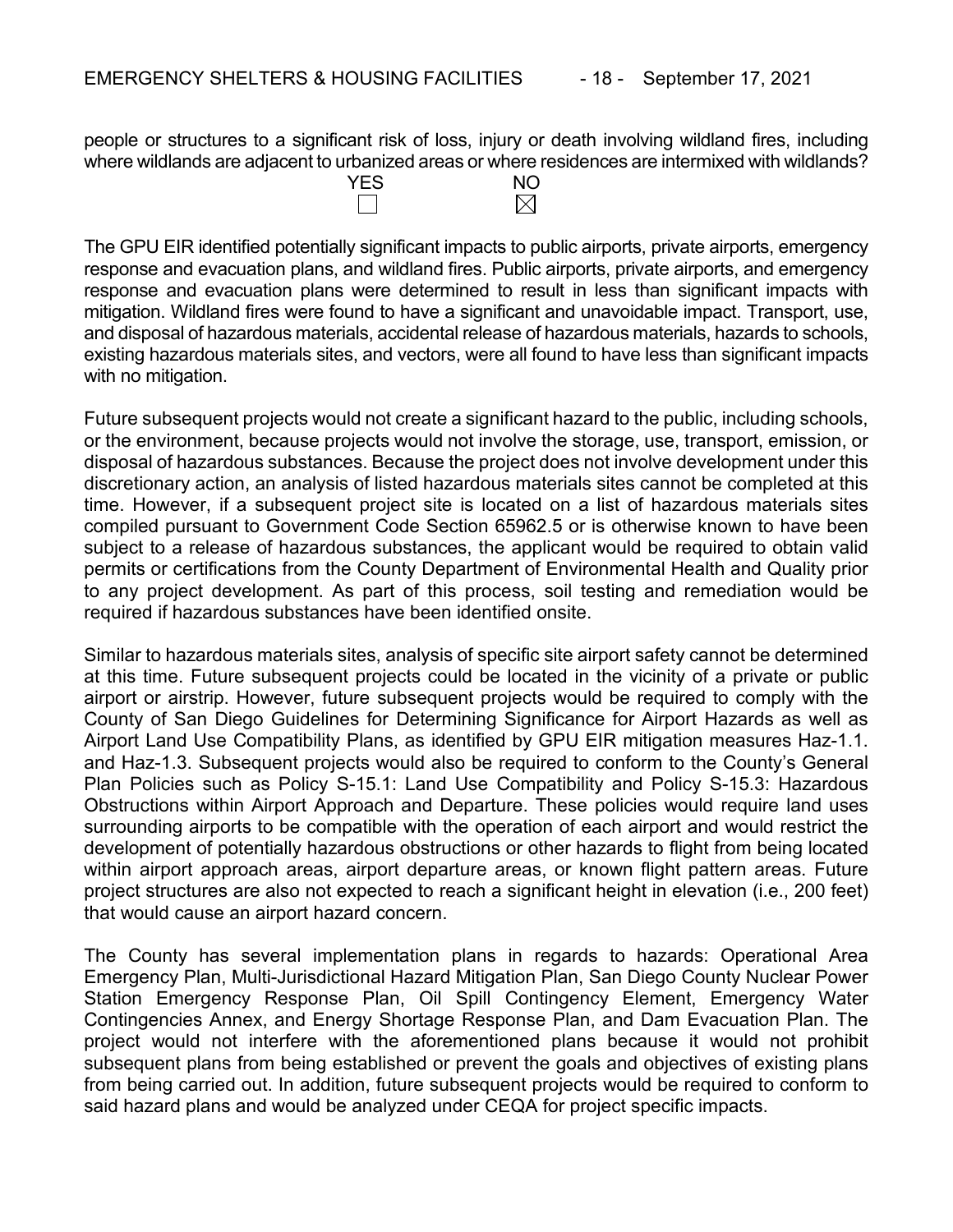The majority of the unincorporated County of San Diego is located within a high or very high fire hazard severity zone. Because of this, several fire standards and regulations have been established that are enforced per each individual project. Future subsequent projects would be required to comply with the regulations relating to emergency access, fuel modification, and water supply, as specified in the Consolidated Fire code. In addition, Fire Service Availability Letters are required prior to project approval as a standard project condition of approval. These letters are standard forms that are required to be filled out and signed by the fire authority operating in the project area and include information such as the closest fire station, and the estimated travel time for the fire authority to reach the project site. This estimated travel time is required to meet the travel response time indicated by the General Plan Safety Element.

The project would not cause current or future residents' exposure to vectors, including mosquitos, rats, or flies. Future subsequent projects would not involve, or support uses that would allow water to stand for a period of 72 hours or more (i.e. artificial lakes, agricultural ponds). Future projects would also not involve, or support uses that would produce or collect animal waste, such as equestrian facilities or agricultural operations.

Therefore, the project would not have a substantial adverse effect from hazards or hazardous materials that has not been adequately analyzed by the GPU EIR. Appropriate mitigation measures identified by the GPU EIR or other measures would be applied to subsequent projects, as necessary.

Because the project does not propose any development under this discretionary action, implementation of the project would not result in significant adverse effects related to hazardous materials and future development and improvement of County-owned emergency shelter facilities would be required to conduct subsequent CEQA review and apply GPU EIR mitigation measures or other measures as necessary, the project would not contribute to a cumulatively considerable effect from hazards or hazardous materials.

**X. HYDROLOGY AND WATER QUALITY** -- Since the previous EIR was certified or previous ND was adopted, are there any changes in the project, changes in circumstances under which the project is undertaken and/or "new information of substantial importance" that cause one or more effects to hydrology and water quality including: violation of any waste discharge requirements; an increase in any listed pollutant to an impaired water body listed under section 303(d) of the Clean Water Act ; cause or contribute to an exceedance of applicable surface or groundwater receiving water quality objectives or degradation of beneficial uses; substantially deplete groundwater supplies or interfere substantially with groundwater recharge such that there would be a net deficit in aquifer volume or a lowering of the local groundwater table level; substantially alter the existing drainage pattern of the site or area in a manner which would result in substantial erosion, siltation or flooding on- or off-site; create or contribute runoff water which would exceed the capacity of existing or planned storm water drainage systems; provide substantial additional sources of polluted runoff; place housing or other structures which would impede or redirect flood flows within a 100 year flood hazard area as mapped on a federal Flood Hazard Boundary or Flood Insurance Rate Map or other flood hazard delineation map, including County Floodplain Maps; expose people or structures to a significant risk of loss, injury or death involving flooding, including flooding as a result of the failure of a levee or dam; and/or inundation by seiche, tsunami, or mudflow?



 $\boxtimes$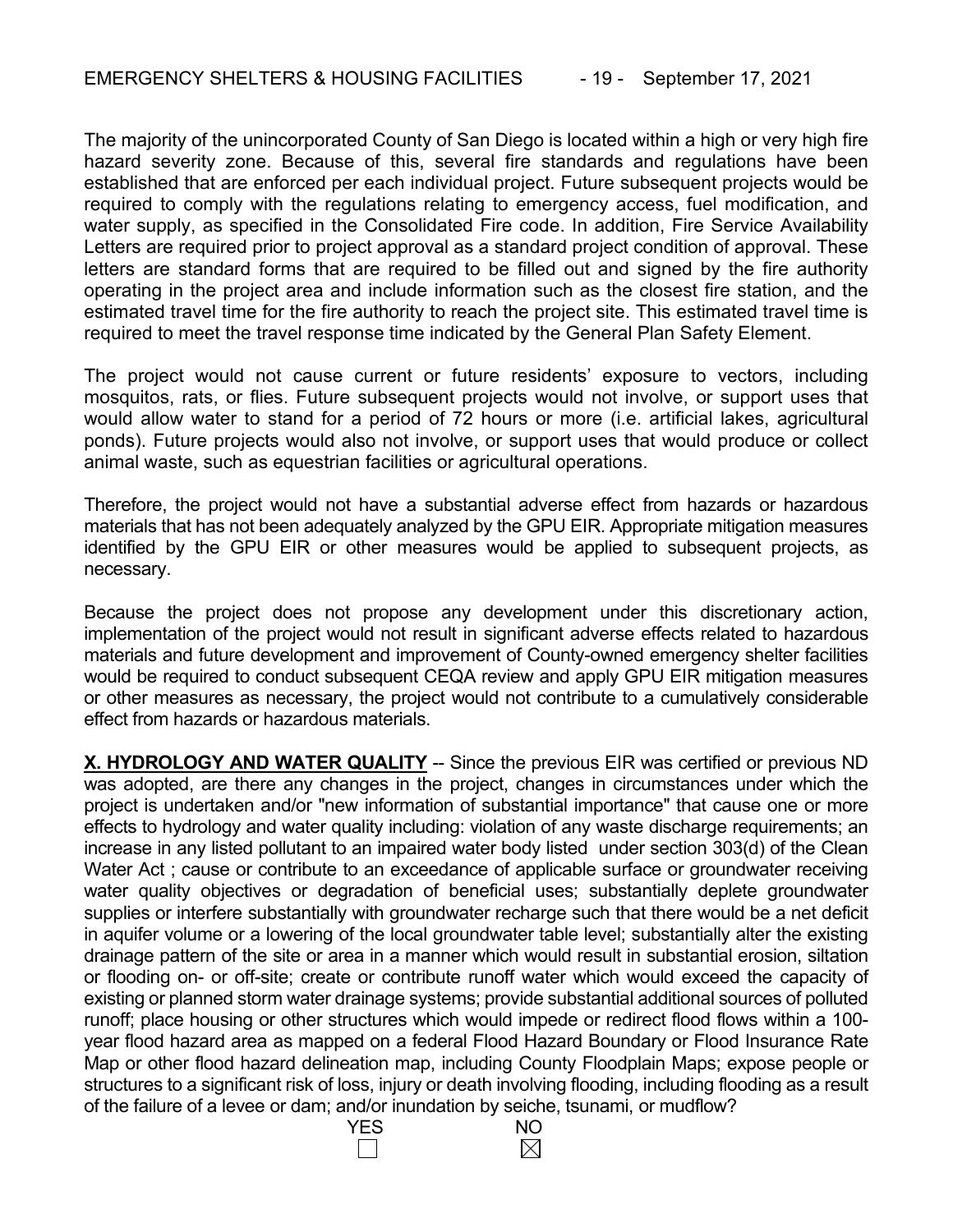The GPU EIR identified potentially significant impacts to the following issue topics: water quality standards and requirements; groundwater supplies and recharge; erosion or siltation; flooding; exceed the capacity of stormwater systems; housing within a 100-year flood hazard area; impeding or redirecting flood flows; dam inundation and flood hazards; and seiche, tsunami and mudflow hazards. All issue topics were found to be less than significant with mitigation with the exception of water quality standards and requirements, and groundwater supplies and recharge, which were found significant and unavoidable.

Future projects would likely not be located on groundwater-dependent lots or interfere with groundwater supplies and recharge. The Emergency Shelters and Housing Facilities would be located in areas to address homelessness and related public health, safety, and welfare issues. Based on this, it is unlikely the location would be groundwater dependent. However, in the unlikely event that future subsequent project sites are groundwater dependent, the future development or improvement of new or existing emergency shelter facilities would be required to conduct a subsequent environmental review prior to the authorization for induvial project development. At the time a subsequent review is conducted, individual projects would be analyzed under CEQA for project-specific impacts and would apply GPU EIR mitigation measures, or other measures, as necessary. Subsequent projects would be required to conform to the County's Guidelines for Determining Significance for Groundwater as identified by GPU EIR mitigation measure Hyd-1.5. In addition, Subsequent projects would also be required to conform to the County's General Plan Policies such as Policy LU-8.2: Groundwater Resources, Policy LU-13.1: Adequacy of Water Supply, and Policy LU-13.2: Commitment of Water Supply. As identified by the GPU EIR, these policies would prohibit new development from exacerbating overdraft conditions, evaluate new groundwater-depend development to assure a sustainable long-term supply of groundwater is available, coordinate water infrastructure planning with land use planning to maintain an acceptable availability of a high quality sustainable water supply, and require new development to identify adequate water resources in accordance with State law to support the development prior to project approval.

Future subsequent projects would not result in water quality impacts or increased erosion or siltation impacts beyond the GPU EIR analysis. As stated under VII. Geology and Soils, SWPPPs, and SWQMPs would be required to be prepared for both construction and post-construction phases. The SWPPP would implement the following typical erosion control BMPs: hydraulic stabilization and hydroseeding on disturbed slopes; County Standard lot perimeter protection detail and County Standard desilting basin for erosion control on disturbed flat areas; energy dissipater outlet protection for water velocity control; silt fencing, fiber rolls, gravel and sand bags, storm drain inlet protection and engineering desilting basin for sediment control; stabilized construction entrance, street sweeping and vacuuming for offsite tracking of sediment; and measures to control materials management and wastewater management. The purpose of the SWPPP is to prevent erosion and storm water pollution from entering downstream receiving water bodies. The SWQMP is enforced during the post-construction phase and requires projects to implement site design, source control, and structural BMPs to prevent potential pollutants from entering storm water runoff during project operations. Subsequent projects would also be required to conform to the County's Guidelines for Determining Significance for Water Quality (Water Quality Guidelines), Resource Protection Ordinance (RPO), and the Grading, Clearing and Watercourses Ordinance (Grading Ordinance) as identified by GPU EIR mitigation measures Hyd-1.5, Hyd-3.2, and Hyd-3.3. Future subsequent project conformance to the Water Quality Guidelines, RPO, Grading Ordinance, and waste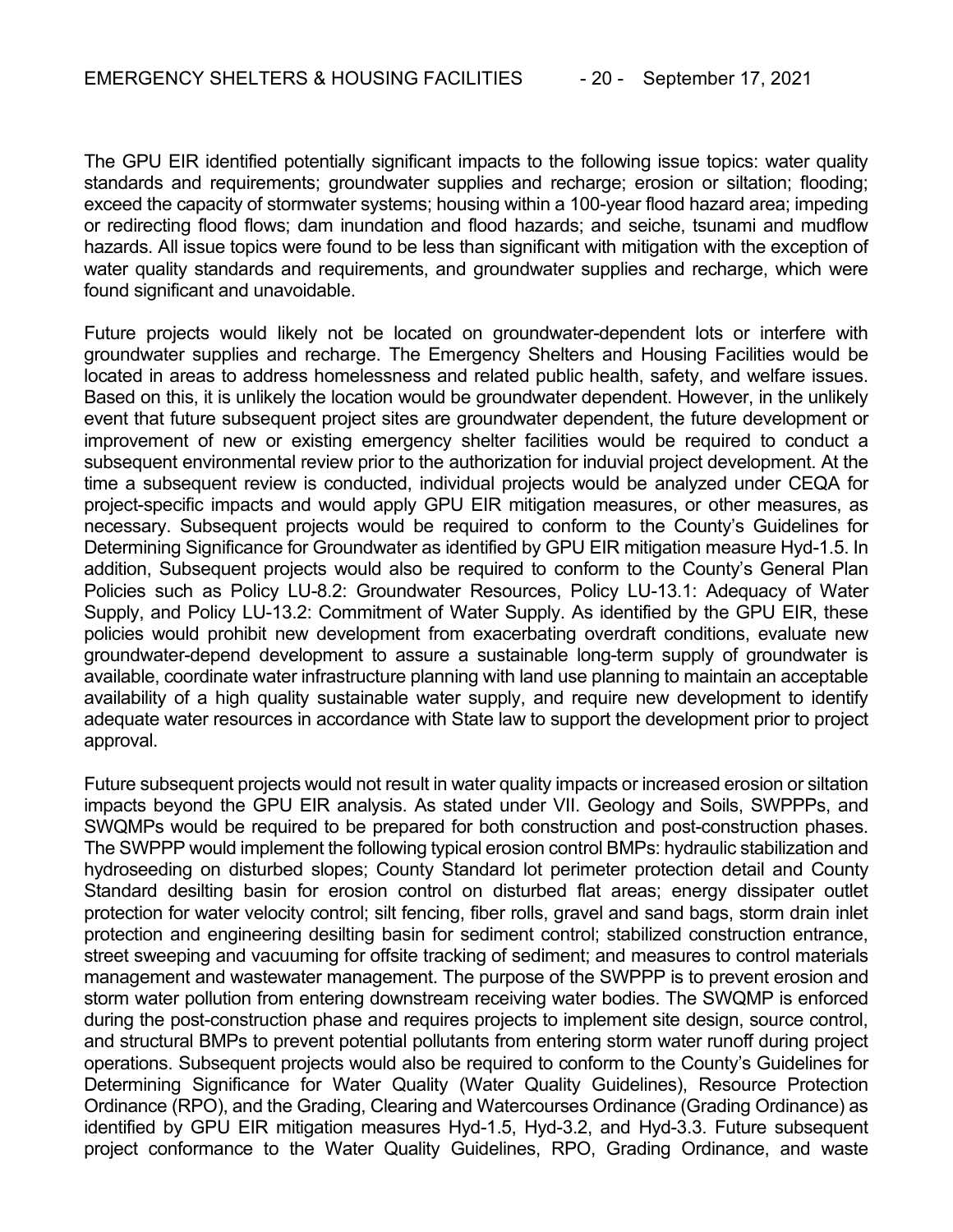discharge requirements for both CGP and MS4 storm water permits, as discussed in VII Geology and Soils and expanded here, ensures projects would not create significant water quality impacts.

Future subsequent projects have the potential to exceed the capacity of stormwater systems. However, a subsequent environmental review would be required prior to authorization of individual project development. At the time a subsequent review is conducted, individual projects would be analyzed under CEQA for project-specific impacts and would apply GPU EIR mitigation measures, as necessary. Subsequent projects would be required to conform to the County's Guidelines for Determining Significance for Hydrology (Hydrology Guidelines) as identified by GPU EIR mitigation measure Hyd-1.5. Subsequent projects would also be required to conform to the County's General Plan Policies such as Policy S-10.5 which requires development to provide necessary on-site and off-site improvements to stormwater runoff and drainage facilities.

The County contains numerous flood areas that have been mapped by the County or the Federal Emergency Management Act (FEMA). Future subsequent projects could potentially be proposed in these locations. However, because a subsequent environmental review would be required prior to authorization of individual project development, future projects would be analyzed under CEQA for project-specific impacts and would apply GPU EIR mitigation measures, or other measures, as necessary. Subsequent projects would be required to conform to the Hydrology Guidelines as identified by the GPU EIR mitigation measure Hyd-1.5. Subsequent projects would also be required to conform to the County's General Plan Policies such as Policy COS-5.1: Impact to Floodways and Floodplains and Policy S-9.3: Development in Flood Hazard Areas. As identified by the GPU EIR, these policies restrict development in floodways and floodplains in accordance with policies in the Flood Hazards section of the Safety Element and requires development within mapped flood hazard areas to be sited and designed to minimize on-site and off-site hazards to health, safety, and property due to flooding.

Future subsequent projects could potentially be impacted by seiche, tsunami, mudflow, and dam inundation hazards. However, seiches are a rare occurrence, and tsunamis are not common in the unincorporated County of San Diego because the majority of the County is located inland. Mudflows are more common in areas that have been affected by extreme wildfire events in the recent past. Projects located within the Dam Inundation Zone would be required to conform to the Dam Evacuation Plan if flooding were to occur. However, subsequent environment review is required prior to authorization for individual project development. At the time a subsequent review is conducted, individual projects would be analyzed under CEQA for project-specific impacts and would apply GPU EIR mitigation measures, as necessary. Subsequent projects would be required to conform to the County's Guidelines for Determining Significance for Emergency Response Plans, as identified by GPU EIR mitigation measure Hyd-8.2. Subsequent projects would also be required to conform to the County's General Plan Policies such as Policy S-9.6: Development in Dam Inundation Areas. This policy prohibits development in dam inundation areas that may interfere with the County's emergency response and evacuation plans.

Therefore, the project would not have a substantial adverse effect on hydrology and water quality that has not been adequately analyzed by the GPU EIR. Appropriate mitigation measures identified by the GPU EIR, or other measures, would be applied to subsequent projects, as necessary.

Because the project does not propose any development under this discretionary action, implementation of the project would not result in significant adverse effects to hydrology or water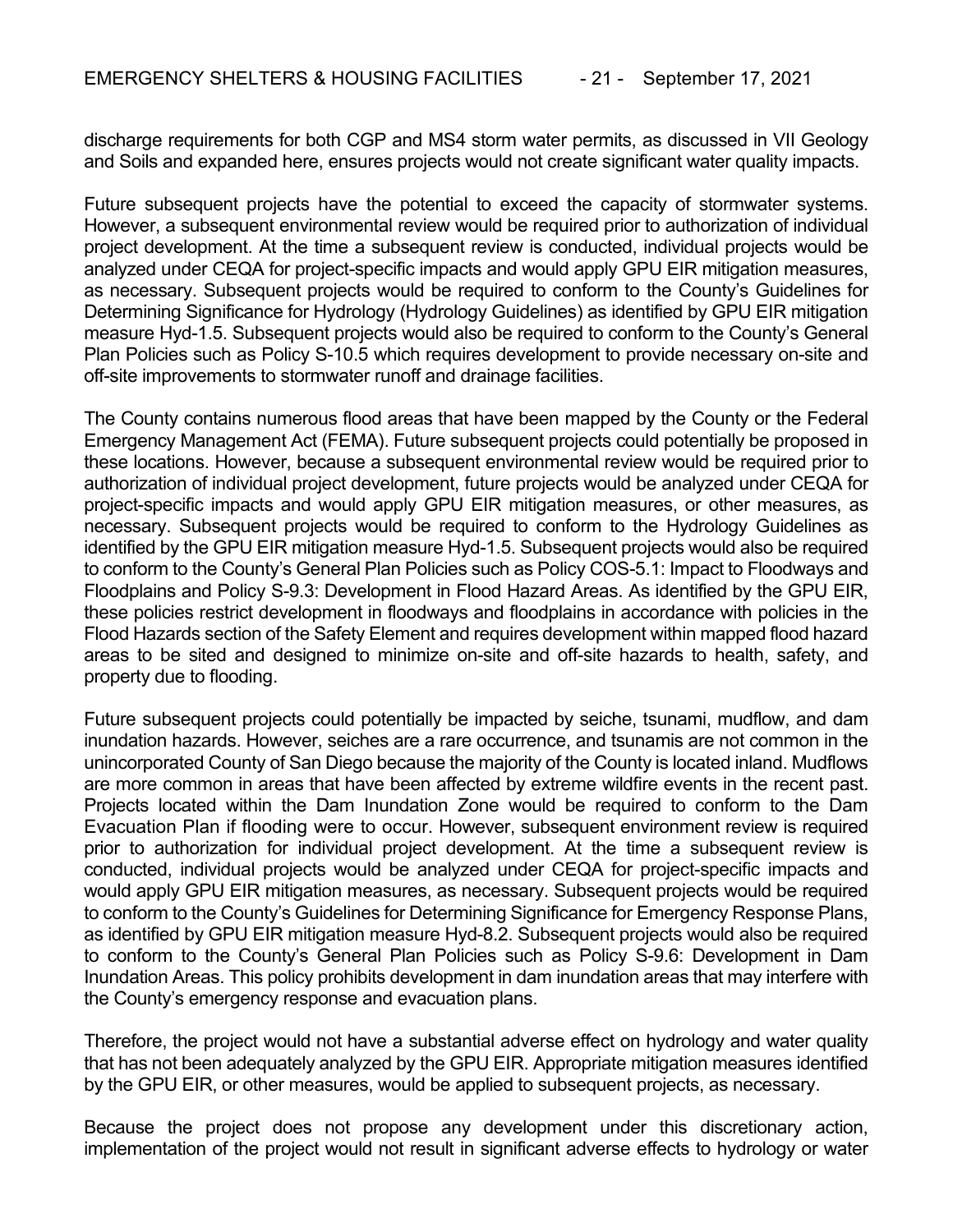quality, and future development and improvement of County-owned emergency shelter facilities would be required to conduct subsequent CEQA review and apply GPU EIR mitigation measures or other measures as necessary, the project would not contribute to a cumulatively considerable effect to hydrology and water quality.

**XI. LAND USE AND PLANNING** -- Since the previous EIR was certified or previous ND was adopted, are there any changes in the project, changes in circumstances under which the project is undertaken, and/or "new information of substantial importance" that cause one or more effects to land use and planning including: physically dividing an established community; and/or conflicts with any applicable land use plan, policy, or regulation of an agency with jurisdiction over the project adopted for the purpose of avoiding or mitigating an environmental effect?



The GPU EIR identified potentially significant impacts related to the physical division of an established community, which were found to be less than significant with the incorporation of mitigation measures. The GPU EIR also analyzed impacts related to conflicts with land use plans, policies, and regulations, as well as conflicts with Habitat Conservation Plans (HCPs) and Natural Community Conservation Planning (NCCPs) and were found to be less than significant.

The Zoning Ordinance Amendments relating to Emergency Shelters and Housing Facilities would amend the County of San Diego Zoning Ordinance to exempt the development, use, or improvement of new or existing County-owned, operated, financed, leased, and/or contracted Emergency Shelters, Transitional, and Supportive Housing (Housing Facilities) from Zoning Ordinance provisions (project). The project would also expand the definition of "Emergency Shelter" to include 1) safety parking facilities that are not an RV park or mobile home park, 2) safe storage facilities, 3) safe camping facilities receiving direct financial assistance from the County of San Diego, State of California, or the Federal Government, and 4) day shelter facilities.

The project does not intend to re-locate persons experiencing homelessness away from the general communities of homeless gatherings or to areas that do not provide necessary services to assist persons experiencing homelessness. Rather, the proposed facilities would be integrated within communities and located in areas to address homelessness and related public health, safety, and welfare issues to provide centralized safety facilities for the shelter of persons experiencing homelessness.

The project would expand the methods for providing services to persons experiencing homelessness beyond traditional shelters by amending requirements within the Zoning Ordinance for consistency with the physical requirements of some of the alternatives to traditional shelters. The project would be consistent with Senate Bill 1138 by identifying zones and zoning designations to allow for emergency shelters in residential zones on County-owned, operated, and leased lands, as well as Assembly Bill 2553, which exempts Emergency Shelters that are constructed or allowed pursuant to the shelter crisis declarations from the Recreational Vehicle Park Occupancy Law.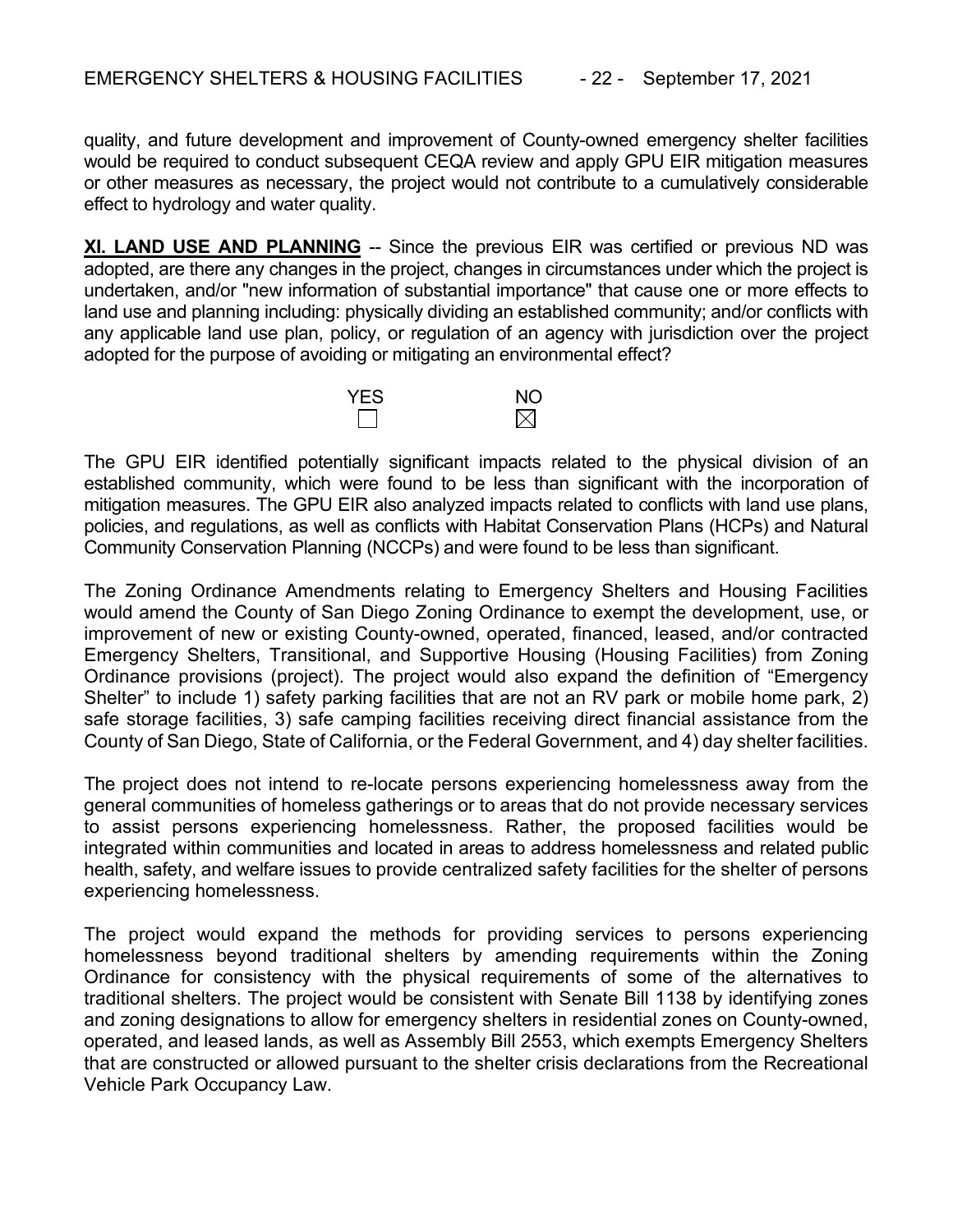While the project would make minor amendments and clarifications to Zoning Ordinance provisions, it would not conflict with land use plans, policies, and regulations established for the purpose of protecting environmental resources.

In addition, the project does not propose any development under this discretionary action. Future development or improvement of new or existing County-owned Emergency Shelters and Housing Facilities would be required to conduct a subsequent environmental review prior to the authorization for individual project development. At the time a subsequent review is conducted, individual projects would be analyzed under CEQA for project-specific impacts and would apply GPU EIR mitigation measures, or other measures, as necessary. The project would not result in any significant impacts related to land use and planning beyond what was previously analyzed within the GPU EIR.

Because the project does not propose any development under this discretionary action, implementation of the project would not result in significant adverse effects on land use and planning, and future development and improvement of County-owned Emergency Shelters and Housing Facilities would be required to conduct subsequent CEQA review and apply GPU EIR mitigation measures or other measures as necessary, the project would not contribute to a cumulatively considerable effect on land use and planning.

**XII. MINERAL RESOURCES** -- Since the previous EIR was certified or previous ND was adopted, are there any changes in the project, changes in circumstances under which the project is undertaken, and/or "new information of substantial importance" that cause one or more effects to mineral resources including: the loss of availability of a known mineral resource that would be of value to the region and the residents of the state; and/or loss of locally-important mineral resource recovery site delineated on a local general plan, specific plan or other land use plan?

| <b>YES</b> | <b>NO</b>            |
|------------|----------------------|
|            | $\triangleleft$<br>√ |

The GPU EIR identified significant and unavoidable impacts related to mineral resource availability and mineral resource recovery sites.

The Zoning Ordinance Amendments relating to Emergency Shelters and Housing Facilities project would amend the County of San Diego Zoning Ordinance to exempt the development, use, or improvement of new or existing County-owned, operated, financed, leased, and/or contracted Emergency Shelters, Transitional, and Supportive Housing (Housing Facilities) from Zoning Ordinance provisions (project). The project would also expand the definition of "Emergency Shelter" to include 1) safety parking facilities that are not an RV park or mobile home park, 2) safe storage facilities, 3) safe camping facilities receiving direct financial assistance from the County of San Diego, State of California, or the Federal Government, and 4) day shelter facilities.

Future Emergency Shelters would be located in areas to address homelessness and related public health, safety, and welfare issues. The project does not intend to re-locate persons experiencing homelessness away from the general communities of homeless gatherings or to areas that do not provide necessary services to assist persons experiencing homelessness. The County of San Diego has presented the Framework for Siting Emergency Shelters, Transitional and Supportive Housing, or Homeless Services in Unincorporated San Diego County (Location Framework) which is intended to apply to the subsequent projects that are County-owned, operated, financed, leased, and/or contracted Emergency Shelters or Housing Facilities. The Location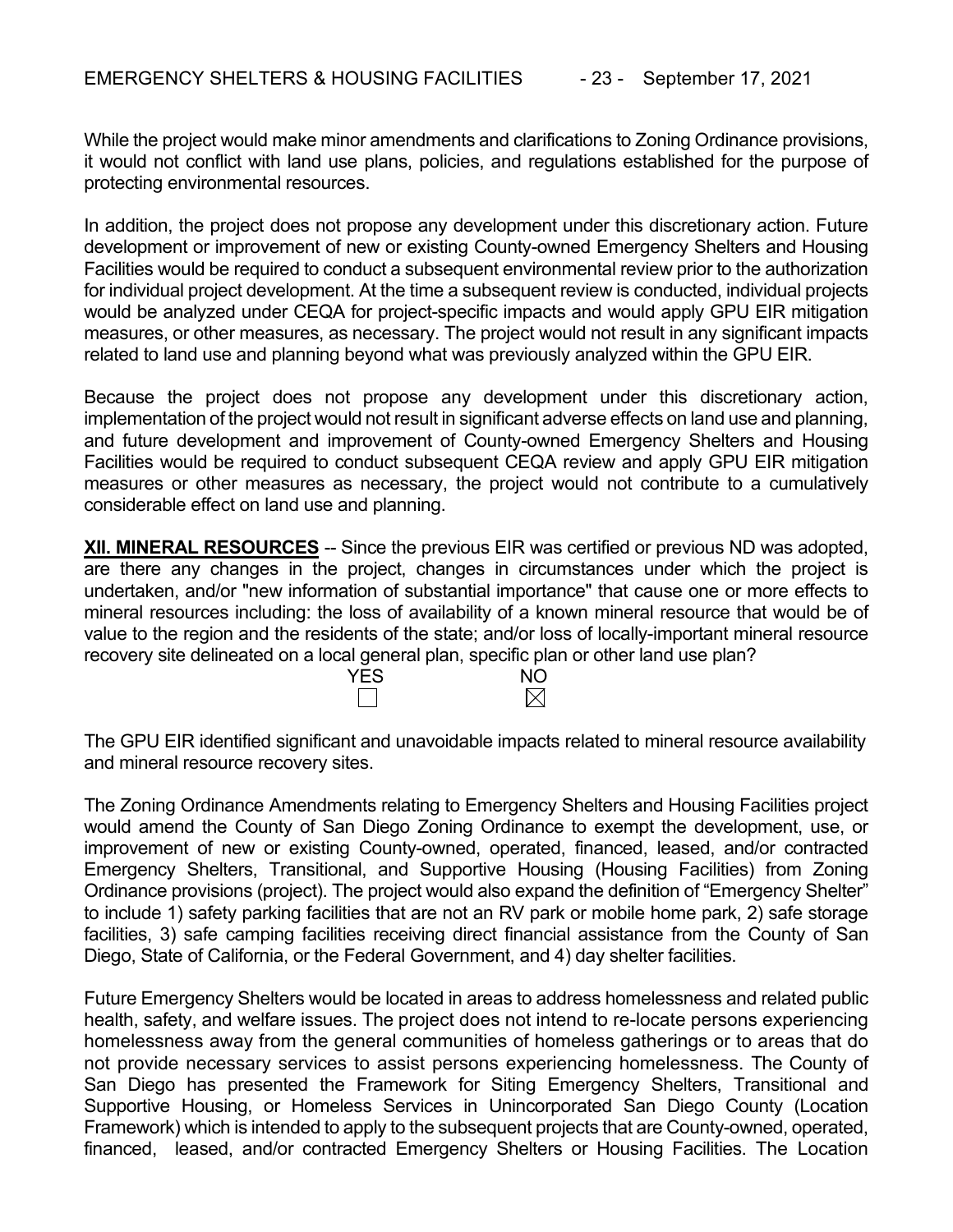Framework demonstrates the four-step review process the County will take, to identify, evaluate and potentially site facilities and services allowable under the zoning ordinance amendment. Additionally, the Location Framework includes a high-level internal process the subsequent Emergency Shelters, and Housing Facilities would progress through when a future project is planned. This internal process does include steps for future CEQA analysis. At the time of the future project impacts related to mineral resource availability and mineral resource recovery, sites will be analyzed.

Therefore, implementation of the project is not expected to result in the loss of availability of a known mineral resource that would be of value since these land uses have already been lost due to incompatible land uses.

In addition, the project does not propose any development under this discretionary action. Future development or improvement of new or existing County-owned emergency shelter facilities would be required to conduct a subsequent environmental review prior to the authorization for individual project development. At the time a subsequent review is conducted, individual projects would be analyzed under CEQA for project-specific impacts and would apply GPU EIR mitigation measures, or other measures, as necessary. The project would not result in any significant impacts related to mineral resources beyond what was previously analyzed within the GPU EIR.

Because the project does not propose any development under this discretionary action, implementation of the project would not result in significant adverse effects on mineral resources, and future development and improvement of County-owned emergency shelter facilities would be required to conduct subsequent CEQA review and apply GPU EIR mitigation measures or other measures as necessary, the project would not contribute to a cumulatively considerable effect on mineral resources.

**XIII. NOISE** -- Since the previous EIR was certified or previous ND was adopted, are there any changes in the project, changes in circumstances under which the project is undertaken and/or "new information of substantial importance" that result in one or more effects from noise including: exposure of persons to or generation of noise levels in excess of standards established in the local general plan or noise ordinance, or applicable standards of other agencies; exposure of persons to or generation of excessive groundborne vibration or groundborne noise levels; a substantial permanent increase in ambient noise levels in the project vicinity above levels existing without the project; a substantial temporary or periodic increase in ambient noise levels in the project vicinity above levels existing without the project; for projects located within an airport land use plan or, where such a plan has not been adopted, within two miles of a public airport or public use airport, or for projects within the vicinity of a private airstrip, would the project expose people residing or working in the project area to excessive noise levels?



The GPU EIR identified potentially significant impacts related to excessive noise levels, excessive groundborne vibration, permanent and temporary increases in ambient noise levels, and excessive noise exposure from a public or private airport. All impacts were determined to be less than significant with mitigation with the exception of impacts related to permanent increases in ambient noise levels, which remained significant and unavoidable.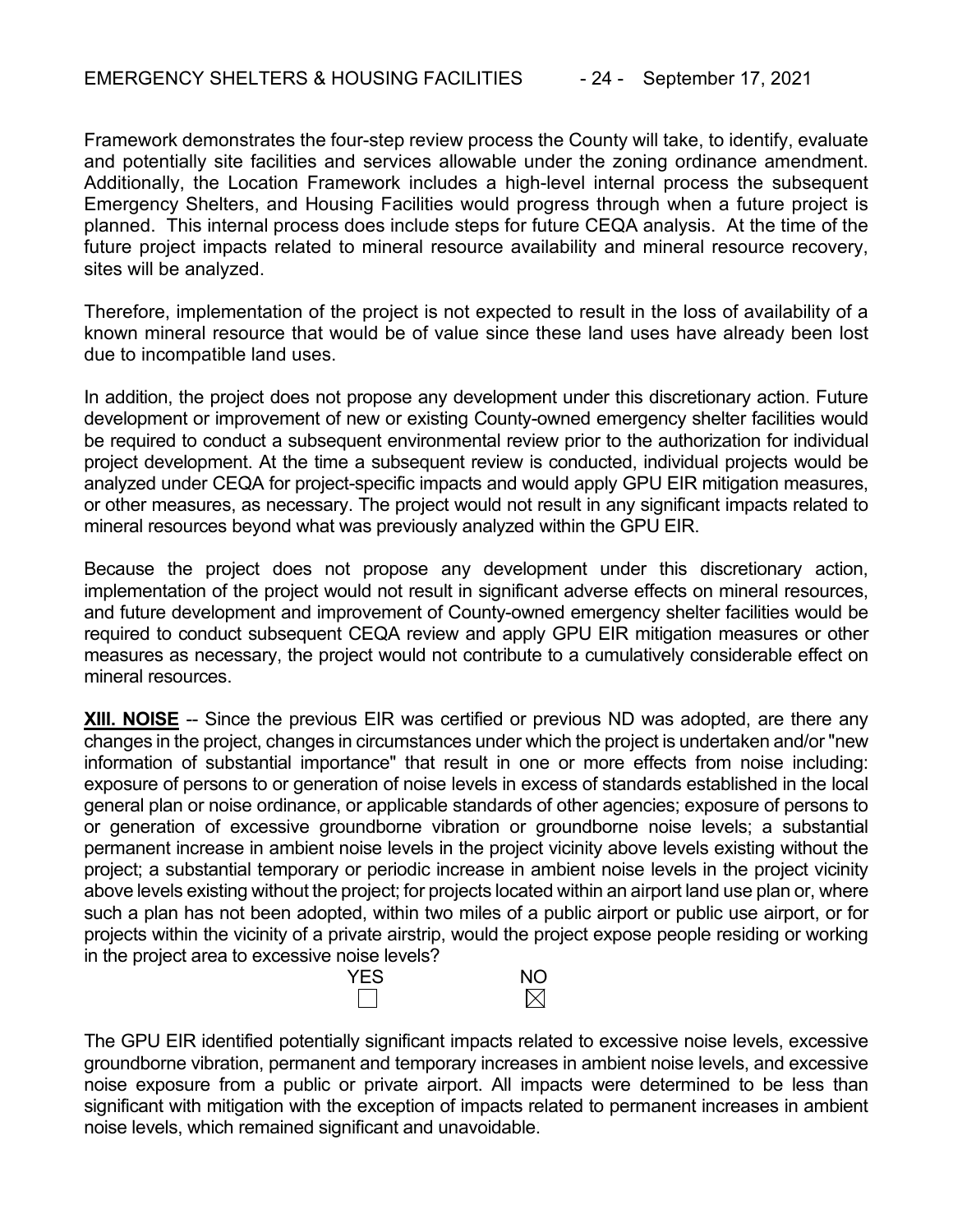The Zoning Ordinance Amendments relating to Emergency Shelters and Housing Facilities project would amend the County of San Diego Zoning Ordinance to exempt the development, use, or improvement of new or existing County-owned, operated, financed, leased, and/or contracted Emergency Shelters, Transitional, and Supportive Housing (Housing Facilities) from Zoning Ordinance provisions (project). The project would also expand the definition of "Emergency Shelter" to include 1) safety parking facilities that are not an RV park or mobile home park, 2) safe storage facilities, 3) safe camping facilities receiving direct financial assistance from the County of San Diego, State of California, or the Federal Government, and 4) day shelter facilities.

Typical noise-related adverse effects associated with new development projects generally fall into three categories: construction noise, operational noise, and exposure of noise-sensitive land use (NSLUs) to existing and future noise from all sources. The project would be required to comply with the General Plan – Noise Element and County of San Diego Noise Ordinance.

The project has the potential to result in impacts related to noise for grading and construction for homeless shelters, as well as potential increases related to operational noise due to higher concentrations of outdoor human activity in designated shelter locations such as parking and camping facilities.

The project does not propose any development under this discretionary action. Future development or improvement of new or existing County-owned Emergency Shelters and Housing Facilities would be required to conduct a subsequent environmental review prior to the authorization for individual project development. At the time a subsequent review is conducted, individual projects would be analyzed under CEQA for project-specific impacts and would apply GPU EIR mitigation measures, as necessary. Subsequent projects would be required to conform to the County's Guidelines for Determining Significance for Noise, as identified by the GPU EIR mitigation measure Noi-1.1. If potential noise impacts could occur, subsequent projects would be required to submit an acoustical analysis also identified by GPU EIR mitigation measure Noi-1.1. Subsequent projects would also be required to conform to the County's General Plan Policies such as Policy LU-2.8: Mitigation of Development Impacts and Policy N-2.1: Development Impacts to Noise Sensitive Land Uses. As identified by the GPU EIR, these policies would require projects to minimize significant impacts to surrounding areas from uses or operations that cause excessive noise or vibrations and would require an acoustical study where development may exceed thresholds and require mitigation for sensitive uses in compliance with the noise standards listed in Table N-2 in the Noise Element.

Therefore, the project would not have a substantial adverse effect on noise that has not been adequately analyzed by the GPU EIR. Appropriate mitigation measures identified by the GPU EIR would be carried forward to subsequent projects, as necessary.

Because the project does not propose any development under this discretionary action, implementation of the project would not result in significant adverse effects on noise, and future development and improvement of County-owned Emergency Shelters and Housing Facilities would be required to conduct subsequent CEQA review and apply GPU EIR mitigation measures as necessary, the project would not contribute to a cumulatively considerable effect on noise.

**XIV. POPULATION AND HOUSING** -- Since the previous EIR was certified or previous ND was adopted, are there any changes in the project, changes in circumstances under which the project is undertaken, and/or "new information of substantial importance" that result in one or more effects to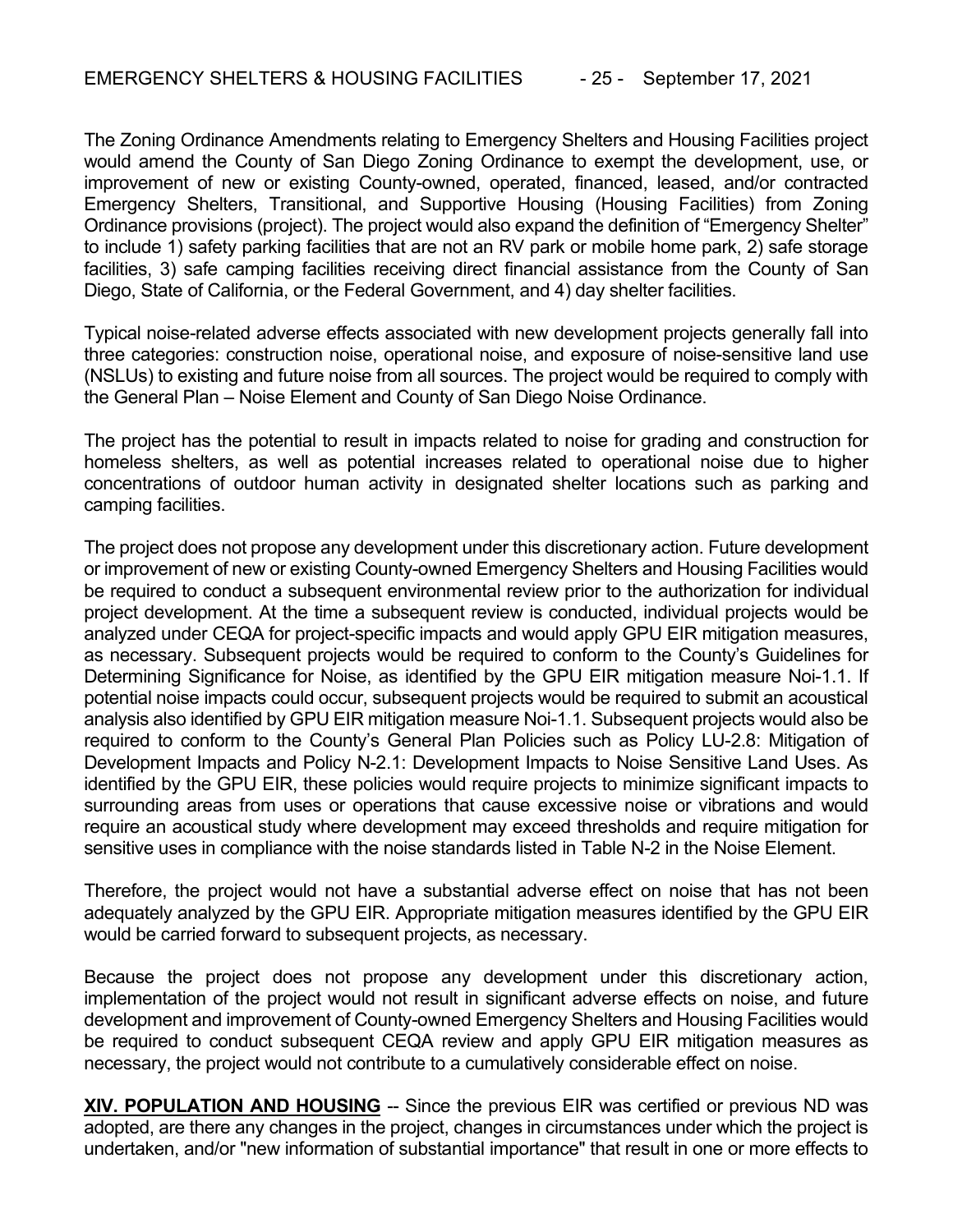population and housing including displacing substantial numbers of existing housing or people, necessitating the construction of replacement housing elsewhere?

| <b>YES</b> | <b>NO</b>           |
|------------|---------------------|
|            | $\overline{\times}$ |

The GPU EIR found less than significant impacts related to population and housing, including population growth, displacement of housing, and displacement of people.

The Zoning Ordinance Amendments relating Emergency Shelters and Housing Facilities project would amend the County of San Diego Zoning Ordinance to exempt the development, use, or improvement of new or existing County-owned, operated, financed, leased, and/or contracted Emergency Shelters, Transitional, and Supportive Housing (Housing Facilities) from Zoning Ordinance provisions (project). The project would also expand the definition of "Emergency Shelter" to include 1) safety parking facilities that are not an RV park or mobile home park, 2) safe storage facilities, 3) safe camping facilities receiving direct financial assistance from the County of San Diego, State of California, or the Federal Government, and 4) day shelter facilities.

The project would create additional Emergency Shelters and Housing Facilities for persons experiencing homelessness. However, the intent of the project is to locate Emergency Shelters and Housing Facilities in areas to address homelessness and related public health, safety, and welfare issues which will not create more persons experiencing homelessness, thus inducing unplanned population growth. The project would provide shelters and housing for already existing populations of persons experiencing homelessness and would provide a continuum of care for persons experiencing homelessness. Likewise, the project would not displace any existing people or housing necessitating the construction of replacement housing elsewhere, because the project would allow for the construction of homeless shelters in areas to address homelessness and related public health, safety, and welfare issues. Future subsequent projects would provide shelter for the existing persons experiencing homelessness in locations with access to basic services.

In addition, the project does not propose any development under this discretionary action. Future development or improvement of new or existing County-owned Emergency Shelters and Housing Facilities would be required to conduct a subsequent environmental review prior to the authorization for individual project development. At the time a subsequent review is conducted, individual projects would be analyzed under CEQA for project-specific impacts and would apply GPU EIR mitigation measures, or other measures, as necessary. In addition, subsequent projects would also be required to conform to the County's General Plan Policies such as Policy LU-9.4, which prioritizes infrastructure improvements and the provisions of public facilities for villages and community cores consistent with the intensity of development allowed by the General Plan. Therefore, the project would not have a substantial adverse effect on population and housing that has not been adequately analyzed by the GPU EIR.

Because the project does not propose any development under this discretionary action, implementation of the project would not result in significant adverse effects on population and housing, and future development and improvement of County-owned Emergency Shelters and Housing Facilities would be required to conduct subsequent CEQA review and apply GPU EIR mitigation measures or other measures as necessary, the project would not contribute to a cumulatively considerable effect on population and housing.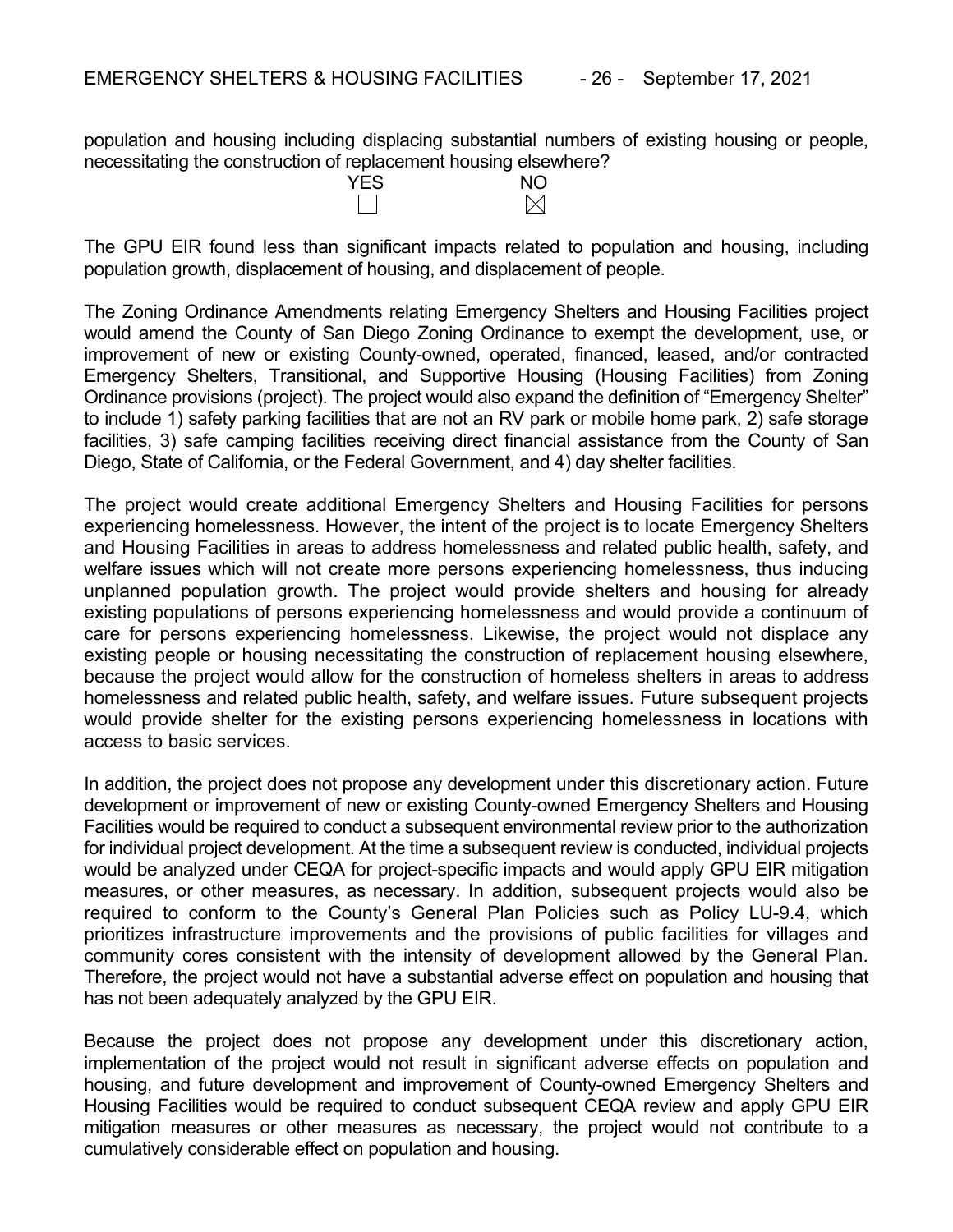**XV. PUBLIC SERVICES** -- Since the previous EIR was certified or previous ND was adopted, are there any changes in the project, changes in circumstances under which the project is undertaken, and/or "new information of substantial importance" that result in one or more substantial adverse physical impacts associated with the provision of new or physically altered governmental facilities or the need for new or physically altered governmental facilities, the construction of which could cause significant environmental impacts, in order to maintain acceptable service ratios, response times or other performance objectives for any of the following public services: fire protection, police protection, schools, parks, or other public facilities?

| <b>YES</b> | <b>NO</b>                |
|------------|--------------------------|
|            | $\overline{\phantom{a}}$ |

The GPU EIR found potentially significant impacts to fire protection services, police protection services, school services, and other public services. All impacts were reduced to a level of less than significant with the incorporation of mitigation measures, with the exception of school services, which was found to remain significant and unavoidable.

The Zoning Ordinance Amendments relating to Emergency Shelters and Housing Facilities project would amend the County of San Diego Zoning Ordinance to exempt the development, use, or improvement of new or existing County-owned, operated, financed, leased, and/or contracted Emergency Shelters, Transitional, and Supportive Housing (Housing Facilities) from Zoning Ordinance provisions (project). The project would also expand the definition of "Emergency Shelter" to include 1) safety parking facilities that are not an RV park or mobile home park, 2) safe storage facilities, 3) safe camping facilities receiving direct financial assistance from the County of San Diego, State of California, or the Federal Government, and 4) day shelter facilities.

The project does not intend to re-locate persons experiencing homelessness away from the general communities of homeless gatherings or to areas that do not provide necessary services to assist persons experiencing homelessness. The facilities will be located in areas to address homelessness and related public health, safety, and welfare issues. In addition, a Fire Service Availability Letter would be required prior to subsequent project approvals. The letter is a standard form that is required to be filled out and signed by the fire authority operating in the project area and includes information such as the closest fire station, and the estimated travel time for the fire authority to reach the project site. This estimated travel time is required to meet the travel response time indicated by the General Plan Safety Element. No impacts to schools are expected due to the purpose of the project is not to increase the number of persons experiencing homelessness and that relocation of persons would not occur. For impacts to park facilities, please see XVI. Recreation.

The project has the potential to result in impacts to police protection services for provision and patrol of safe parking facilities, safe storage facilities, and safe camping facilities. County departments, such as the Department of Parks and Recreation (DPR), collaborate with the County of San Diego Sheriff (Sheriff) to enforce the San Diego County Code of Regulatory Ordinances (Regulatory Ordinances). Specifically, DPR partners with the Sheriff to enforce Regulatory Ordinances relating to park and recreation facilities. The Zoning Ordinance amendments relating to Emergency Shelters, Transitional and Supportive Housing, potentially increases the placement options for persons experiencing homelessness which may increase the need for safety services at these facilities for the tenants. County Departments would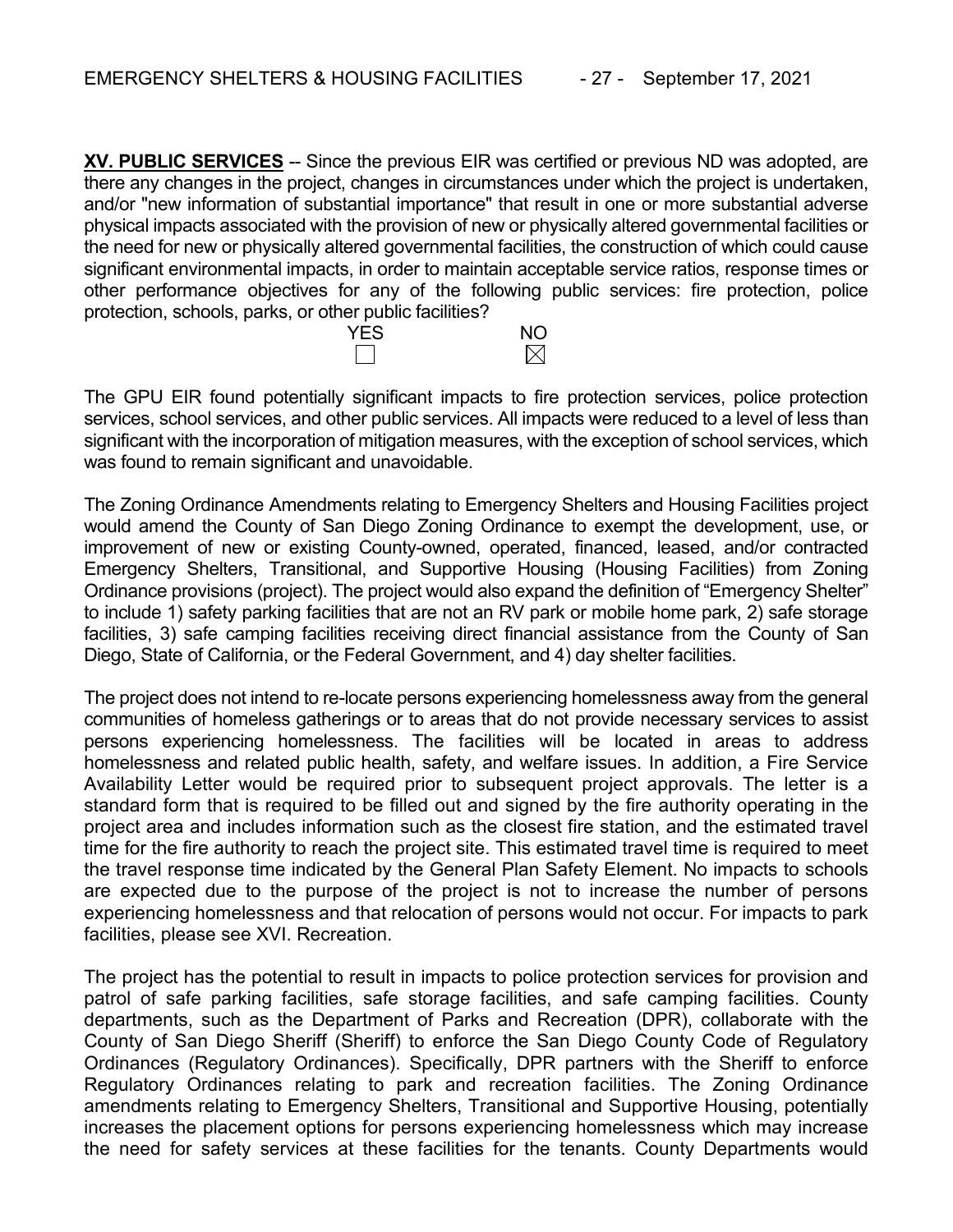continue to further collaborate with the Sheriff to enforce Regulatory Ordinances. However, the GPU EIR identified a potential result in the need for new staffing and/or expanded police facilities in order to maintain acceptable response times for police protection services. The GPU EIR found that implementation of the GPU policies and mitigation measures would reduce potentially significant direct and cumulative impacts to a level of less than significant.

The project does not propose any development under this discretionary action. Future development or improvement of new or existing County-owned Emergency Shelters and Housing Facilities would be required to conduct a subsequent environmental review prior to the authorization for individual project development. At the time a subsequent review is conducted, individual projects would be analyzed under CEQA for project-specific impacts and would apply GPU EIR mitigation measures or other measures, as necessary. Subsequent projects would also be required to conform to the County's General Plan Policies such as Policy LU-12.3: Infrastructure and Services Compatibility, Policy S-3.4: Service Availability, Policy LU-12.4: Planning for Compatibility. As identified by the GPU EIR, these policies would encourage the collocation of facilities, site public facilities in a manner compatible with community character, minimize visual and environmental impacts, and plan for development where fire and emergency services are available or planned. The project would not result in any significant impacts related to public facilities beyond what was previously analyzed within the GPU EIR.

Because the project does not propose any development under this discretionary action, implementation of the project would not result in significant adverse effects on public services, and future development and improvement of County-owned Emergency Shelters and Housing Facilities would be required to conduct subsequent CEQA review and apply GPU EIR mitigation measures or other measures as necessary, the project would not contribute to a cumulatively considerable effect on public services.

**XVI. RECREATION** -- Since the previous EIR was certified or previous ND was adopted, are there any changes in the project, changes in circumstances under which the project is undertaken, and/or "new information of substantial importance" that result in an increase in the use of existing neighborhood and regional parks or other recreational facilities such that substantial physical deterioration of the facility would occur or be accelerated; or that include recreational facilities or require the construction or expansion of recreational facilities which might have an adverse physical effect on the environment?



The GPU EIR found potentially significant impacts related to the deterioration of parks and recreational facilities and the construction of new recreational facilities. All impacts were reduced to a level of less than significant with the incorporation of mitigation measures.

The Zoning Ordinance Amendments Emergency Shelters and Housing Facilities project would amend the County of San Diego Zoning Ordinance to exempt the development, use, or improvement of new or existing County-owned, operated, financed, leased, and/or contracted Emergency Shelters, Transitional, and Supportive Housing (Housing Facilities) from Zoning Ordinance provisions (project). The project would also expand the definition of "Emergency Shelter" to include 1) safety parking facilities that are not an RV park or mobile home park, 2) safe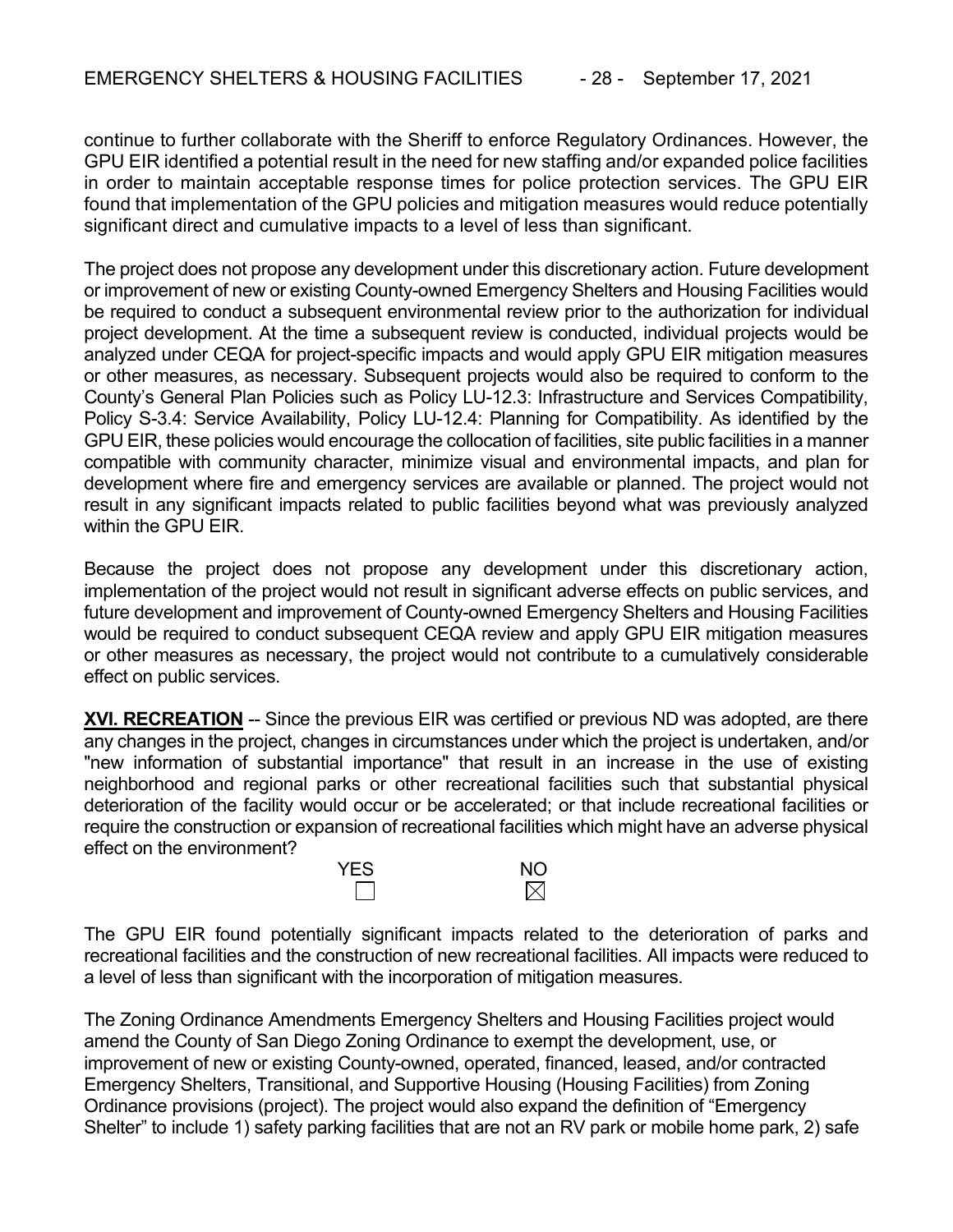storage facilities, 3) safe camping facilities receiving direct financial assistance from the County of San Diego, State of California, or the Federal Government, and 4) day shelter facilities.

The project would not result in adverse impacts related to the deterioration of parks and recreational facilities or the requirement for the construction of new recreational facilities. The project would encourage persons experiencing homelessness to stay in safe parking facilities rather than in County-owned public park and recreation facility parking lots, thus reducing impacts to and deterioration of these facilities. Additionally, the provision of safe camping facilities would achieve a similar reduction in the deterioration of parks and recreational facilities by discouraging camping in day-use only or restricted use areas.

Because the project does not propose any development under this discretionary action and implementation of the project would not result in significant adverse effects on recreation, the project would not contribute to a cumulatively considerable effect on recreation.

**XVII. TRANSPORTATION** -- Since the previous EIR was certified or previous ND was adopted, are there any changes in the project, changes in circumstances under which the project is undertaken and/or "new information of substantial importance" that cause effects to transportation/traffic including: an increase in traffic which is substantial in relation to the existing traffic load and capacity of the street system; exceedance, either individually or cumulatively, of a level of service standard established by the county congestion management agency for designated roads or highways; a change in air traffic patterns, including either an increase in traffic levels or a change in location that results in substantial safety risks; substantial increase in hazards due to a design feature (e.g., sharp curves or dangerous intersections) or incompatible uses (e.g., farm equipment); inadequate emergency access; inadequate parking capacity; and/or a conflict with adopted policies, plans, or programs supporting alternative transportation (e.g., bus turnouts, bicycle racks)?

| <b>YES</b> | ΝO              |
|------------|-----------------|
|            | $\triangleleft$ |

The GPU EIR found potentially significant impacts to traffic and Level of Service (LOS) standards, rural road safety, emergency access, parking capacity, and alternative transportation. Emergency access, parking capacity, and alternative transportation were reduced to a less than significant level with the incorporation of mitigation measures, while traffic and LOS standards, and rural road safety, remained significant and unavoidable.

The project has the potential to create impacts related to transportation and traffic. Trips generated by the project would be from employee trips and to a lesser extent from persons experiencing homelessness who own and operate a vehicle if any. As part of the project, future subsequent projects could result in the creation of safe parking facilities for use by persons experiencing homelessness that have a vehicle. The project revises the definition of an Emergency Shelter to include a parking lot owned or leased by a city, county, or city and county specifically identified as one allowed for safe parking by persons experiencing homelessness and unstably housed individuals. While the project is unlikely to increase the total number of vehicles distributed on roadways in the County, it has the potential to increase traffic on roadways adjacent to safe parking facilities.

The County of San Diego has presented the Framework for Siting Emergency Shelters, Transitional and Supportive Housing, or Homeless Services in Unincorporated San Diego County (Location Framework) which is intended to apply to the subsequent projects that are County-owned, operated,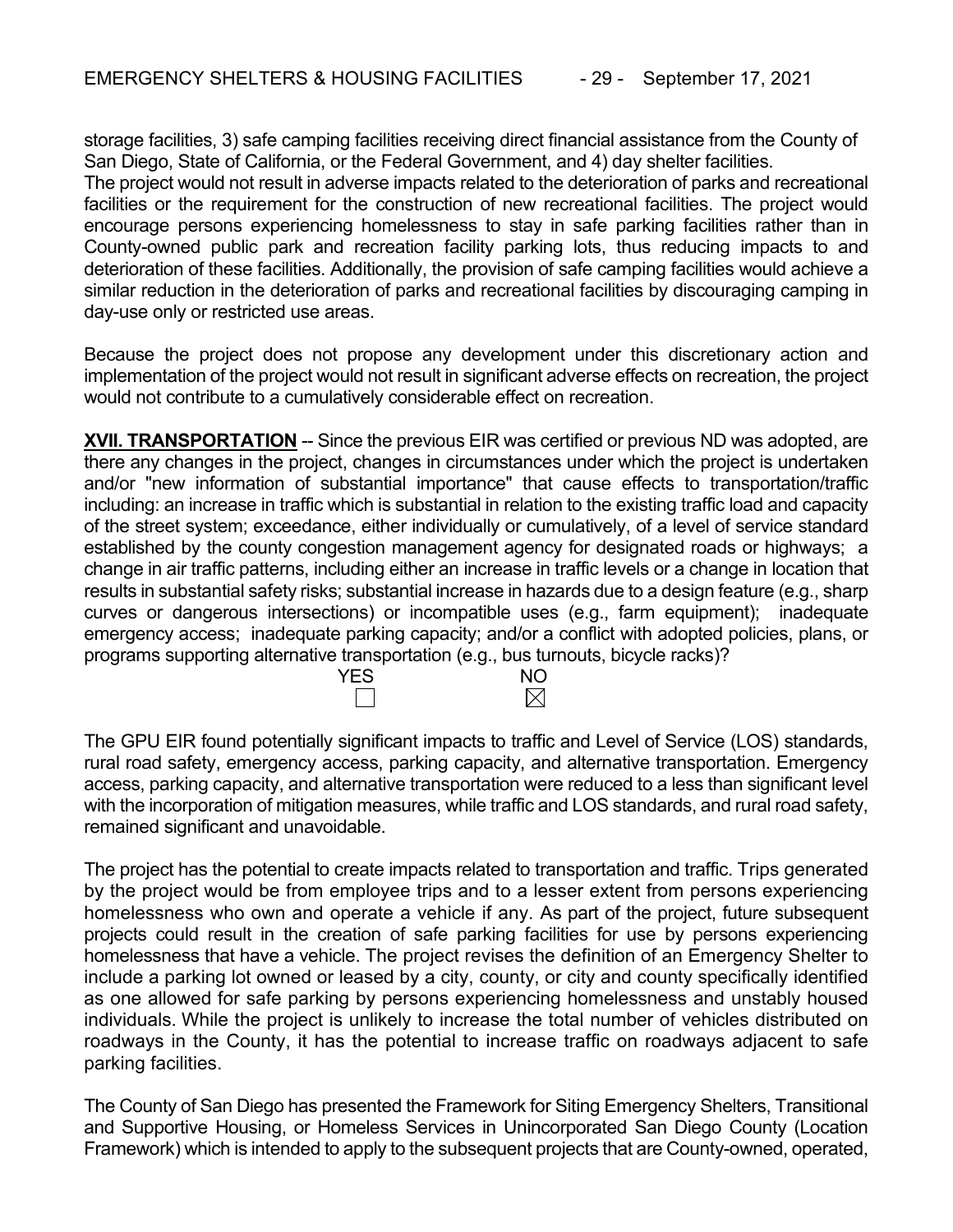financed, leased, and/or contracted Emergency Shelters or Housing Facilities. The Location Framework demonstrates the four-step review process the County will take, to identify, evaluate and potentially site facilities and services allowable under the zoning ordinance amendment. Of which Vehicle Miles Traveled is a criterion the County will review when identifying potential future sites. Additionally, the Location Framework includes a high-level internal process the subsequent Emergency Shelters, and Housing Facilities would progress through when a future project is planned. This internal process does include steps for future CEQA analysis. Therefore, subsequent projects will have a process to identify potential sites for Emergency Shelters and Housing Facilities using criteria that identified VMT efficient areas. For subsequent projects, it is anticipated that increases would be slight and are not expected to surpass County thresholds (250 average daily trips). Persons experiencing homelessness, in general, are expected to create fewer VMTs than the general population due to lack of vehicle ownership and vehicle use. In addition, the GPU EIR identified unincorporated County traffic and LOS standards as well as adjacent cities traffic and LOS standards, as significant and unavoidable. Therefore, the project would not result in impacts from LOS beyond the analysis within the GPU EIR. Subsequent projects would be analyzed under CEQA for project-specific impacts and would apply GPU EIR mitigation measures or other measures, as necessary.

Senate Bill (SB) 743 was signed into law on September 27, 2013, and changed the way that public agencies are to evaluate transportation impacts under CEQA. In response, the Governor's Office of Planning and Research updated the CEQA guidelines and recommended that Vehicle Miles Travelled (VMT) be the primary metric for evaluation. When determining whether subsequent and supplemental analyses are required under Public Resources Code section 21166, the lead agency should focus the inquiry on whether there are substantial changes in the project or circumstances that would require major revisions of the document, or if new information, which was not known and could not have been known at the time of becomes available.

The project will not re-locate persons experiencing homelessness to areas that do not provide necessary services to assist persons experiencing homelessness and therefore is unlikely to increase average VMT in any one area within the County. In addition, homeless shelters would be considered a locally serving public facility by the County Transportation Study Guidelines and would therefore be screened out of CEQA VMT analysis.

The project does not propose any development under this discretionary action. Future development or improvement of new or existing County-owned Emergency Shelters and Housing Facilities would be required to conduct a subsequent environmental review prior to the authorization for individual project development. At the time a subsequent review is conducted, individual projects would be analyzed under CEQA for project-specific impacts and would apply GPU EIR mitigation measures or other measures, as necessary. Subsequent projects would be required to conform to the County's Guidelines for Transportation and Traffic, as identified by the GPU EIR mitigation measure Tras-1.4, which has now been updated to the Transportation Study Guide. Subsequent projects would also be required to conform to the County's General Plan Policies such as Policy M-5.1: Regional Coordination and Policy LU-4.3: Relationship of Plans in Adjoining Jurisdictions**.** As identified by the GPU EIR, these policies would require coordination with regional planning agencies, transit agencies, and adjacent jurisdictions and considerations of these agencies and jurisdictions' plans and projects. The project would not result in any significant impacts related to transportation and traffic beyond what was previously analyzed within the GPU EIR.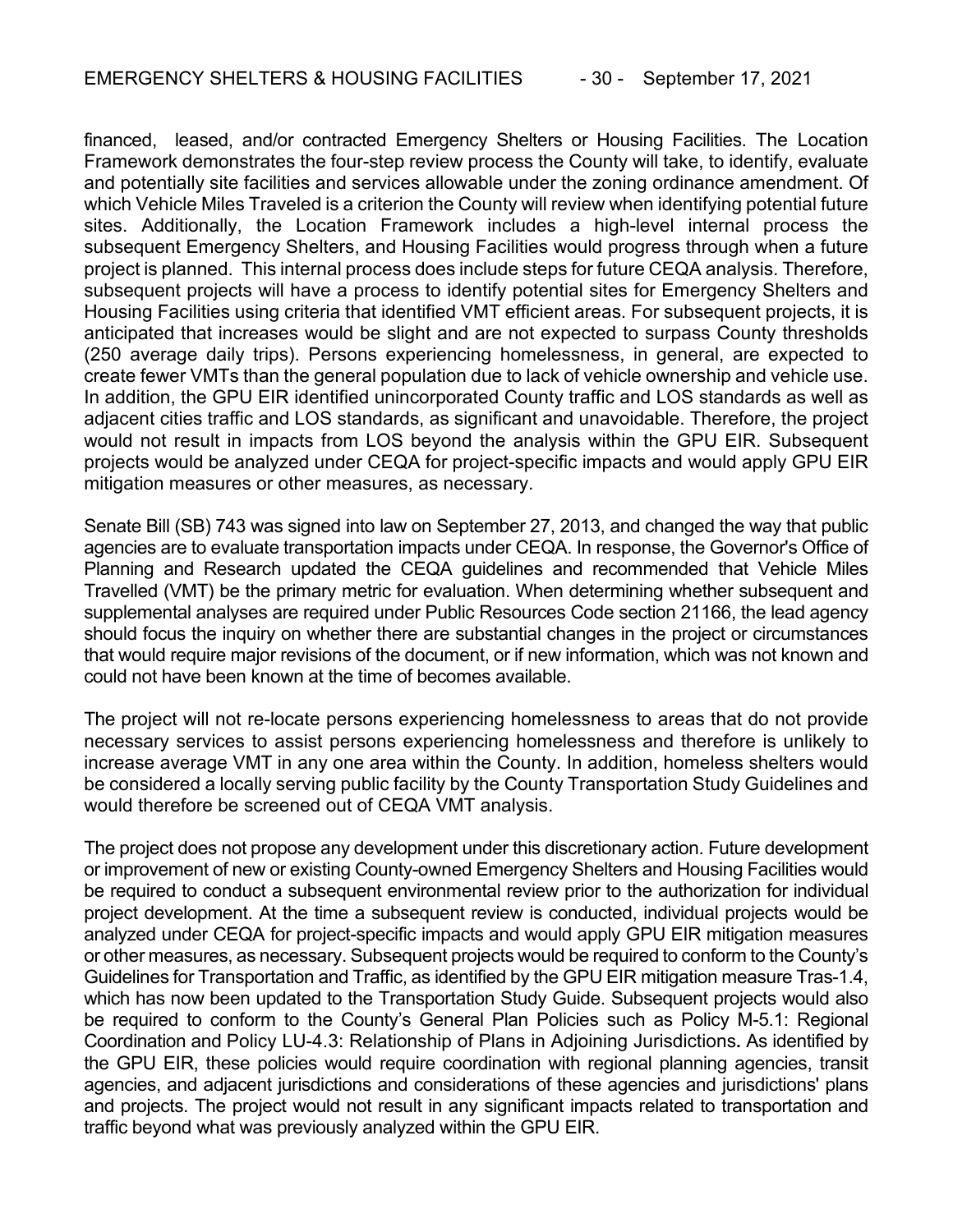Because the project does not propose any development under this discretionary action, implementation of the project would not result in significant adverse effects on transportation, and future development and improvement of County-owned Emergency Shelters and Housing Facilities would be required to conduct subsequent CEQA review and apply GPU EIR mitigation measures or other measures as necessary, the project would not contribute to a cumulatively considerable effect on transportation.

**XVIII. TRIBAL CULTURAL RESOURCES** -- Since the previous EIR was certified or previous ND was adopted, are there any changes in the project, changes in circumstances under which the project is undertaken, and/or "new information of substantial importance" that cause one or more effects to tribal cultural resources including: causing a change in the significance of a tribal cultural resource as defined in Public Resource Code §21074?

| ---- | YFS | NIC |
|------|-----|-----|
|      |     |     |

Since the GPU EIR (PDS2002-3910-02ZA001[ER], SCH#2002111067) was certified, there has been a change in circumstances. Assembly Bill 52 (AB-52) became effective on July 1, 2015. AB-52 requires that tribal cultural resources (TCR) be evaluated under CEQA. AB-52 consultation does not apply since the environmental document is not a Negative Declaration (ND), Mitigation Negative Declaration (MND), or Environmental Impact Report (EIR).

The project would have no ground-disturbing activities; however, AB-52 consultation would apply to subsequent projects that would require an ND, MND, or EIR. The mitigation for identified TCR would be similar to cultural resources as discussed in the GPU EIR for cultural and archaeological resources. If TCR is identified during AB-52 consultation for subsequent projects, the following GPU EIR mitigation measures would be required, as necessary: Cul-2.1 through Cul-2.6 and Cul-4.1. These measures require the following:

- Develop management and restoration plans for identified and acquired properties with cultural resources;
- Facilitate the identification and acquisition of important resources through collaboration with agencies, tribes, and institutions such as the South Coast Information Center (SCIC), while maintaining the confidentiality of sensitive information;
- Support the dedication of easements that protect important cultural resources by using a variety of funding methods, such as grants or matching funds, or funds from private organizations;
- Protect undiscovered subsurface archaeological resources by requiring grading monitoring by a qualified archaeologist and a Native American Monitor for ground disturbing activities in the vicinity of known archaeological resources, and also, when feasible during initial surveys;
- protect significant resources by facilitating the identification and acquisition of important resources through regional coordination with agencies, and institutions such as the NAHC and local tribal governments including SB-18 review, while maintaining the confidentiality of sensitive cultural information;
- Include regulations and procedures for the discovery of human remains in all land disturbance and archaeological-related programs. Ensure that all references to the discovery of human remains promote the preservation and include proper handling and coordination with Native American groups. Apply appropriate mitigation when impacts are significant.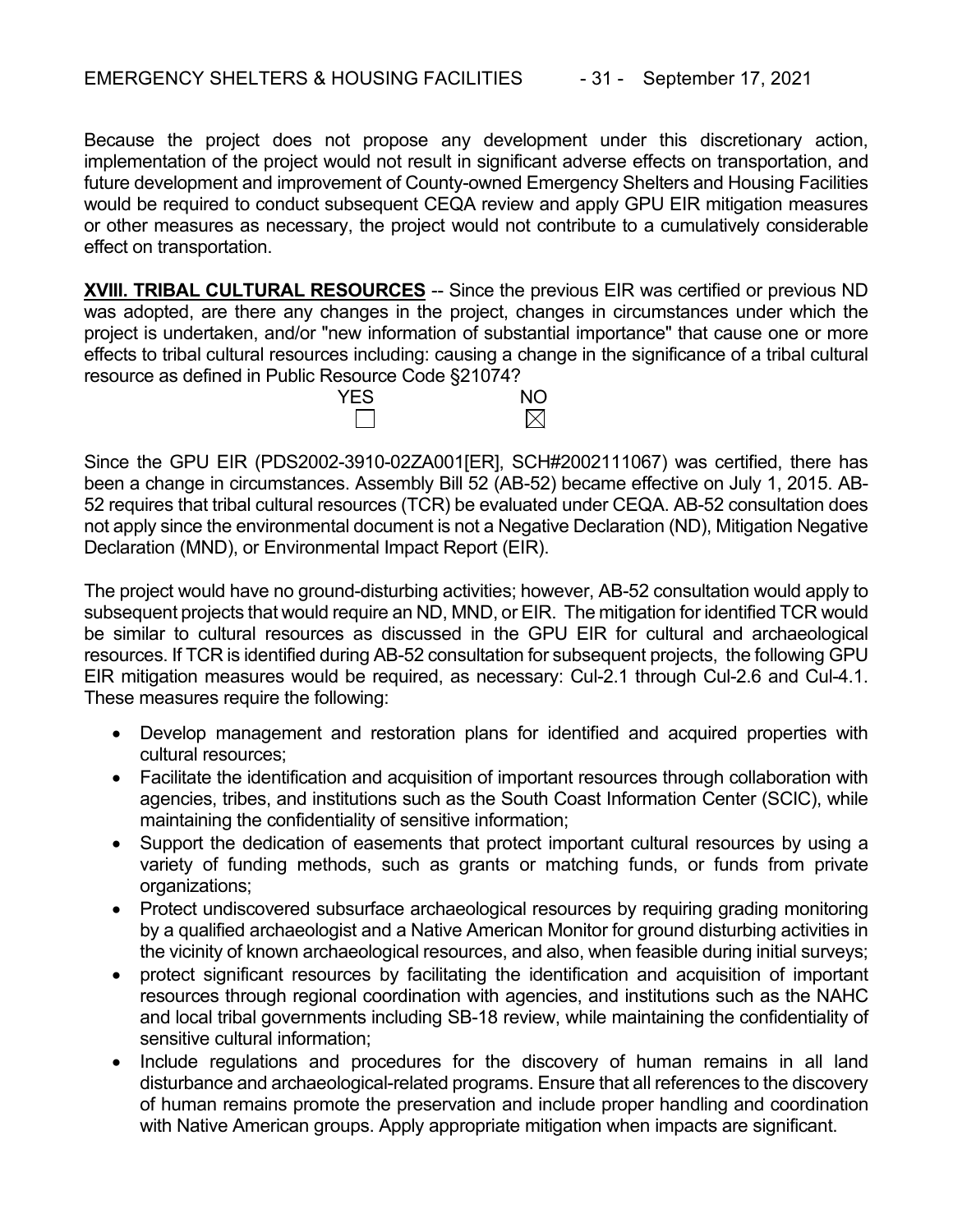Because the project does not propose any development under this discretionary action, implementation of the project would not result in significant adverse effects on tribal cultural resources. Future development or improvement of new or existing County-owned Emergency Shelters and Housing Facilities would be required to conduct a subsequent environmental review prior to the authorization for individual project development. At the time a subsequent review is conducted, individual projects would be analyzed under CEQA for project-specific impacts and would apply GPU EIR mitigation measures or other measures, as necessary. Future subsequent projects would also be required to comply with AB-52, if applicable. Therefore, the project would not have a substantial adverse effect on tribal cultural resources and the project would not contribute to a cumulatively considerable effect on tribal cultural resources.

**XVX. UTILITIES AND SERVICE SYSTEMS** -- Since the previous EIR was certified or previous ND was adopted, are there any changes in the project, changes in circumstances under which the project is undertaken and/or "new information of substantial importance" that cause effects to utilities and service systems including: exceedance of wastewater treatment requirements of the applicable Regional Water Quality Control Board; require or result in the construction of new water or wastewater treatment facilities, new storm water drainage facilities or expansion of existing facilities, the construction of which could cause significant environmental effects; require new or expanded entitlements to water supplies or new water resources to serve the project; result in a determination by the wastewater treatment provider, which serves or may serve the project that it has adequate capacity to serve the project's projected demand in addition to the provider's existing commitments; be served by a landfill with sufficient permitted capacity to accommodate the project's solid waste disposal needs; and/or noncompliance with federal, state, and local statutes and regulations related to solid waste?



The GPU EIR identified potentially significant impacts to wastewater treatment requirements, water, and wastewater treatment facilities, sufficient stormwater drainage facilities, water supplies, and landfill capacity. All impact areas were reduced to a less than significant level of significance with the incorporation of mitigation measures with the exception of water supplies and landfill capacity which were determined to remain significant and unavoidable.

The Zoning Ordinance Amendments Emergency Shelters and Housing Facilities project would amend the County of San Diego Zoning Ordinance to exempt the development, use, or improvement of new or existing County-owned, operated, financed, leased, and/or contracted Emergency Shelters, Transitional, and Supportive Housing (Housing Facilities) from Zoning Ordinance provisions (project). The project would also expand the definition of "Emergency Shelter" to include 1) safety parking facilities that are not an RV park or mobile home park, 2) safe storage facilities, 3) safe camping facilities receiving direct financial assistance from the County of San Diego, State of California, or the Federal Government, and 4) day shelter facilities.

The project would encourage the shelter of persons experiencing homelessness to designated areas that would be located within various water and wastewater districts throughout the County. It is unlikely that these facilities would be sited outside of the County Water Authority boundary. The project would comply with wastewater treatment requirements of the Regional Water Quality Control Board. The RWQCBs with jurisdiction over San Diego County have authorized the County of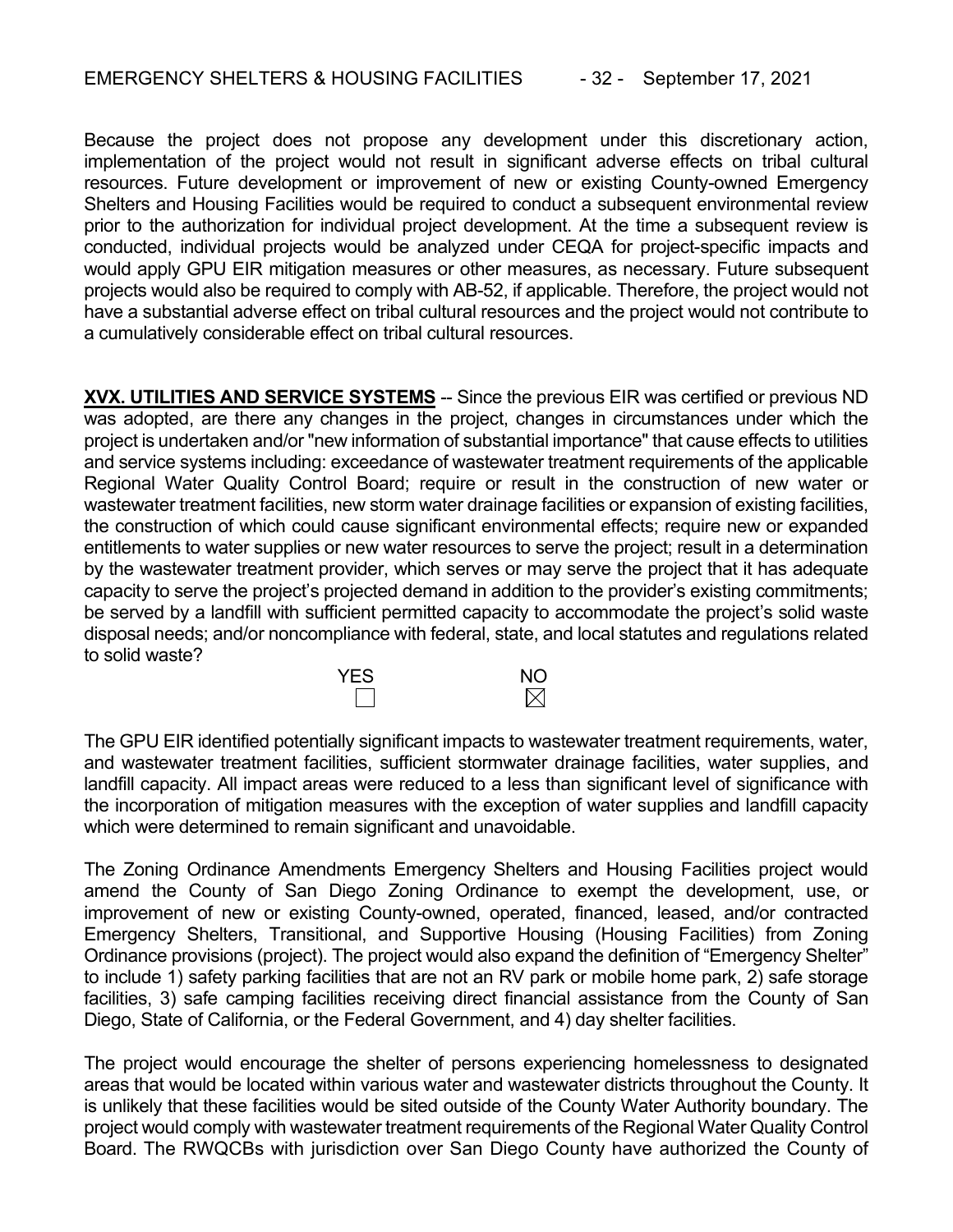San Diego, Department of Environmental Health and Quality (DEHQ), to issue certain on-site wastewater system (OSWS) permits throughout the County and within the incorporated cities. The Project would require DEHQ approval to ensure adequate design, location, sizing, spacing, construction, and maintenance of any OSWSs utilized or constructed for the project.

The project will not re-locate persons experiencing homelessness to areas that do not provide necessary services to assist persons experiencing homelessness and would not increase water usage or waste production beyond current conditions. The project would encourage greater compliance with federal, state, and local statutes and regulations related to solid waste.

In addition, the project does not propose any development under this discretionary action. Future development or improvement of new or existing County-owned Emergency Shelters and Housing Facilities would be required to conduct a subsequent environmental review prior to the authorization for individual project development. At the time a subsequent review is conducted, individual projects would be analyzed under CEQA for project-specific impacts and would apply GPU EIR mitigation measures or other measures, as necessary. The project would not result in any significant impacts related to utilizes and service systems beyond what was previously analyzed within the GPU EIR.

Because the project does not propose any development under this discretionary action, implementation of the project would not result in significant adverse effects on utilities and service systems, and future development and improvement of County-owned Emergency Shelters and Housing Facilities would be required to conduct subsequent CEQA review and apply GPU EIR mitigation measures or other measures as necessary, the project would not contribute to a cumulatively considerable effect on utilities and service systems.

**XX. Wildfire –** Since the previous EIR was certified or previous ND was adopted, are there any changes in the project, changes in circumstances under which the project is undertaken, and/or "new information of substantial importance" that cause effects to wildfire for projects located in or near state responsibility areas or lands classified as very high fire hazard severity zones including: substantially impair an adopted emergency response plan or emergency evacuation plan; due to slope, prevailing winds, and other factors, exacerbate wildfire risks, and thereby expose project occupants to, pollutant concentrations from a wildfire or the uncontrolled spread of a wildfire; and/or require the installation or maintenance of associated infrastructure (such as roads, fuel breaks, emergency water sources, power lines or other utilities) that may exacerbate fire risk or that may result in temporary or ongoing impacts to the environment?



Wildfire was analyzed within the GPU EIR within Section 2.7, Hazards and Hazardous Materials. The guidelines for determining significance stated: the proposed General Plan Update would have a significant impact if it would expose people or structures to a significant risk of loss, injury, or death involving wildland fires, including where wildlands are adjacent to urbanized areas or where residences are intermixed with wildlands. In 2019, the issue of Wildfire was separated into its section within Appendix G of the CEQA Guidelines to incorporate the four issue questions above. The GPU EIR did address these issues within the analysis; however, they were not called out as separate issue areas. Within the GPU EIR, the issue of Wildland Fires was determined to be significant and unavoidable.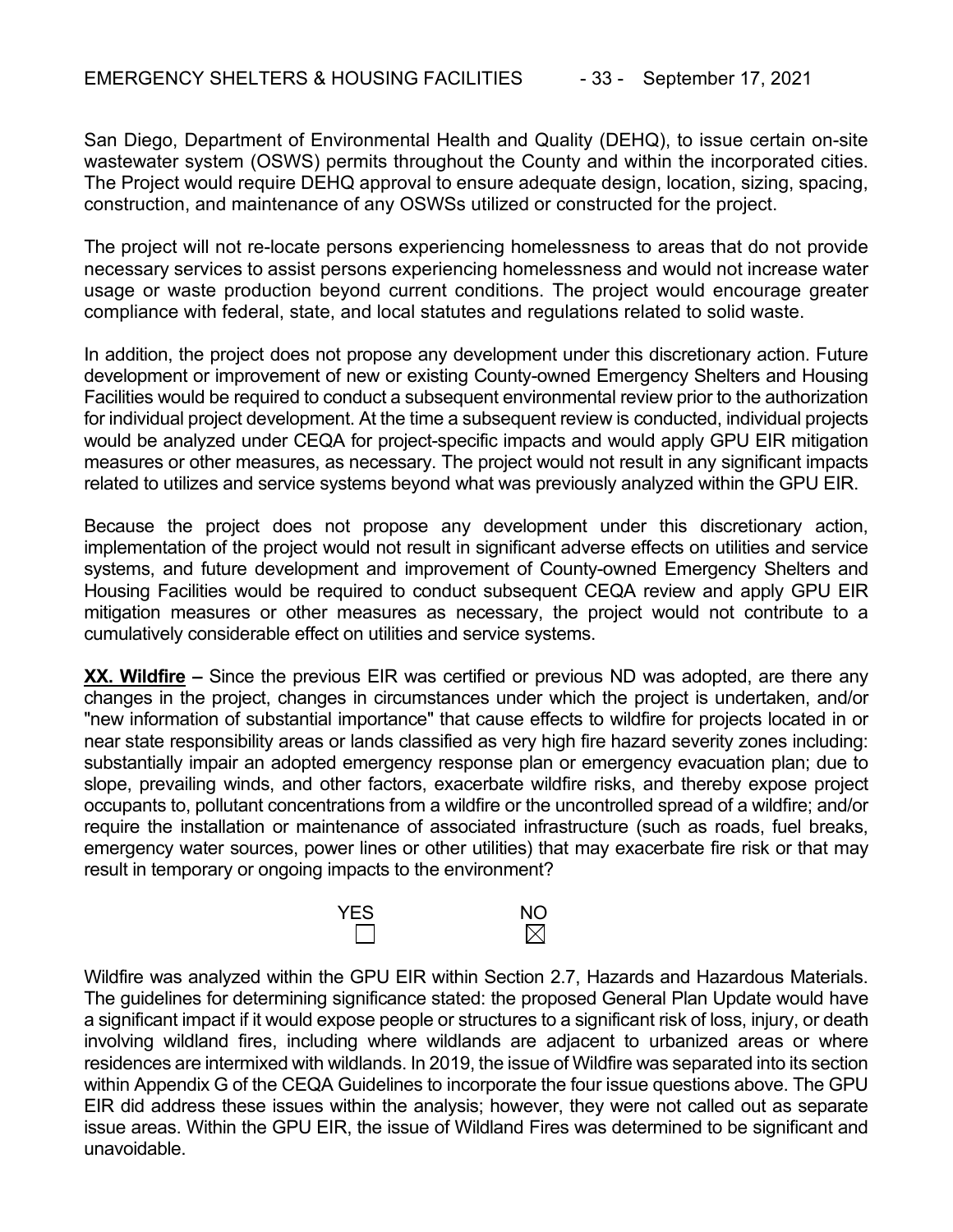The Zoning Ordinance Amendments Emergency Shelters and Housing Facilities project would amend the County of San Diego Zoning Ordinance to exempt the development, use, or improvement of new or existing County-owned, operated, financed, leased, and/or contracted Emergency Shelters, Transitional, and Supportive Housing (Housing Facilities) from Zoning Ordinance provisions (project). The project would also expand the definition of "Emergency Shelter" to include 1) safety parking facilities that are not an RV park or mobile home park, 2) safe storage facilities, 3) safe camping facilities receiving direct financial assistance from the County of San Diego, State of California, or the Federal Government, and 4) day shelter facilities.

The project has the potential to create impacts related to wildfire. The majority of the County is designated as a Very High and High Fire Hazard Severity Zone (FHSZ), except for the Desert and eastern Mountain Empire subregions, which are in the Moderate FHSZ. There are also areas of Moderate FHSZ and un-zoned areas in the more densely populated communities around the County. The project will not re-locate persons experiencing homelessness away from known locations of homeless gatherings or to areas that do not provide necessary services to assist persons experiencing homelessness. Future subsequent projects would likely place facilities in more densely populated communities, where the risk of wildland fires is lower, and in closer proximity to fire district facilities.

The project would comply with regulations relating to emergency access, water supply, and defensible space specified in the County Fire Code and Consolidated Fire Code. Implementation of these fire safety standards would occur prior to project approval, as identified by GPU mitigation measures Haz-4.2 and Haz-4.3.

In addition, the project does not propose any development under this discretionary action. Future development or improvement of new or existing County-owned Emergency Shelters and Housing Facilities would be required to conduct a subsequent environmental review prior to the authorization for individual project development. At the time a subsequent review is conducted, individual projects would be analyzed under CEQA for project-specific impacts and would apply GPU EIR mitigation measures, as necessary. The project would not result in any significant impacts related to wildfire beyond what was previously analyzed within the GPU EIR.

Because the project does not propose any development under this discretionary action, implementation of the project would not result in significant adverse effects from wildfire, and future development and improvement of County-owned Emergency Shelters and Housing Facilities would be required to conduct subsequent CEQA review and apply GPU EIR mitigation measures as necessary, the project would not contribute to a cumulatively considerable effect from wildfire.

**XXI. MANDATORY FINDINGS OF SIGNIFICANCE –** Since the previous EIR was certified or previous ND was adopted, are there any changes in the project, changes in circumstances under which the project is undertaken, and/or "new information of substantial importance" that result in any mandatory finding of significance listed below?

*Does the project degrade the quality of the environment, substantially reduce the habitat of a fish or wildlife species, cause a fish or wildlife population to drop below self-sustaining levels, threaten to eliminate a plant or animal community, reduce the number or restrict the range of a rare or*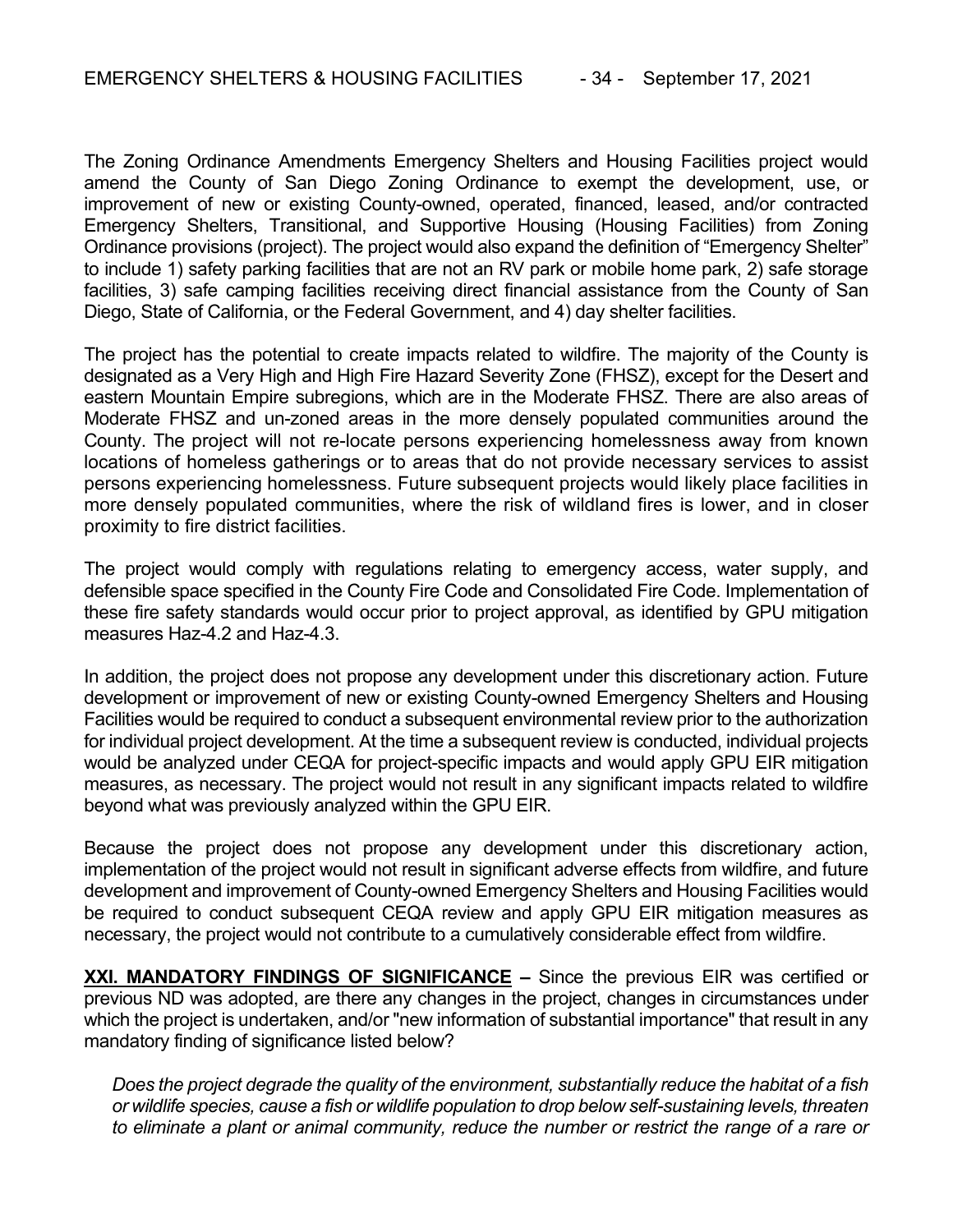*endangered plant or animal or eliminate important examples of the major periods of California history or prehistory?*

*Does the project have impacts that are individually limited, but cumulatively considerable? ("Cumulatively considerable" means that the incremental effects of a project are considerable when viewed in connection with the effects of past projects, the effects of other current projects, and the effects of probable future projects)?*

*Does the project have environmental effects, which will cause substantial adverse effects on human beings, either directly or indirectly?*



Per the instructions for evaluating environmental impacts in this environmental document, the potential to degrade the quality of the environment, substantially reduce the habitat of a fish or wildlife species, cause a fish or wildlife population to drop below self-sustaining levels, threaten to eliminate a plant or animal community, reduce the number or restrict the range of a rare or endangered plant or animal or eliminate important examples of the major periods of California history or prehistory were considered in the response to each question in sections IV and V of this form. In addition, to project specific impacts, this evaluation considered the project's potential for significant cumulative effects. There is no substantial evidence that there are biological or cultural resources that would be affected or associated with this project. Therefore, this project has been determined not to meet this Mandatory Finding of Significance.

Per the instructions for evaluating environmental impacts in this environmental document, the potential for adverse cumulative effects was considered in the response to each question in sections I through XX of this form. In addition, to project specific impacts, this evaluation considered the project's potential for incremental effects that are cumulatively considerable. As a result of this evaluation, there is no substantial evidence that there are cumulative effects associated with this project. Therefore, this project has been determined not to meet this Mandatory Finding of Significance.

In the evaluation of environmental impacts in this environmental document, the potential for adverse direct or indirect impacts to human beings was considered in the response to certain questions in sections: I. Aesthetics, III. Air Quality, VI. Geology and Soils, VIII. Hazards and Hazardous Materials, IX Hydrology and Water Quality, XII. Noise, XIII. Population and Housing, and XVI. Transportation and Traffic. As a result of this evaluation, there is no substantial evidence that there are adverse effects on human beings associated with this project. Therefore, this project has been determined not to meet this Mandatory Finding of Significance.

# **XX. REFERENCES USED IN THE COMPLETION OF THE ENVIRONMENTAL REVIEW UPDATE CHECKLIST FORM**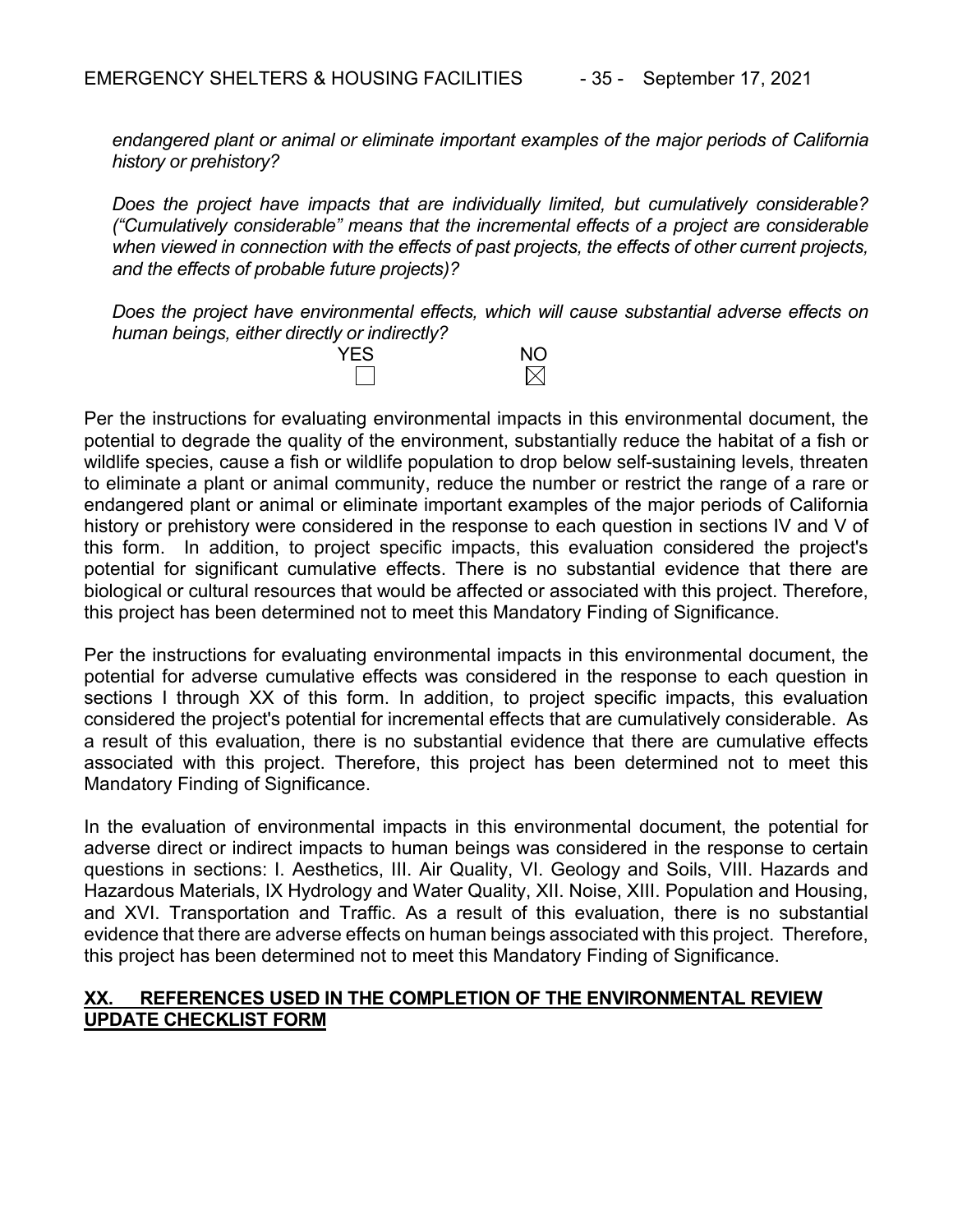California Department of Fish and Wildlife. Fish and Wildlife Code, Section 1600 *et. seq.*

California Environmental Quality Act, CEQA Guidelines

California Environmental Quality Act. 2001. California Code of Regulations, Title 14, Chapter 3, Section 15382.

County Code of Regulatory Ordinances, Title 3, Division 5, Chapter 3

County of San Diego County Framework for Siting Emergency Shelters, Transitional and Supportive Housing, or Homeless Services in Unincorporated San Diego County (Location Framework), 2021.

County of San Diego General Plan, 2011.

County of San Diego General Plan Final Program EIR, certified on August 3, 2011.

- County of San Diego Guidelines for Determining Significance and Report Format and Content Requirements for Agricultural Resources, approved March 19, 2007.
- County of San Diego Guidelines for Determining Significance and Report Format and Content Requirements for Air Quality, approved March 19, 2007
- County of San Diego Guidelines for Determining Significance and Report Format and Content Requirements for Biological Resources, approved September 15, 2010
- County of San Diego Guidelines for Determining Significance and Report Format and Content Requirements for Cultural Resources: Archaeological and Historical Resources, approved December 5, 2007
- County of San Diego Guidelines for Determining Significance and Report Format and Content Requirements for Geologic Hazards, approved July 30, 2007
- County of San Diego Guidelines for Determining Significance and Report Format and Content Requirements for Mineral Resources, approved July 30, 2008
- County of San Diego Guidelines for Determining Significance and Report Format and Content Requirements for Noise, approved March 19, 2007
- County of San Diego Guidelines for Determining Significance and Report Format and Content Requirements for Transportation and Traffic, approved August 24, 2011
- County of San Diego Guidelines for Determining Significance and Report Format and Content Requirements for Vectors, approved January 15, 2009
- County of San Diego Guidelines for Determining Significance and Report Format and Content Requirements for Visual Resources, approved July 30, 2007